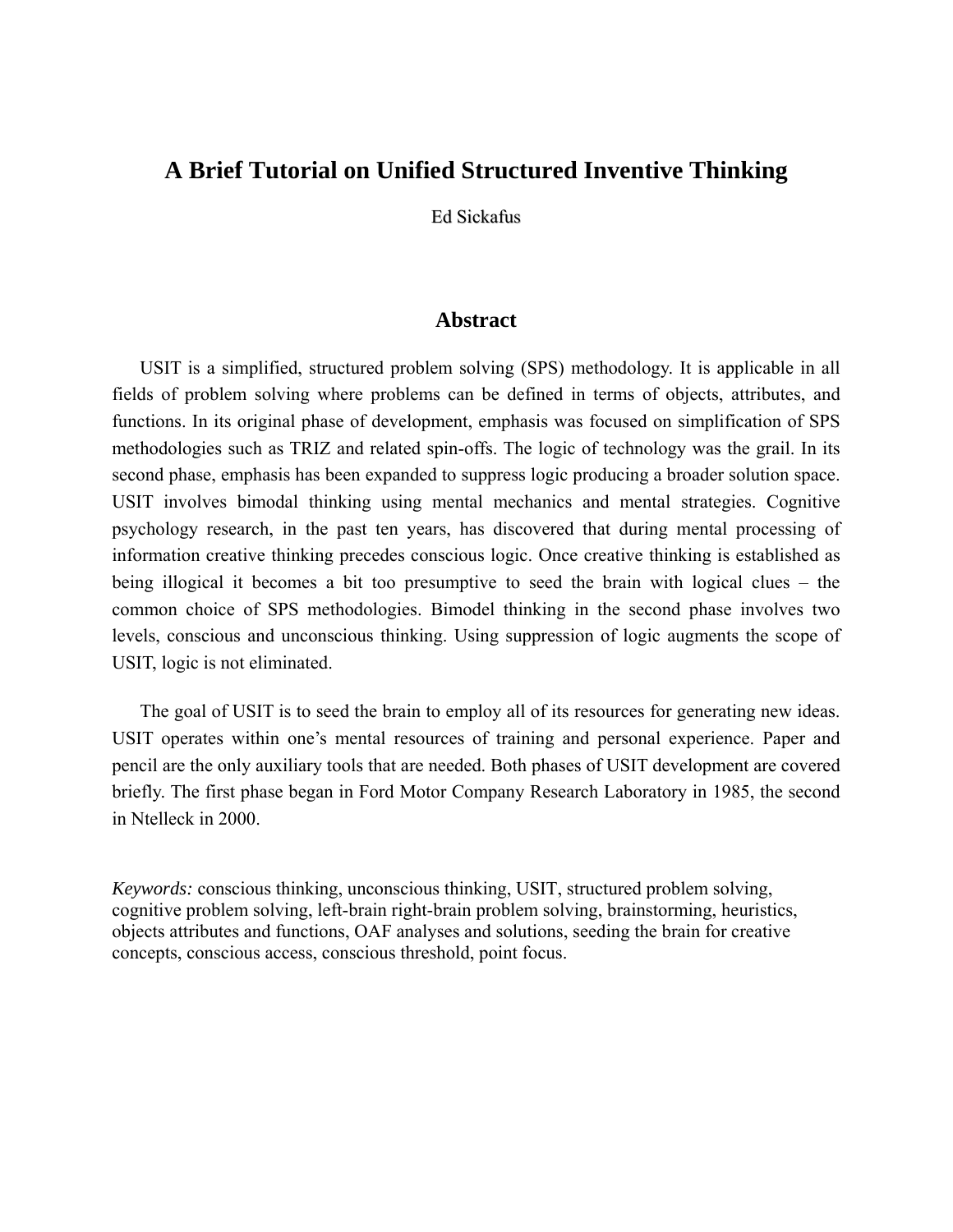# **1. Introduction**

I began developing USIT for use by automotive technologists with the goals of ease in learning, applying, speed, and finding multiple solution concepts.<sup>[1](#page-1-0)</sup> In the early phase of its development, authenticity for its procedures was based on the then popular two-hemisphere (leftbrain, right-brain) lateralization model of the problem-solving brain. One hemisphere having a strong bent for logic while the other a strong bent for intuition.

At that time there was a concern that the LB may veto ideas arising from the RB. Publications described efforts being made to emphasize RB thinking and subdue LB dominance for creative ideas (Edwards, 1999). However the lateralization model serves a good purpose for logically trained technologists and is used throughout USIT practice.

As the heuristics<sup>[2](#page-1-1)</sup> and structure of SPS methodologies are mastered, and become automatic unconscious operations, we begin to tire of their drudgery and tedium. We gradually develop shortcuts to structure since by now they have become etched into our thinking process. This opens the door for Phase II USIT where logic is suppressed in favor of emphasis on conscious and unconscious thinking. The payoff in this transition is ready access to a broader solution space.

This brief tutorial will begin in Phase I of USIT where emphasis is placed on structures in problem solving (e.g., graphic heuristics and verbal trees). Such structures remain the essentials of USIT and their mastery is recommended. Problem examples are included in both phases.

# **2. USIT**

 $\overline{a}$ 

This brief tutorial covers USIT's historical development. Selected verbal and graphic heuristics are discussed to give the reader insight into the logic of USIT. Heuristics are used to

Other companies have also provided USIT to their technologists through 3-day on-sight courses.

<span id="page-1-0"></span><sup>&</sup>lt;sup>1</sup>The first phase of USIT began as SIT at Ford Motor Company's Research Laboratory in Dearborn (1985). Threeday classes were taught in Dearborn and Ford engineering facilities in Europe and Australia. Over 1000 Ford technologists and management took three-day courses before my retirement. In addition to these classes, two-hour morning follow-up sessions addressing real-world problems were offered weekly. The second phase of USIT began at my retirement from Ford and continues at Ntelleck, LLC.

I also led a four-person USIT team at Ford that was charged with applying SIT to corporate problems worldwide. We created a notebook of procedures and results for each project we addressed. Our goal was twenty plausible solution concepts per project. Multiple solution concepts were essential for project-leader options. We allowed three two-hour team meetings per project. Notebooks included invention disclosure-forms for the more unique ideas. Some of these were advanced to patent applications and eventual patents.

<span id="page-1-1"></span> $2$ <sup>2</sup> Heuristics are experienced-based techniques for problem solving.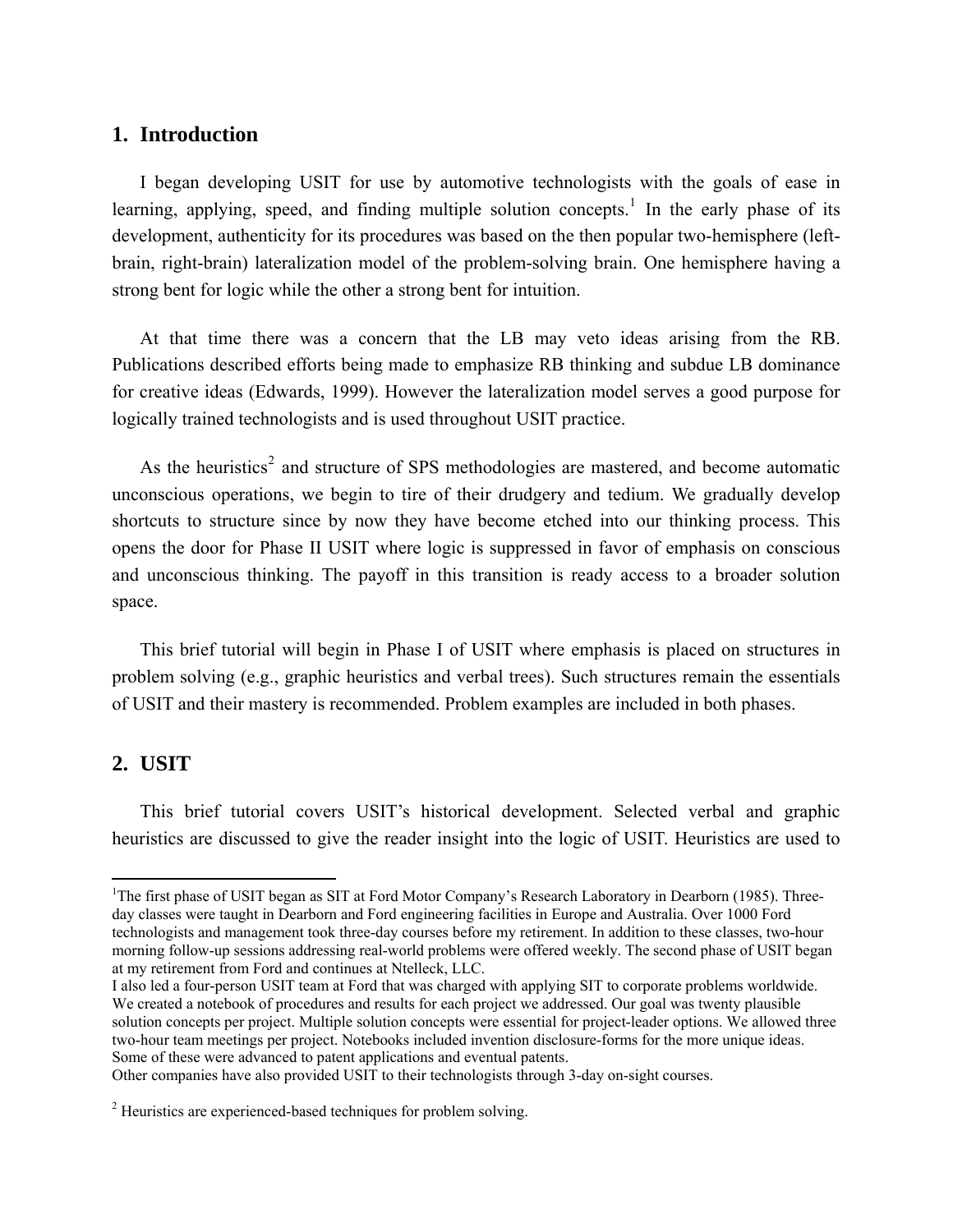help find the beginnings of thought paths. Introspection is encouraged to recognize them and follow them.

All USIT models are based on two objects in contact at a point. All language is based on three key words, objects  $(O)$ , their attributes  $(A)$ , and the functions (or effects) they support  $(F)$ . Readers can measure their grasp of the methodology through immediate introspection. Ask yourself. Did the demonstrated OAF usage create in your mind suggestive images that were relevant to solving a specific problem?

This is not a question of a heuristic's logic. It is a question of how your unconscious thinking responds to its seeding in your brain. That is, do the heuristics used here bring ideas to mind? Note that all heuristics are useful if they bring ideas to your mind when you need them. Their wording and graphics are only as critical as you require. Change them as needed. Here you are reading mine. Explore! Each problem solver has her or his way of thinking and has experience to give it life. With introspection you can analyze how an idea came to mind and can use it again. This is where new heuristics are born.

The first heuristic to understand is OAF. This is a heuristic symbol from which all of USIT methodology can be derived and many of its heuristics.

OAF Definitions: *A problem can be reduced to an unwanted function (or effect) at a point of contact of two objects. Surfaces of contact are a redundancy of points; simplify a surface to a point. Two objects in contact have one attribute each that supports a function. A function alters or maintains an attribute of an object (one of the forgoing two objects or a third one). Taking attributes in pairs creates an opportunity to see a problem from a new perspective. A solution simply changes the un-wanted function into a desired one.* These definitions will become clearer in examples that follow.

:

Note *Problem-solving methodologies do not solve problems. Problem solvers solve problems by seeding their brains with cues to spark ideas. Different problem solvers can find different solutions from the same seeds. Therefore, solutions do not measure the effectiveness of methodologies. Problem solvers discover the effectiveness of problem-solving methodologies through introspection.* 

#### **2.1 Phase I Logical USIT Heuristics**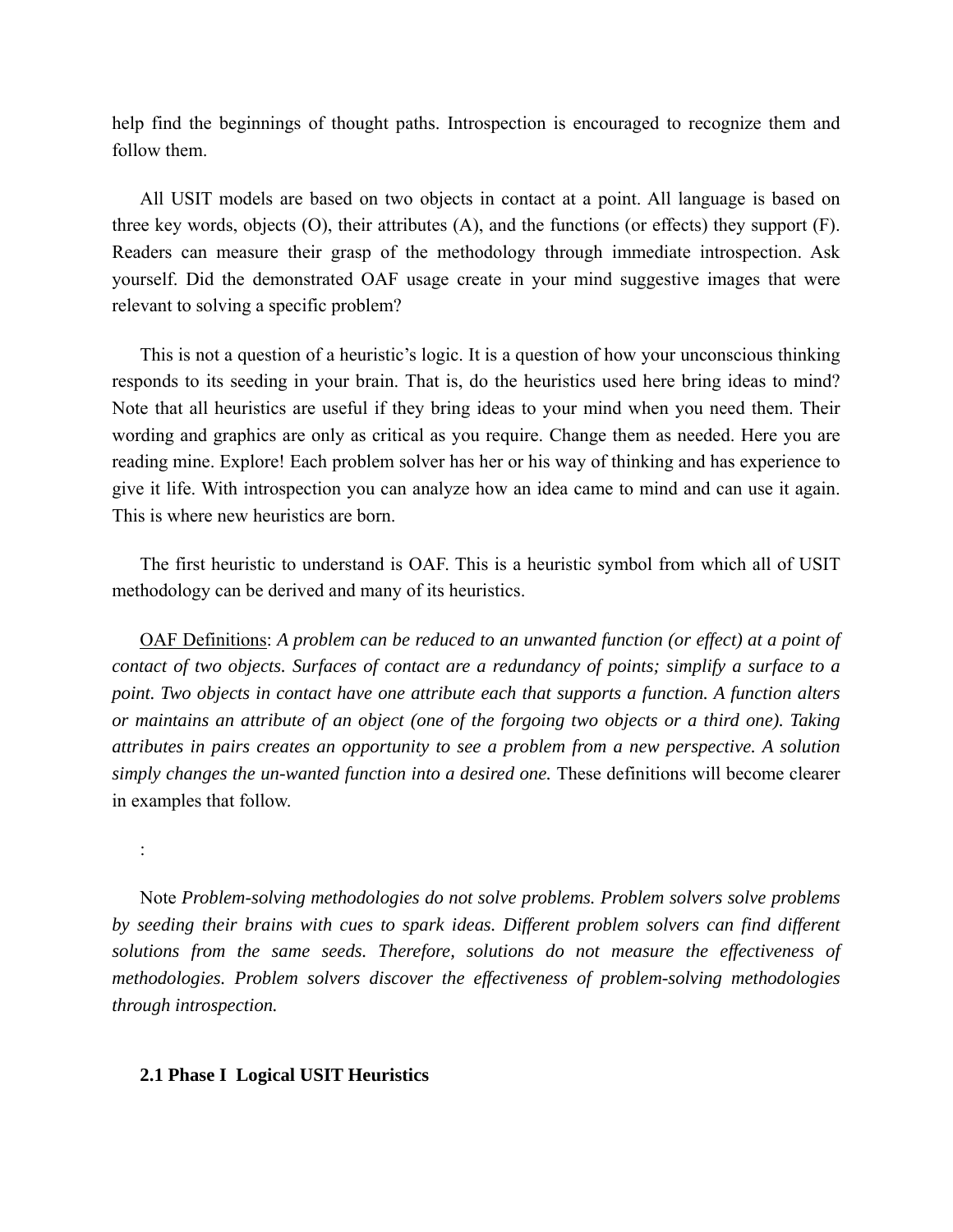### *The problem statement is the most important part of innovative problem solving.*

As in all problem solving, we begin with a problem statement that we create from a problem situation. Its first formulation can be very crude, verbose, and highly illustrated. This collection of information will be iterated with the goal of perfecting it into a well-defined problem. As information is collected in this step, our memories are updated for a specific job. The first version of our problem statement should contain an undesirable function (known or invented), objects, and plausible root cause(s) if known. If not known, well, we have a problem to solve. Our strategy, during iteration, will be to simplify the problem statement. Then, in subsequent iterations, continue to use metaphors at every opportunity. Building a well-defined problem statement, per the noted components, is an iterative process that can begin anywhere in an iteration loop. Introspect and record the first thoughts that come to mind.

**2.11 Well-Defined Problem**. In mathematics, a well-defined problem means a problem statement suitable for the methodology to be used in finding its solution. Solution algorithms are cataloged according to the characteristics of a problem. A well-defined USIT problem should contain a minimum number of objects, point of contact, focus on one problem, plausible rootcauses, sketches, and expressed in an OAF diagram.

**2.12 Point of Contact** Point of contact is a metaphor for the contact of objects and evinces a working or broken function. You can illustrate it, or imagine it, anyway you wish in an OAF diagram. A point of contact is illustrated as a broken-line inclosing three objects and one function in Fig. 1. This triad can be used to describe a problem where F is an unwanted effect as well as its solution where F is a desired effect. Note that you need only to overlap the F's of three OAF symbols to create Fig. 1 for the same function. For other problem situations you may use fewer OAF's or more. You may also chain the OAF's in various ways. (Sickafus, 1997).



Fig. 1. An OAF triad representing a problem (undesired F) or its solution (desired F) with a broken line encircling a metaphorical point of contact.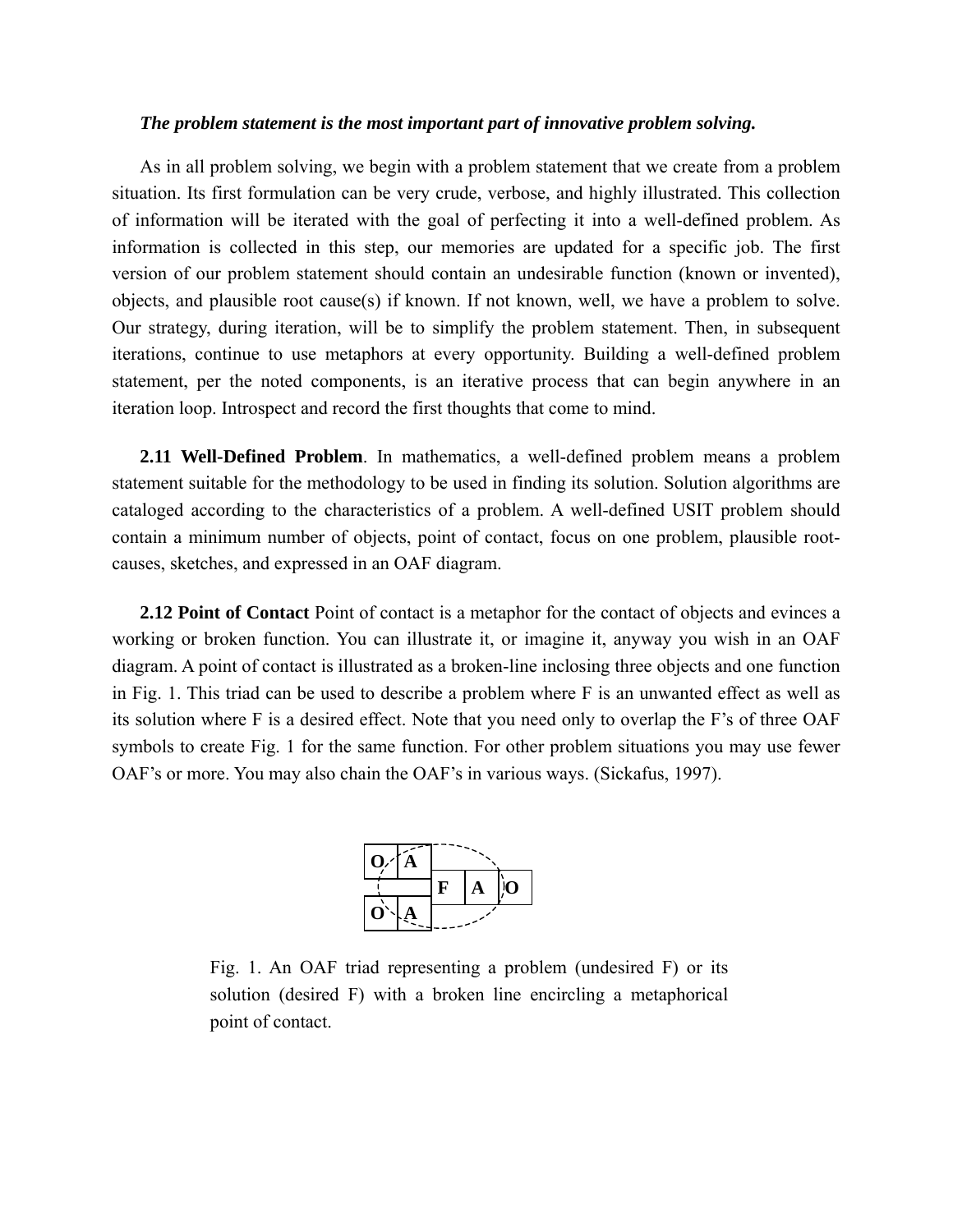Fig. 1 can be read as; 'An attribute of an object interacts with an attribute of another object, at a point of contact, to maintain or modify an attribute of an object.' These can be 3, 2, or 1 object differing only by their active attributes.

#### **2.13 OAF Usage**

Example Ex 1: Problem: How to section an orange? Solution: Slice it with a knife.

Obviously, this is a trivial problem and solution. But it serves quickly to demonstrate the use of OAF symbols. A useful practice, to gain concentration while constructing OAF diagrams, is to use nouns for O's, adjectives for A's, and infinitives for F's, as shown in Fig. 2.



Fig. 2. Example of an OAF diagram of a solved problem. A sharp knife cuts a whole orange into sections. In this case, two of the OAF symbols describe the same object in different states; *whole* and *sectioned* are active attributes.

Writing the problem statement, using OAF language, minimizing the number of objects, finding plausible root causes, drawing OAF-triads, and making sketches is done iteratively. Begin anywhere you wish, preferably the first place that comes to mind. This starts the iterative process. Iterate as often as you think of new metaphors. Treat each new metaphor as the beginning of a thought path. Introspect for a moment why that metaphor came to mind. The time spent constructing a well-defined problem is valuable. It puts facts into your memory that augment your experience from which you will discover solution concepts.

You cannot help brainstorming ideas in the process – so don't. Encourage it. Record all ideas that come to mind anywhere in the USIT process. Expect solution concepts even at this stage of beginning a problem solving exercise. Do the entire analysis and solution process from your memory – your storehouse of self-learning, academically gained knowledge, on–the-job training, and experience. Learn to invoke introspection constantly to speed discovering credible results.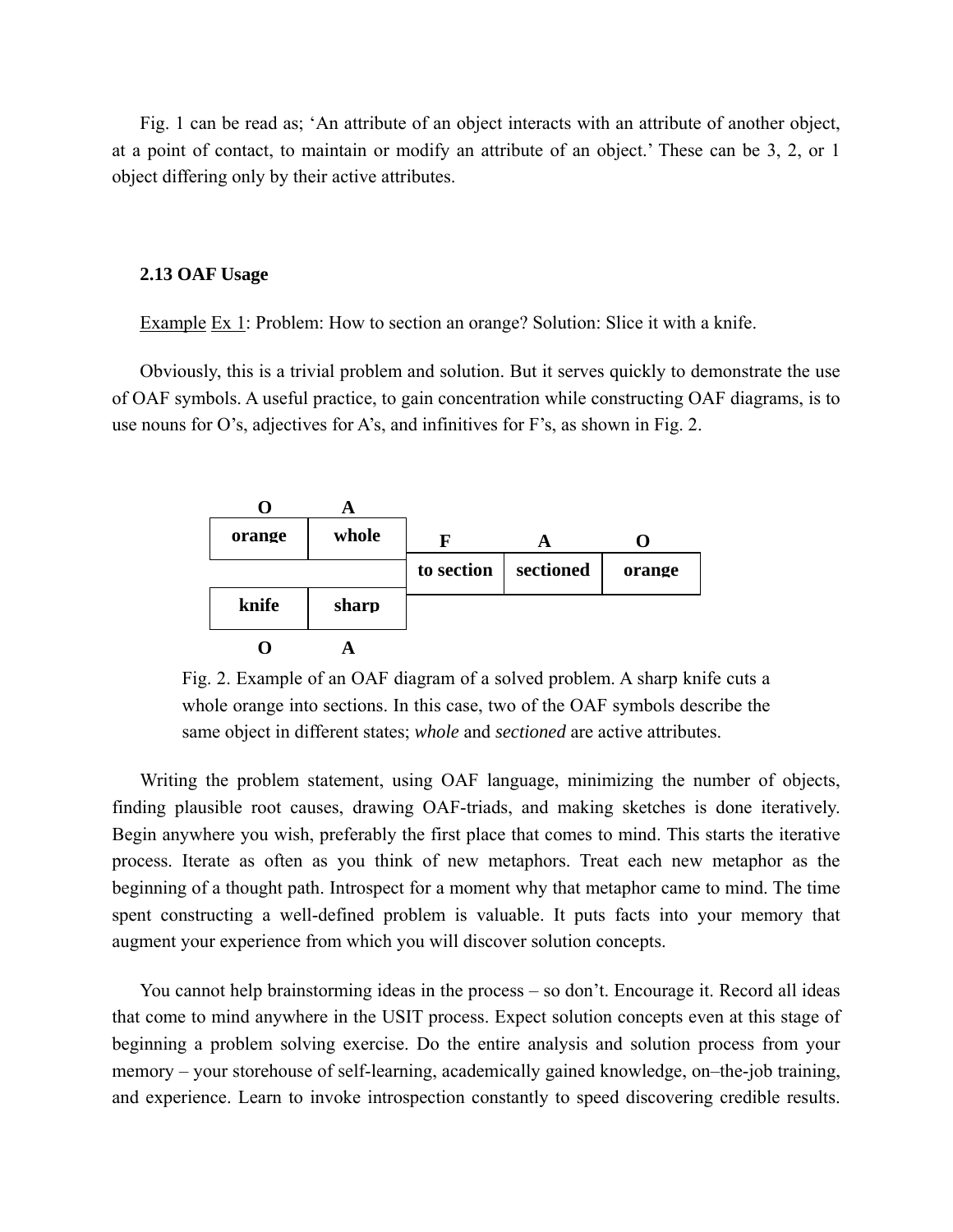And, by the way, brainstorm your problem before you begin USIT, to clear your head of any biases and to make the USIT process more transparent and effective.

Keep in mind that USIT is not teaching engineering (typical audiences are already trained technologists). It is teaching how to think deeply into cause and effects and to quickly find multiple solution concepts, which can be culled later for engineering opportunities. Without the bias of culling they build your library of solved problems. Furthermore, culling filters change in time.

**2.14 Object-Object Diagram.** An O-O diagram aids simplification by finding those objects not required for defining the problem, once you discover their relative importance. To eliminate an object, mentally remove it and ask yourself if the problem still exists. If it does, that object is not needed. Concentration on a *single point of contact* is an effective method of finding useful focus for object elimination. Think of O-O contacts in artifacts (man-made objects) as having a purpose. If you can't find one, invent one or eliminate one or both objects, or unite them into one.

Ex 2: Flower and Vase. Consider the problem of finding the relevant importance of objects in a problem situation. For example: What are the functional relationships among the flowers in a vase sitting outdoors on a table, as shown in Fig. 3? The objects are flowers (simplify to one flower, then to blossom and stem), stem (independent of blossom, which has a different function), vase, water, mat, and table. Since no issue with this assembly has been identified, I'll analyze it from the standpoint of a satisfactory design.

This makes one think of plausible design functions (purposes of all O-O contacts), those its original designer intended. Note that the word *plausible* is used in USIT to underscore a difference in the problem-solver's perspective and that of the designer, whose intent is not known to the problem solver. The word is also used in *plausible* root-cause analysis when cause is being speculated as adequate in the problem-solver's mind, but not yet proven.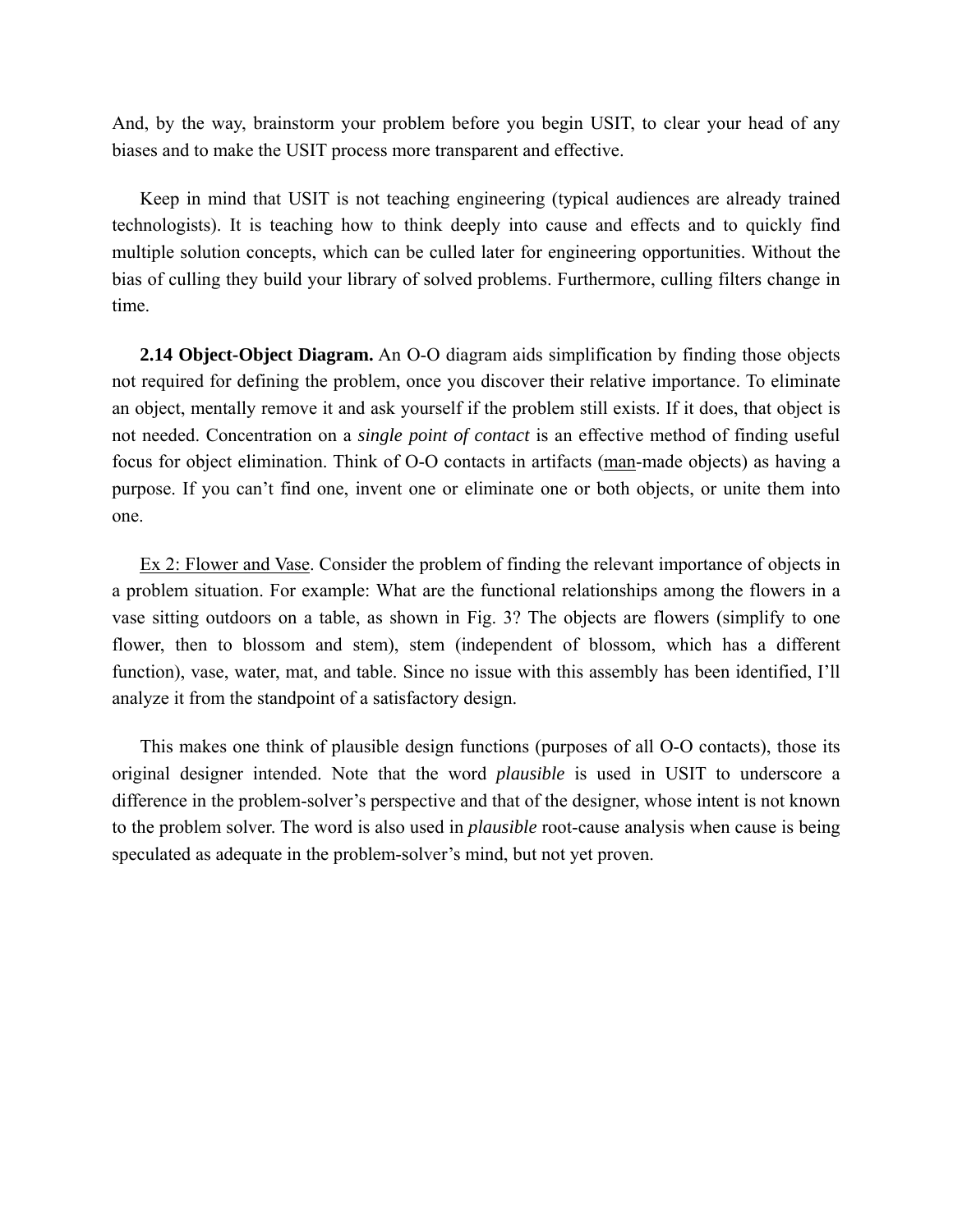

Fig. 3. Vase of flowers and water sitting on a table.

Heuristic: Simplify similar objects to one. My simple sketch of this design is shown in Fig. 4.



Fig. 4. Sketch of vase resting on a table, holding water and a flower. Six points of contact are encircled with broken lines.

Using introspection, relative importance of objects can be demonstrated in an O-O contact tree. Objects are arranged vertically with each subordinate object below its superior that it is in contact with. Each subordinate object must provide a beneficial function to its superior. These functions are written between the objects. Object-object trees can have multiple objects at the same level. Fig. 5 illustrates the associated O-O tree for the vase of flowers.

In Fig. 5 we see that the system has 6 objects and 4 points of contact, each point describing a beneficial function. There is no purpose at the moment for reducing the number of objects. The reason is we have not decided on a problem to address. We can't examine root cause either for the same reason. So I'll use this opportunity to examine the system having no problem  $- a$ system working according to its original design.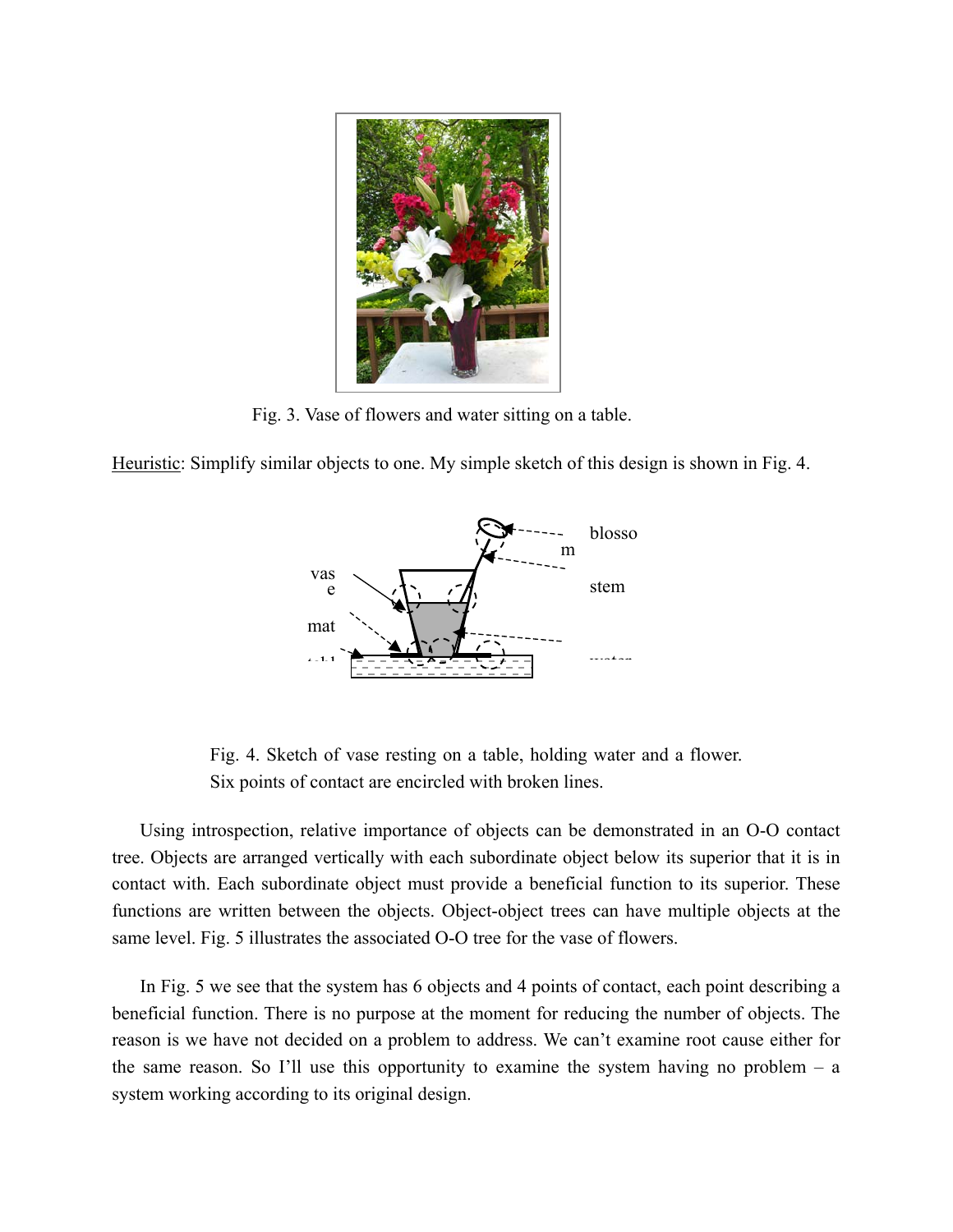

Fig. 5. An O–O functional tree. Stem supports flower to display it. Water supports stem to feed it. Vase supports water to contain it. Table benefits from mat that protects it.

Note that I chose water to feed stem and not stem to feed blossom. That is because at the point of contact in the sketch, between water and stem, that's what is happening. Furthermore, stem-to-blossom has at least one other function. Often you will think of several possible functions at the same point. And that causes valuable decision-making and discovery of other word metaphors – new thought paths. Using the infinitive, *to (a verb)*, is a device to make you stop, think, and choose between whatever options come to mind.

If you don't find the O-O tree in Fig. 5 to your liking, then modify it and make it your analysis. Did you notice that it is a somewhat superficial analysis for a botanist, for example? We could have looked a little deeper and wondered what physical and chemical processes are occurring. For example, cells in stem also consume water for their nourishment. The amount of water that stem does not use is passed along to blossom. And by what magic does the pass-along process work? It's called osmosis.

Here's an interesting iteration that just occurred to me. I could have inserted two kinds of water, which do exist because of their different active attributes. Let's see what happens if I insert contained-water (c-water) and spilled-water (s-water). See if you agree with the analysis shown in Fig. 6.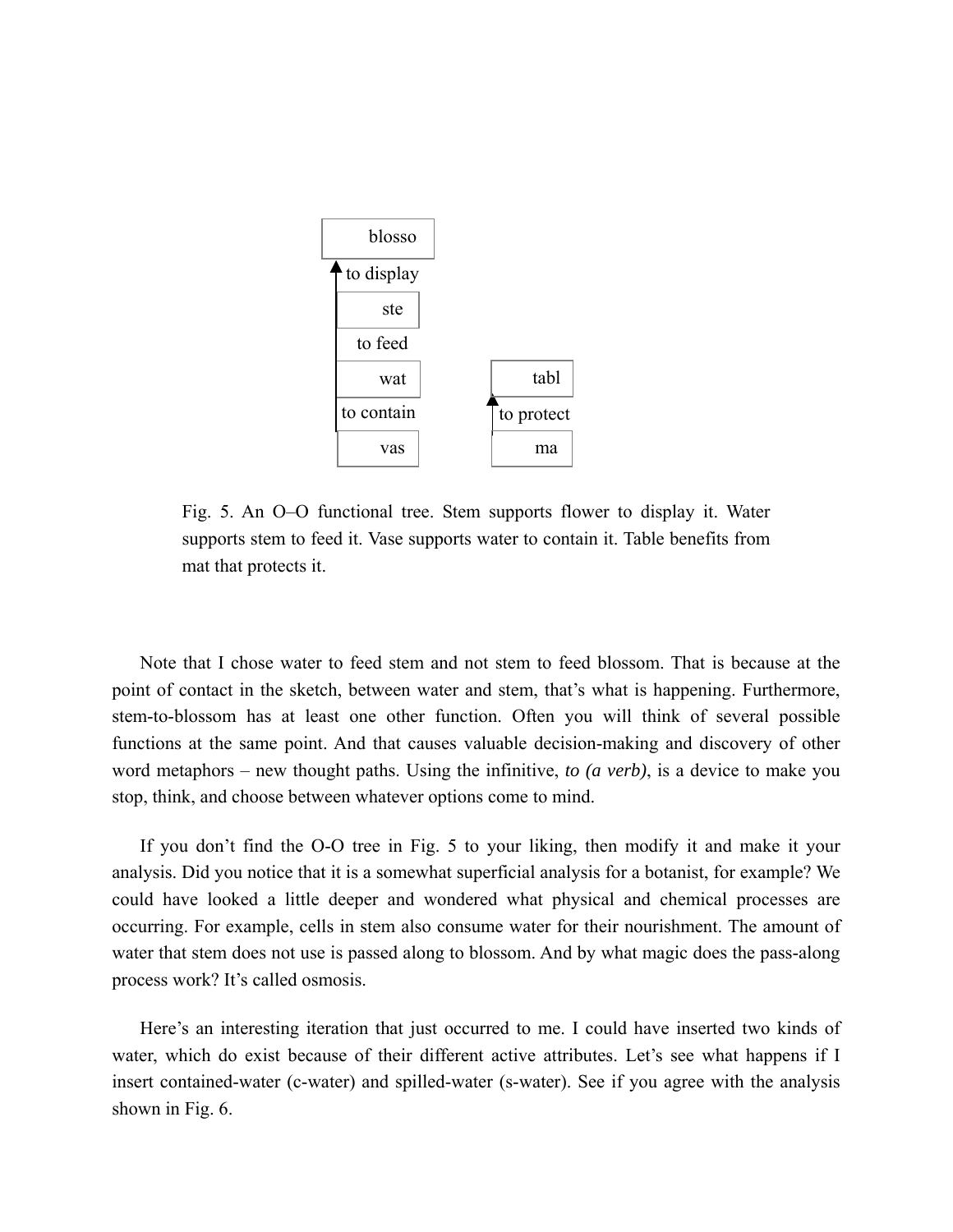

Fig. 6. Iteration of Fig. 5 having water divided into two objects. Mat was reintroduced to indicate something benefiting s-water – for another possible iteration. Table also could have been added to support or to locate mat.

This O-O-function analysis has revealed objects of no immediate need in the analysis; table and possibly mat. I'll eliminate them and proceed with four objects.

At the point of contact between stem and blossom several functions came to my mind: to display, to support, to elevate, and to feed, for example. Herein lies an important heuristic for insight. Spend some introspection time at each point of contact contemplating multiple functions and then deciding on their relevance. There is no right or wrong analysis going on here. Diversity is valued. What is happening is a conscious shuffling through word metaphors, which bring new perspectives to an analysis. Different problem-solving team members will try different thought paths. That is good. And, hopefully, they will find different solution concepts. That's good too.

When I got to blossom at the top of the O-O tree I realized that it was the most important object and what makes it that is its display. Imagine the ways the word *display* can spark new ideas in this analysis.

Yes, what about display? That word suggests to me two objects, one object sending information and the other receiving information – the displayer and the observer. Information, in USIT, can be an object when it satisfies the OAF definition. Information as a design object can be very informative. It is a generic metaphor with many variants differentiated by their active attributes. In this example blossom sends information to observer that benefits observer (See Fig. 7). This modification of the design description allowed me to think of different metaphors. You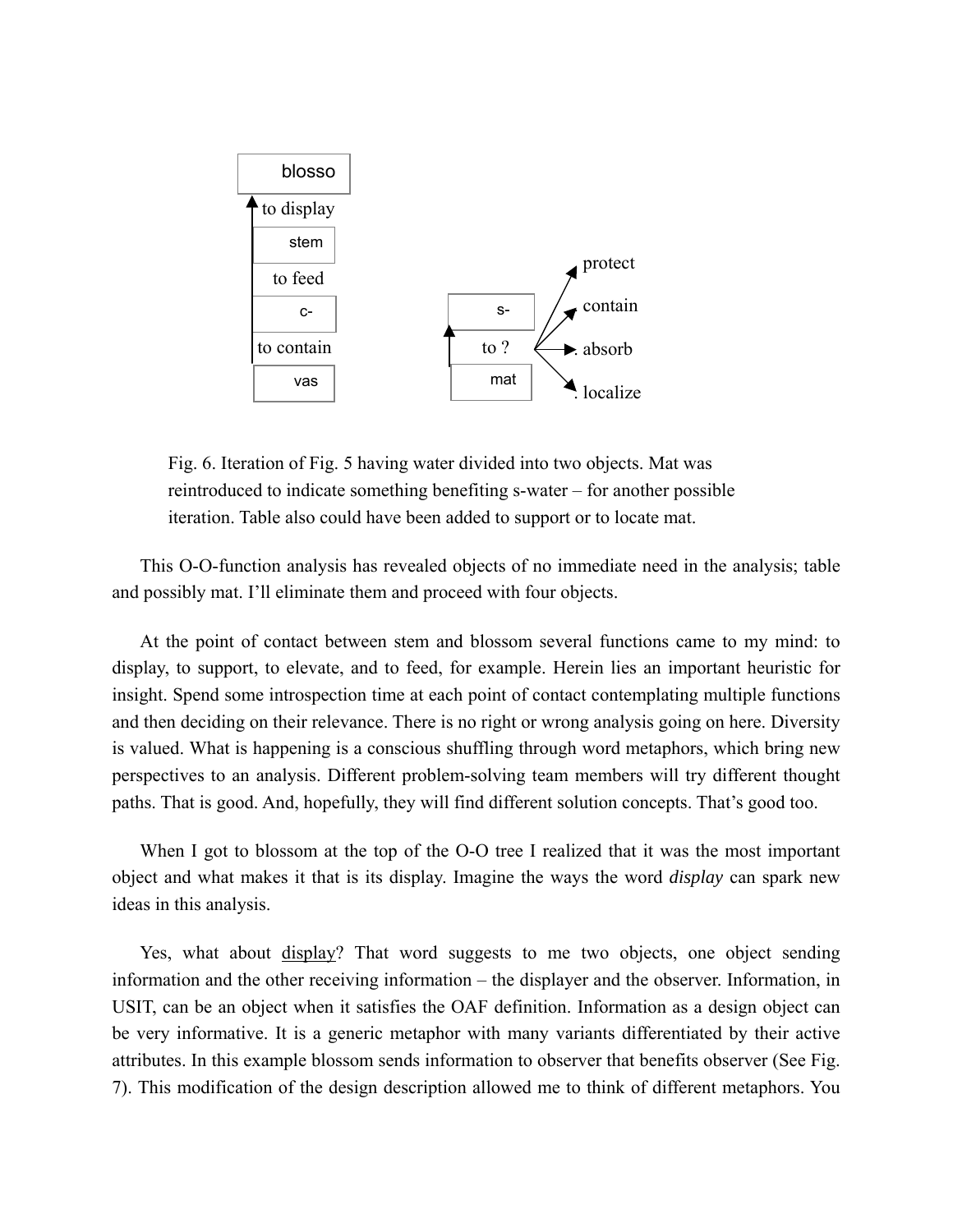can pick your own. Try it. (I didn't take time to add the observer in the sketch. You can add a picture of a pretty person if you like.)



Fig. 7. Modification of O-O-function tree and sketch to include information and observer.

For person I drew an eye. But is that the intended recipient of information. I don't think so. Information passes through the eye's lens onto the retina where it is transduced into a coded electrical signal, which passes on to the brain where it is decoded into an image. I should have drawn a brain, but felt I had to quit somewhere.

We now have six objects and no problem to solve. As soon as we pick a problem an O-O tree will assist in finding object relevance and from that which objects can be eliminated. So, I'll make up a problem for this situation.

This is a common on-the-job situation that technologists face. The boss assigns a problem situation with the direction: "This system doesn't work fix it!" Such brevity leaves the problem solver with the first step being to find out what is the problem. If you have not encountered this situation, here's a common example. An automobile dealer sends a part, he replaced on a customer's car, back to the dealer for repair or recycling without having diagnosed the problem. Such passing of the buck ends with the person assigned to solve the problem to figure out what the problem is.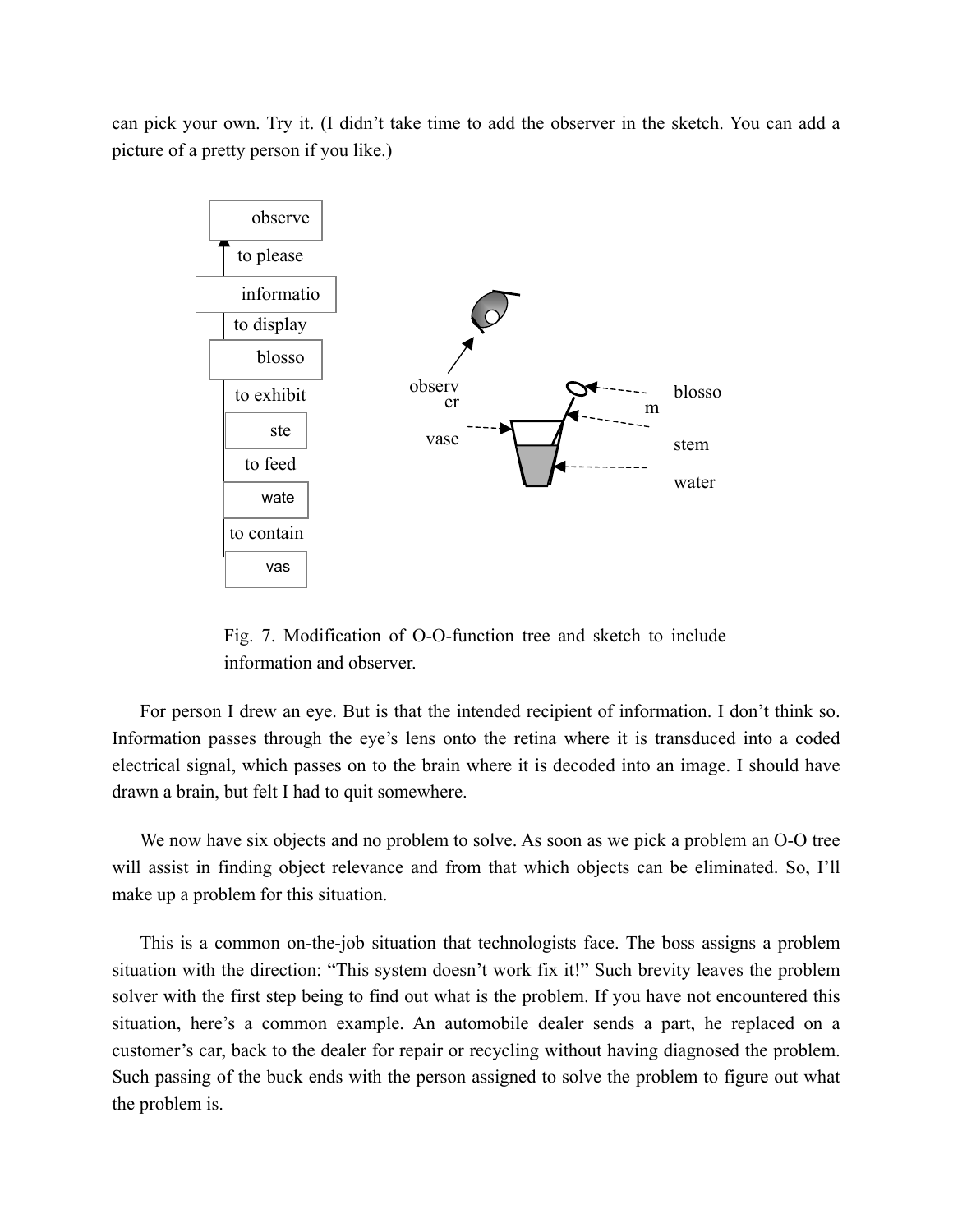We've seen how the O-O diagram can reveal desirable functions, now let's invent an undesirable function, as a problem, and redo the analysis. In this case, we start the diagram with the object affected or responsible for the unwanted function. It's the problem solver's call, which object to start with. You'll quickly discover that often you can construct more than one plausible arrangement. Remember that these are not rules and regulations. They are personal opportunities for the problem solver to search.

Now apply introspection to understand how quickly a change in metaphor can spark new ideas. To do this, change the name of an object or a function. For example *vase* could become *container*, a much more generic metaphor. Generification of words and sketches open the box of metaphors for many more examples, such as, bottle, box, barrel, carton, basket, apron, boxcar, can, test-tube, balloon, bag, purse, truck, hand, and many more for container.

We still have not defined a problem to analyze. What we have accomplished in this one simple example is to pass a series of related metaphors consciously through our brains. They will reside in short term memory while we address a problem. What will happen if we chose a problem involving the vase, and we are looking for attributes or functions related to vase, or to objects it's in contact with? Metaphorical attributes and functions may come to mind purely without conscious effort, which were sparked unconsciously by those metaphors of vase. (Keep in mind that we used a solution heuristic to generate new metaphors – 'generification'.)

OK, we've gotten to here with vase; I'll invent a problem for vase that we can analyze. 'The vase leaks. Fix it!' Also, I'll assume the problem results from a crack in the vase ruining it, letting too much water out, and creating a mess (Fig. 8). That adds a root cause to improve our problem statement.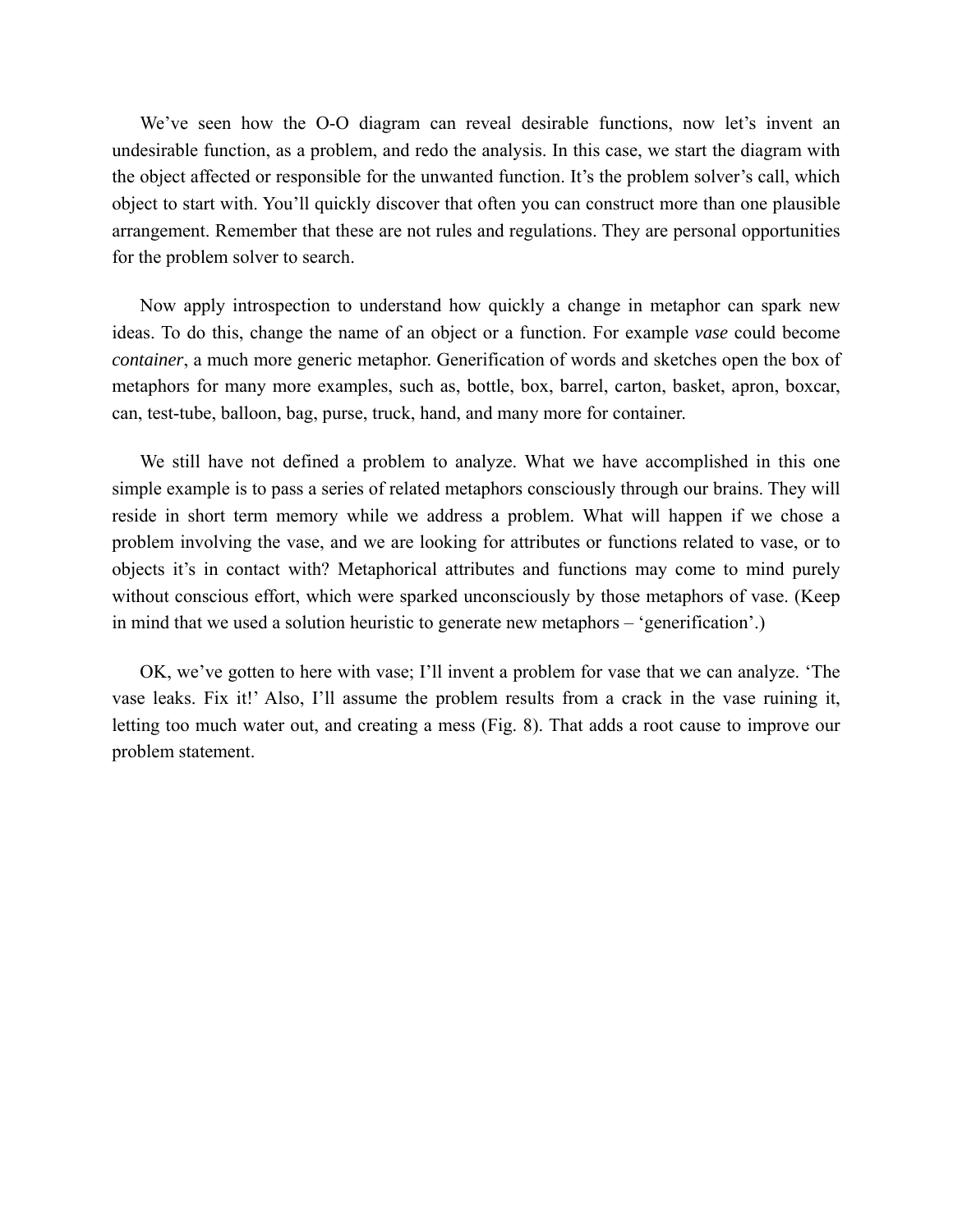

Fig. 8. Sketch of a cracked vase holding some water. A broken circle indicates the cracked region as enlarged in the right-hand sketch.

The next iteration focuses on simplifying the problem by minimizing the number of objects. Obviously, the problem exists at the point of contact of water and vase. Hence, all other objects can be eliminated. As shown in Fig. 7, the function of vase is to contain water, a function not existing in the problem state.

Ex. 3: Problem statement: A vase has a crack and leaks water.

### **2.15 Minimize Number of Objects**

The problem statement has only two objects mentioned, vase and water. Once a problem has been reduced to three or fewer objects they provide sufficient minimization to move on. It may happen in the subsequent analysis that a new object could come into play. This could happen if an already selected object is divided into parts for deeper analysis. Recall flower divided into stem and blossom and introducing two kinds of waters. It might also happen that during the analysis based on three objects a way is found to reduce the number to two or even one object. The causes of such changes may offer new thought paths.

Having brought our focus onto two objects, we need to find their attributes and the functions that they support in pairs. Both can be found using the same tool, the plausible root-cause diagram. We can choose first attributes or functions. Then use the same tool to find the other one.

**2.16 Plausible root cause(s)** The OAF plausible root-cause diagram is shown in Fig. 9. At this junction in our analysis we have narrowed the problem situation to two objects, water and vase. To proceed with perfecting the problem statement, we need to find plausible root causes and their supporting attributes for more focus.

To construct a root-cause diagram an unwanted effect is put at the top a tree as shown in Fig. 9. In the next row below are the objects of the minimum set. Each object is examined for contributory causes of the unwanted effect. Several causes may be identified producing branches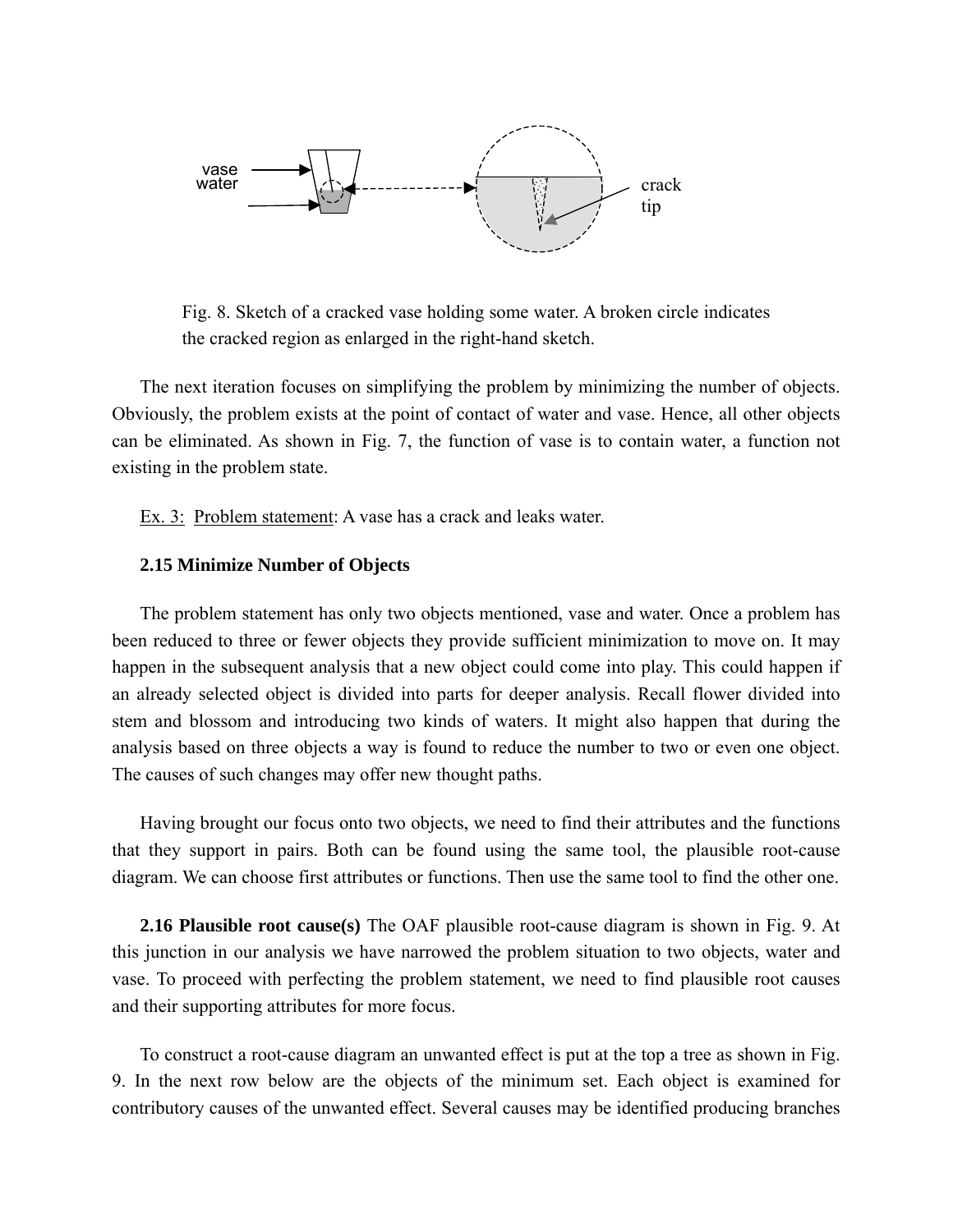in the tree or deeper levels. Each cause is considered to be an unwanted effect and more causes are identified. Each branch is terminated when an attribute is reached. The lowest level causes are examined to identify supporting attributes. These are listed under each branch. Every attribute is a plausible root cause, and every cause a plausible problem, at any level. These all are points to ponder for solution concepts. A root-cause diagram template is shown in Fig. 9.



Fig. 9. Root-cause diagram template. An unwanted effect tops the diagram. It has the minimum set of objects below it. Next are C/E pairs as needed. Attributes terminate each branch of C/Es.

To use the root-cause diagram for finding attributes, first fill in plausible C/Es. Then ponder plausible attributes that are active or could be activated. To use it for finding C/Es first fill in attributes that come to mind. Then search for C/E-pair causations. In both cases more examples yield more depth in the analysis and more idea generators. An example of finding attributes is illustrated in Fig. 10 for the flower/vase problem.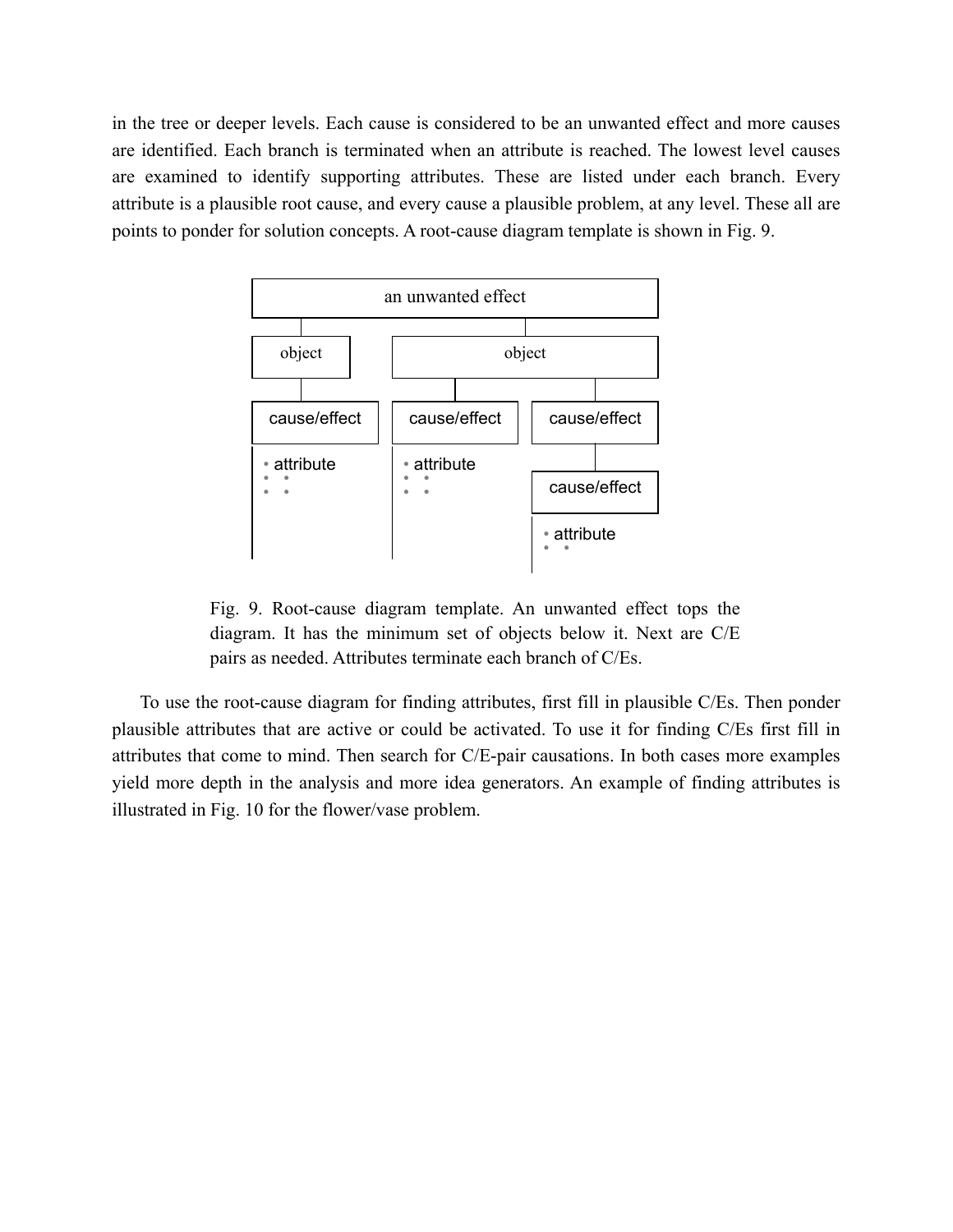

Fig. 10. A glass vase was used for this demonstration of root-cause analysis. Cause/effect pairs were inserted in the diagram first. Then attributes were found.

As seen in Fig. 10, incipient crack could be the cause of glass-vase leaks. (That's the first mention of the vase's material. Were you thinking glass along?) Internal stress could be the cause of incipient crack. Low melt temperature is a plausible attribute contributing to internal stress. And so are inhomogeneous melt, too rapid cooling, chemical composition, and possible others. They wait our introspective processing.

**SC01**. A solution concept that arose here is to eliminate incipient cracks. Review the glass production line to see how incipient cracks might have formed. Such variables as premelt composition, solid glass composition, melt temperature\*, time at melt temperature, cooling time, annealing time, and storage conditions are suspect.

\*Strictly, temperature is not an attribute. It is a measure of internal energy, which is an attribute. But, recall that this is a personal exercise to produce inspiration. Sometimes there may be too much logic. On the other hand, making corrections for more accuracy is a useful technique for learning more science and technology. And if you are teaching, more accuracy leads to fewer student complaints.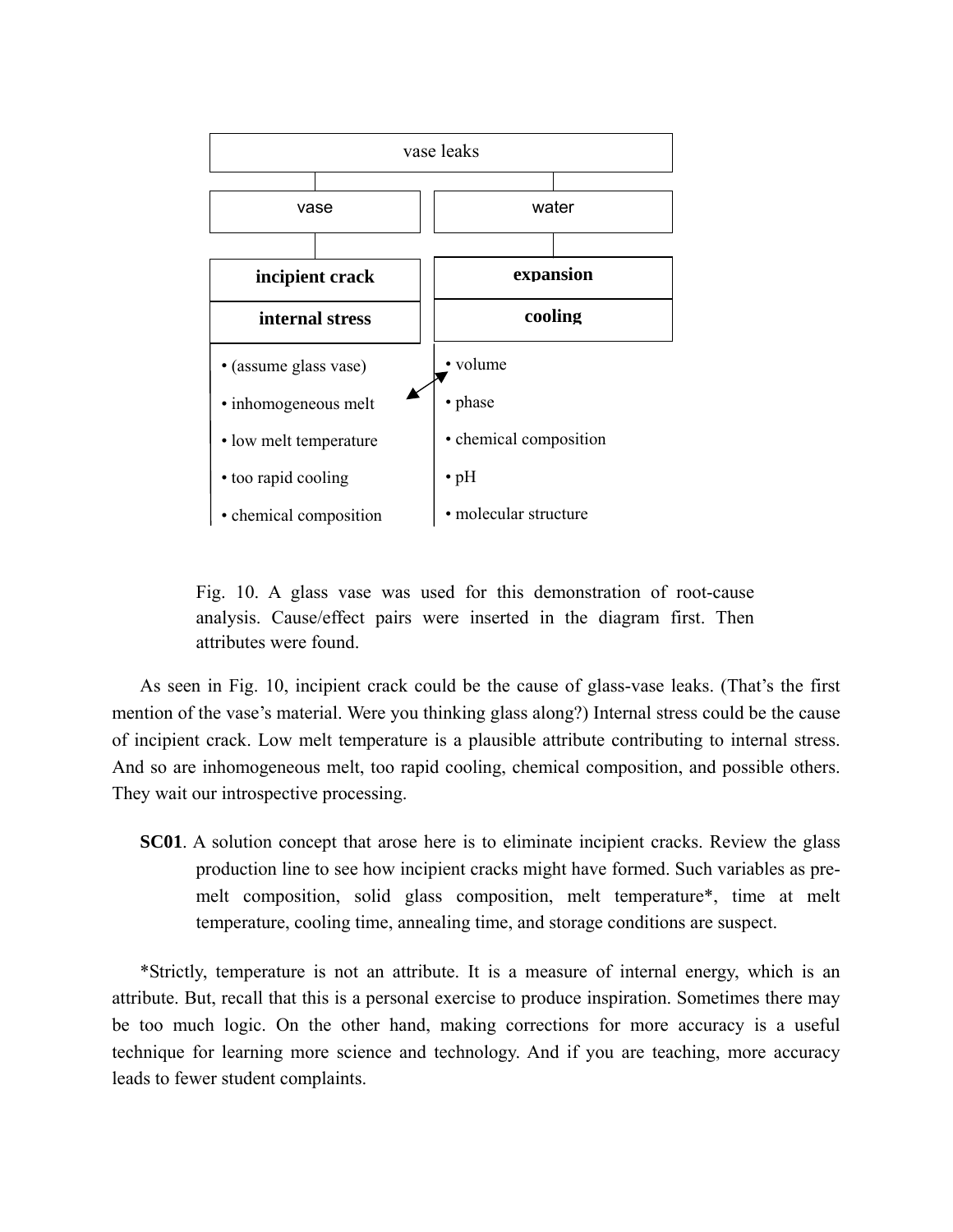**SC02**. A more specific solution concept arose from the combination of too rapid cooling and composition. These conditions can lead to chemical entities precipitating out of, for example, a water/ice phase at low temperatures. Localized accumulation of precipitates can be sources of stress concentration. Concept: Retard cooling rate.

Note that vase material was not specified until Fig. 10 where glass was assumed as an example. The generic nature of our analysis allows us to easily use the same general analysis for different vase materials. Recall how many different kinds of container have been identified. There obviously can be many kinds of metaphoric vases and associated materials. This would be a useful assignment for a class, that is, to pick a different container material and rework the analysis.

Now I'll reverse the C/E–A order to see if any new ideas come to mind (Fig. 11). In this case we are looking for attributes before knowing the C/Es. This is an opportunity to identify a broader range of object's attributes, which may spark identification of a missed C/E.



Fig. 11. Root-cause OAF diagram with the order of identifying C/E's and A's reversed from that in Fig. 10. See text for C/Es.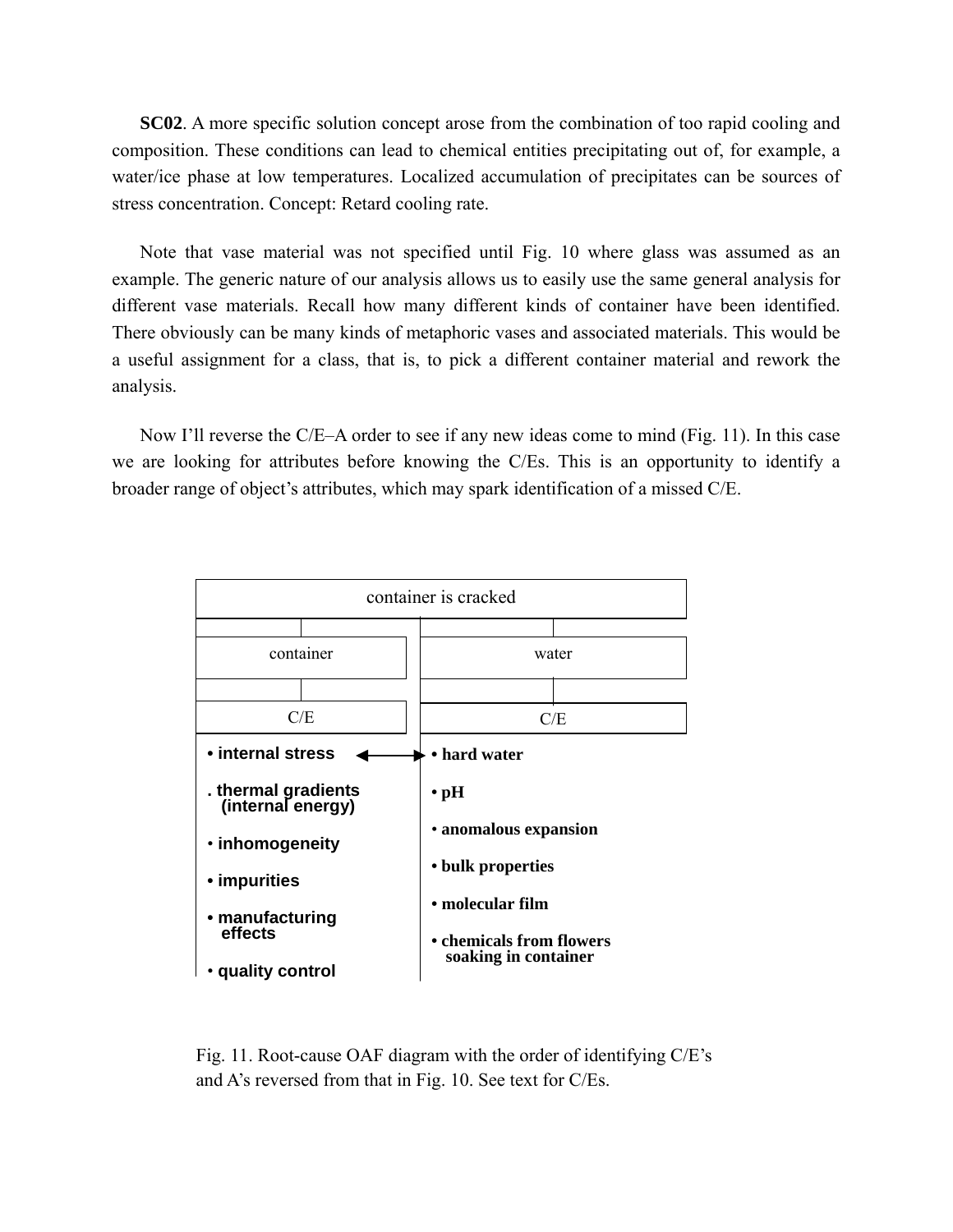A C/E of internal stress and hard water is the precipitation of salts of calcium, for example, in the entrance of an incipient crack, which could cause thickening of wedge of solid material and exacerbate failure.

Note that container was used as an object and not crack. Crack is not an object; it's an attribute of an object's shape, continuity, or other. But, again, use wording meaningful to you.

One value of this root-cause tool is its printed layout of attributes where one can examine them readily for pairing and new thought paths. I noted that pH and inhomogeneity brought to mind that specific ranges of pH might attack local regions of inhomogeneous material. These could be points of stress created by etching and weakening of incipient cracks. Hence pH of water and impurity of glass causes etching, which produces stress points and exacerbation of growth at incipient cracks. Plants soaking in water might shift the neutral pH of water.

- **SC03.** Determine which, if any, plants modify pH of water such that it might cause etching of glass at incipient cracks.
	- **SC03.1** Place informative label on vase packing to caution users (corporate protection).

**SC04** Coat class with protective material to reduce susceptibility to etching.

**SC05**. Internal stress can be caused by the anomalous expansion of water at low temperature. In cold climates, store vases in warm environments. Advise users accordingly.

Warning labels do not address directly the problem statement. Yet the idea came to mind. It must have been an unconscious idea – reason for grabbing every idea as it comes to mind.

Reasons for these O-O parings are: water's anomalous expansion on freezing could have cracked the vase, say, during outdoors storage in the winter; An air-born object may have struck the vase. An incidental shock by an unidentified object may have caused sufficient impulse to cause a crack at a stress-concentration point.

A simple model of a crack is a gap that decreases in size to molecular dimensions as the gap tapers to a point. In the closed-end region of the crack water is no longer in bulk concentration. Consequently, a model suggesting anomalous expansion, a bulk property, is of no use inside a crack. We now need to think of unwanted effects on a molecular scale. In fact bulk expansion may be an issue only at the outer extremities of a crack. If a network of incipient cracks exists in the surface region of an exiting crack, high stress could lead to spalling of microscopic particles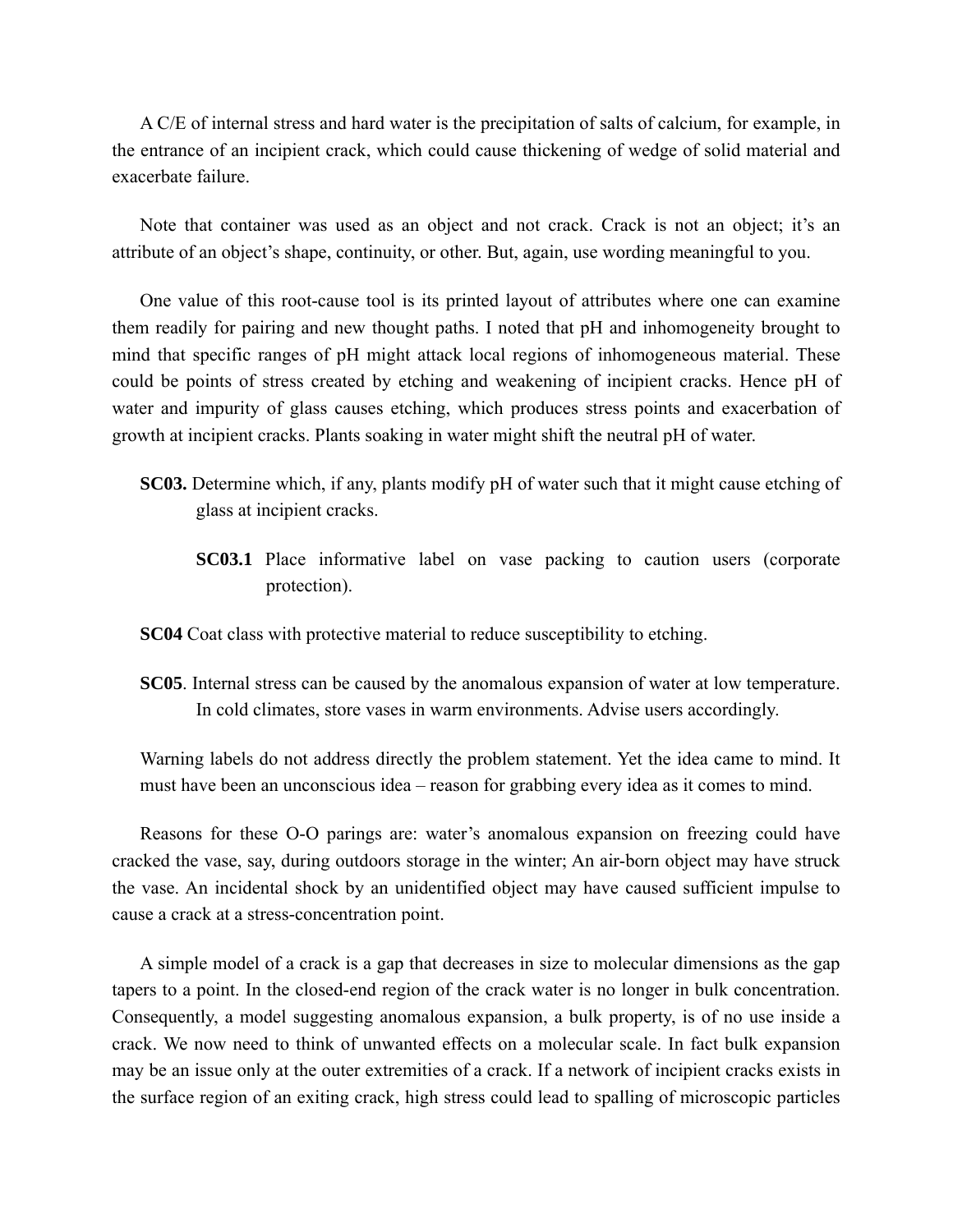of glass. In this region, bulk expansion of water could be a concern. We need a different model for the region of a crack having molecular dimensions.

We know that water molecules are very mobile at freezing temperatures because ice whiskers are known to grow on ice cubes in a refrigerator. I've grown them and photographed them. This observation is useful for me to be able to pose at least a plausible model for water in molecular scale cracks. Technologists do this frequently as problem solvers; personal experiences help to imagine their extensions to other situations, thus expanding solution space. In this case, molecular layers of water on glass at freezing temperatures have several possible phases (the nature of water). Which means that water molecules could nucleate in different phases near the same temperature. Nuclei will have different dimensions according their phase. Hence, I conclude that water nuclei should be considered in any cause-effect analysis (that I do).

**SC06.** Nucleation of ice on inner surfaces of a crack can exacerbate crack growth. Hence, coat container to make it water proof.

The purpose of root-cause analysis in USIT is to dig deeper into cause-effect phenomena in search of more fundamental causes and thought paths. This stretches one's thinking to the point of imagining what might be possible. Here may lie big payoffs.

If a plausible root cause is not known to be true good things can happen. It can send the problem solver to search the literature or find a specialist for corroboration of an idea. An opportunity for a patent application may accompany corroboration. Opportunities for discovery through research my result from finding that the idea is new and unknown.

### **2.17 Cause-effect analysis**

There is a neat method for expanding the root-cause diagram for more insights into a problem. Begin with the Effect-Cause elements and stack them as needed. In the first level of E/C pairs is placed the unwanted effect, a problem, and beneath it a plausible cause, as shown in Fig. 12. Next place a second E/C pair with the upper C adjacent to the lower E.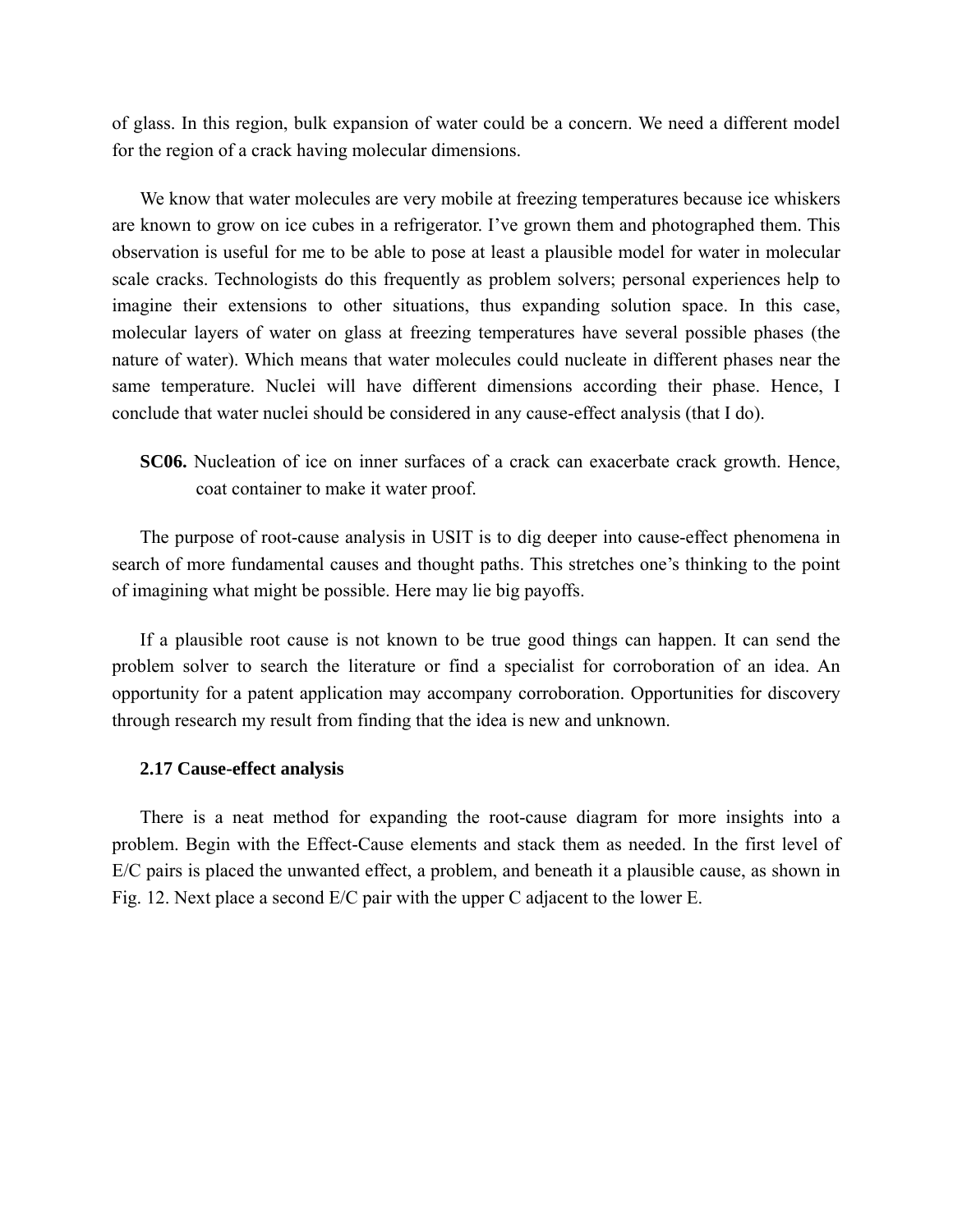

Fig. 12. Cause-effect tree with adjacent cause-effect unions. The C/E unions, shown by arrows, indicate to convert a cause into an effect for its now subordinate cause. These pairs can be continued as one's imagination warrants.

Focus is on successive E/C's leading one to deeper *root* causes. This structure carries our minds into areas we might not thought of visiting (See Fig. 13). When an effect cannot be converted to a deeper cause it becomes an attribute.

**SC07.** Thin film water in crack may be removed by heating glass to temperature approaching boiling, raising its vapor pressure, and speeding evaporation.



Fig. 13. Cause/Effect tree for a cracked flower vase.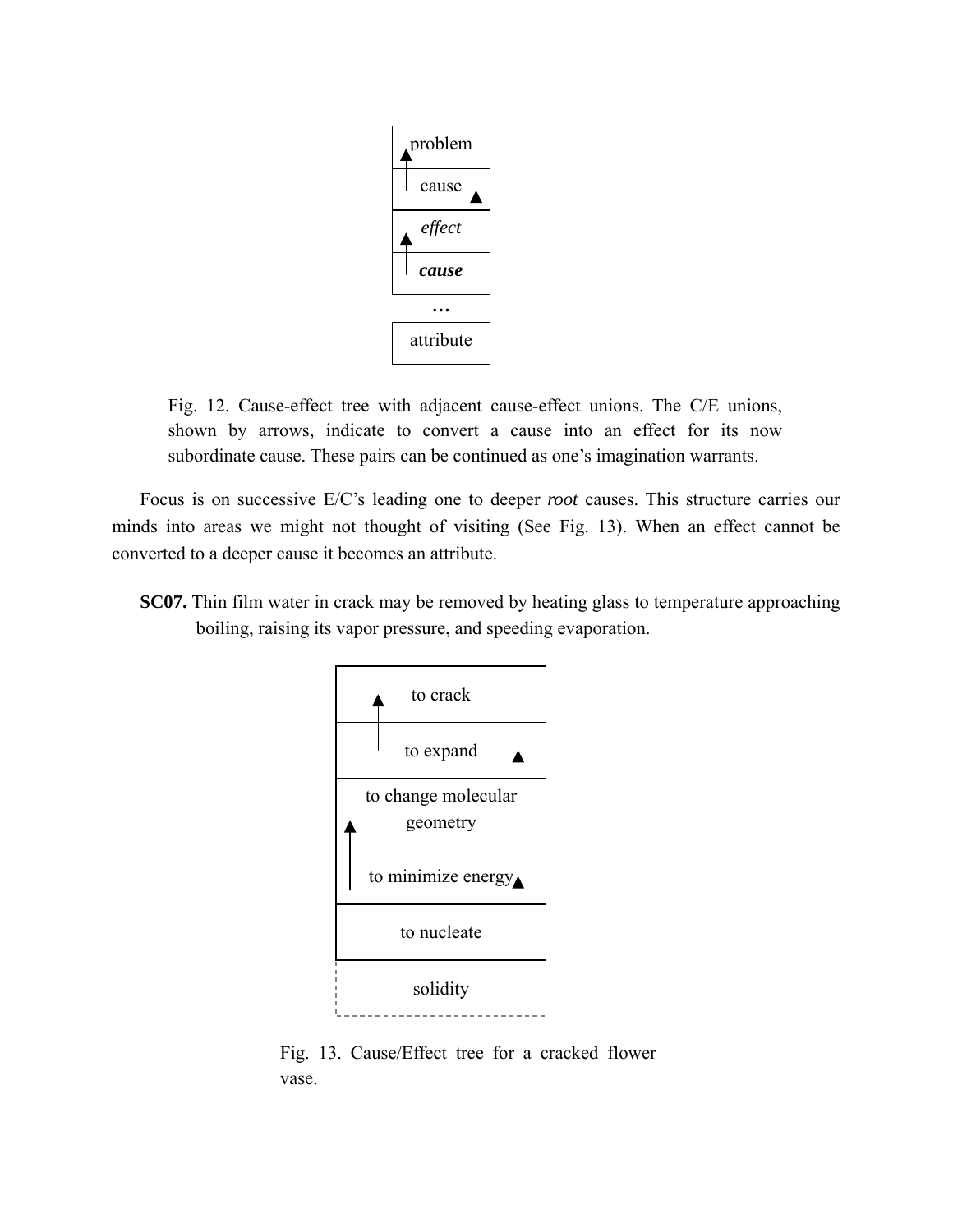To-crack is caused by to-expand. To-expand is caused by to-change molecular geometry (bond length and/or bond angle). To-change molecular geometry is caused by to-minimize free energy. To-minimize free energy is caused by to-nucleate, which accommodates a molecularscale solid film. Solidity of the nucleated film is the final attribute.

- **SC08.** A solution idea came to mind here. Eliminate bulk water in a crack, such as, by heating or holding in a low-pressure container.
- **SC09.** Prevent chemical attack of incipient cracks by coating glass during manufacturing with a hydrophobic layer.

**2.18 OAF statements** An OAF statement is another tool for finding root causes, as well as expressing problems and solutions. Consider the problem example in Fig. 14.



Fig. 14. A two-object OAF problem diagram. Attribute<sub>w</sub> is an attribute of water attribute $<sub>v</sub>$  is an attribute of vase.</sub>

We can rearrange this diagram several ways to make room for adding lists of attributes (Fig. 15). The attributes need not be limited to pairs at this point. Simply list attributes, active or not, as they come to mind and then later pair them randomly. (There is room for your ideas.)

| water | attribute <sub>w</sub><br>anomalous | to leak | $attribute_v$<br>· incipient cracks,<br>inhomogeneous<br>material, | vase |
|-------|-------------------------------------|---------|--------------------------------------------------------------------|------|
|       | expansion of water<br>on freezing,  |         |                                                                    |      |

Fig. 15. Rearrangement of Fig. 14 for ease of listing attributes.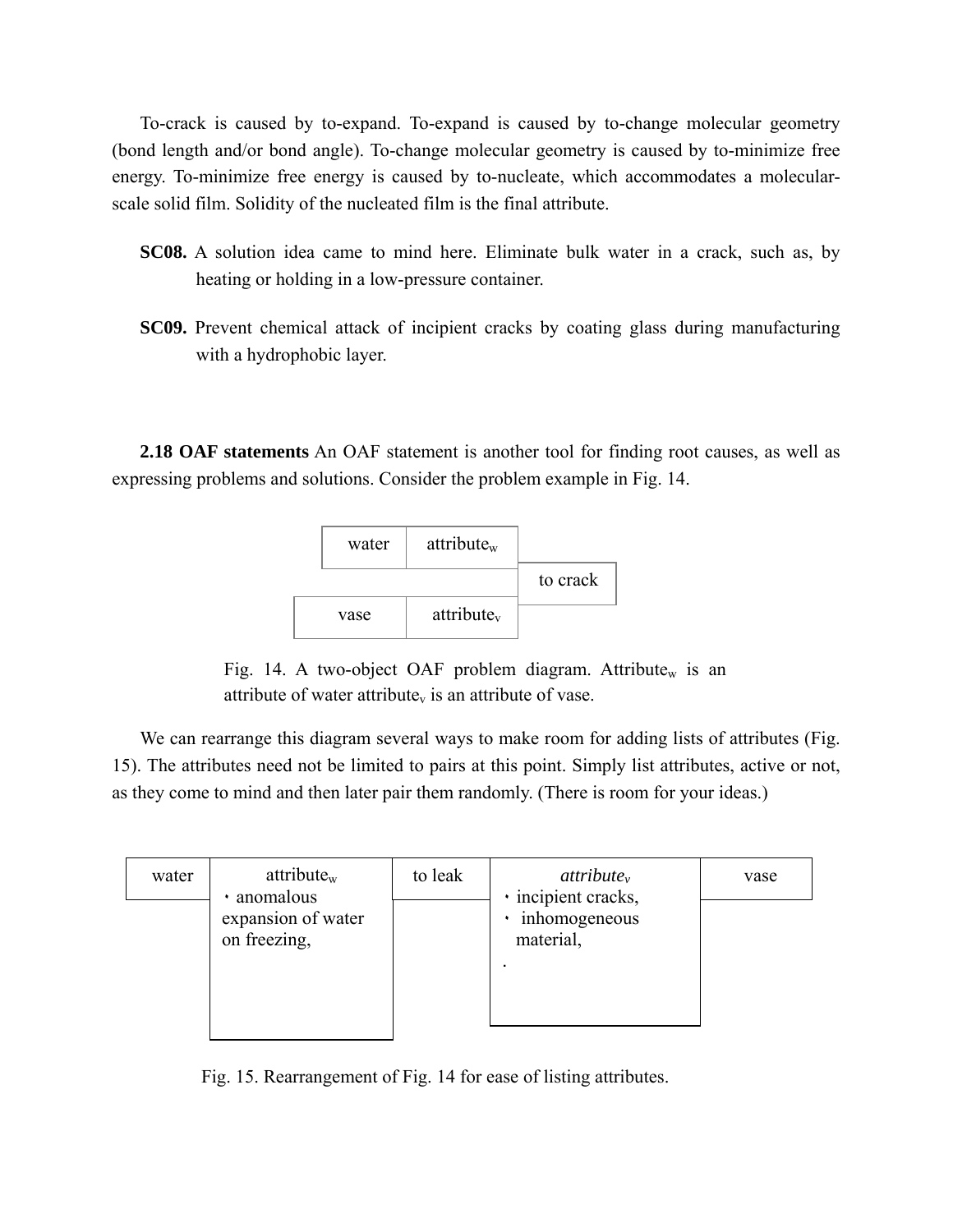One more feature is needed for a well-defined problem, namely simple sketches. You have already seen examples of these in the forgoing discussion. They are an essential part of problem definition and can vary widely between problem-solving team members. Sketches are a part of our language of communicating with our unconscious level of thinking. It has been demonstrated that simple stick figures can prompt innovative thinking (Finke et al, 1996). When making a sketch, if not in your conscious, at least your unconscious will be noting O-O contacts.

Enough information has been assembled for a first draft of a well-defined problem as discussed in the next section. And we already have solution concepts.

### **2.19 Information as an Object**

Information is probably the least familiar object metaphor to a new learner of SPS. Its flexibility is striking. Consider the following sample sentences.

- 1. When a key is turned in a lock, information is transferred.
- 2. When a needle pricks the skin, information is transferred.
- 3. When a scanner swipes a bar code, information is transferred.
- 4. When a hand turns a steering wheel, information is transferred.
- 5. When a cat hisses, information is transferred.
- 6. When a bird sings, information is transferred.

Take a few moments of introspection to note how these examples of an object metaphor make sense. What images came to your mind? Did you find more than one image for the same metaphor? Note the variance of new objects, attributes, and even functions you thought of. Now construct problem statements or solution statements, one for each of these metaphors using C/E trees.

### **2.20 Focus on one problem**

This has been a drawn-out discussion of constructing a well-defined problem. That happened because at most opportunities I digressed to discuss solution concepts that came to mind. This is actually the way USIT works. By writing down ideas as they come to mind they affect the subsequent analyses in a constructive manner. The usual process in SPS is to develop a well defined problem then proceed to solution strategies (See USIT flow chart, Fig. 19). With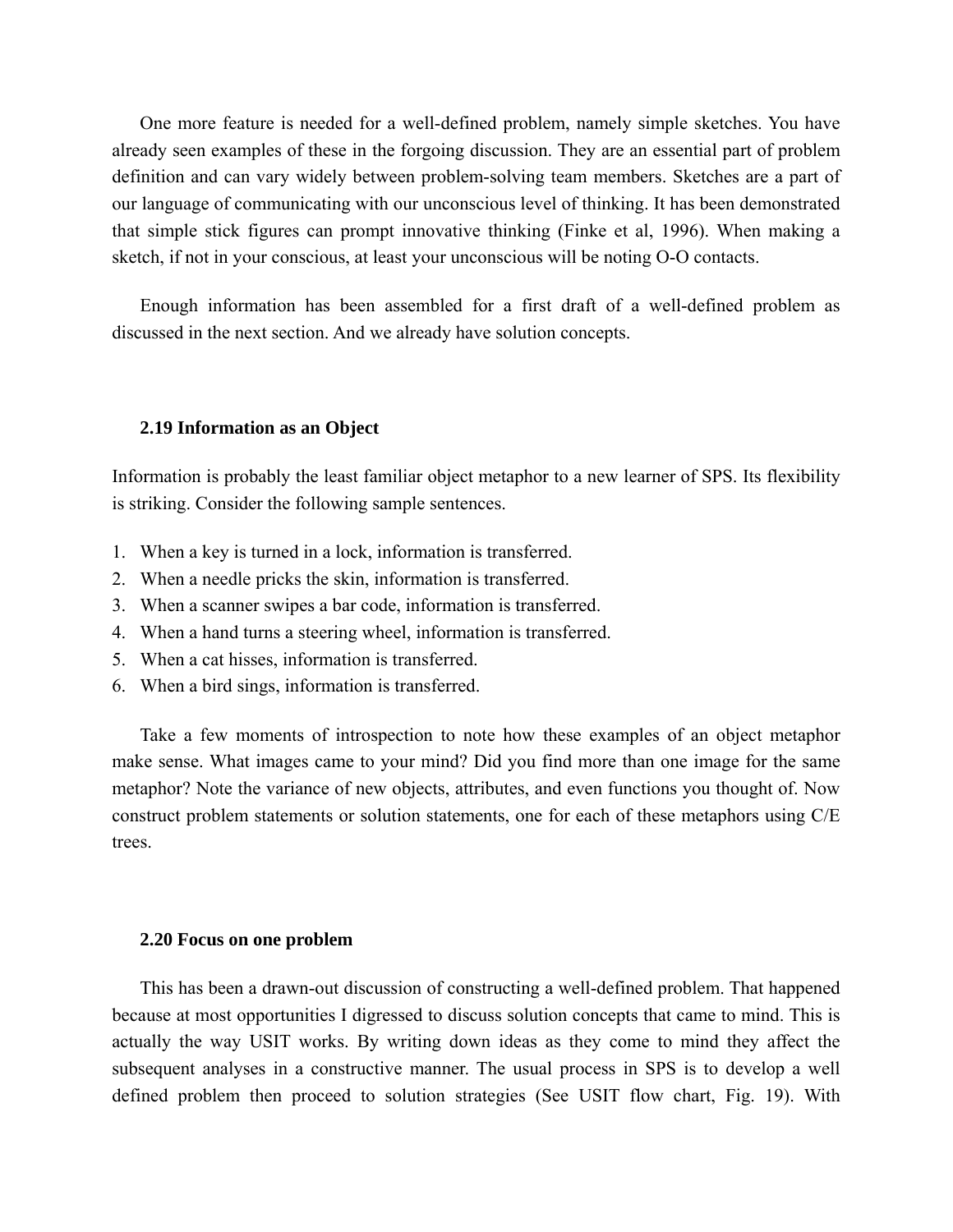practice, you may find yourself spending most of the time in the well-defined problem stage. And sometimes you may finish the whole exercise there.

The power of focus on one point is rather remarkable, especially when first experiencing it.

### **2.21 Sketches**

Sketches are an inseparable part of problem definition, analysis, and solution. I've been using them all along in this discussion. It shouldn't require much more to convince one of a sketches' importance. The topic has been added because my experience in leading USIT and fresh-eyes problem-solving teams I've become aware of a reluctance of some technologists to make sketches. Often such reluctance is caused, I suspect, by simple embarrassment for lack of artistic skill (Edwards, 1999). I would encourage each reader to resort to the simplest of sketches, even stick figures, and discover their power as metaphors. A stick figure is the ultimate generic metaphor of a person. Our brains are amazingly good at interpreting the language of simple art, both with logic and with intuition.

# **2.22 USIT flow chart**

The Phase I USIT flow chart is shown in Fig. 16. Most of this brief tutorial has focused on the heuristics shown on left side of the figure.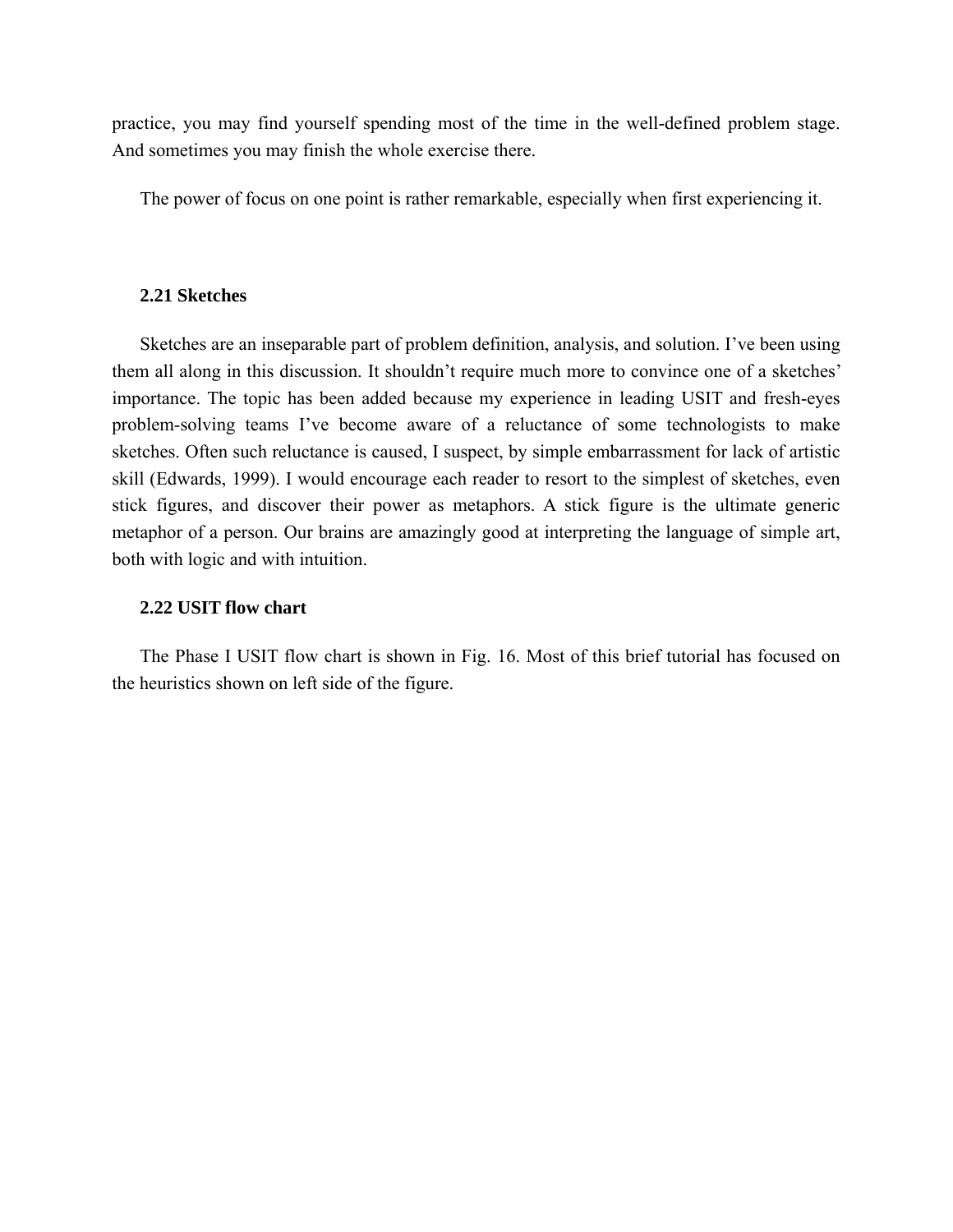

Fig. 16. Phase I Flow chart. All analyses start wit problem definition, albeit a rough draft to be iterated. (Bolded topics discussed in the ICSI&GCSI symposium lecture)

As these plausible causes came up, for the vase of flowers and before any analysis, so did plausible solutions. So in keeping with the urging to record solution concepts as they arrive, here are the ideas I had immediately on writing the problem statement.

The first idea is to trash the cracked vase. It may be worth more in recycling.

The second idea is to ignore it until the vase fails completely and then dispose it.

The third idea is to repair it (using glue, tape, or seal the crack by annealing the vase in a furnace where additional glass could be added to the crack).

It has been demonstrated that OAF is broadly applicable metaphor from which all the tools of USIT can be constructed – a useful reduction of structures to memorize. The symbol and its definition is all a USIT problem solver needs to begin problem analysis and solution. The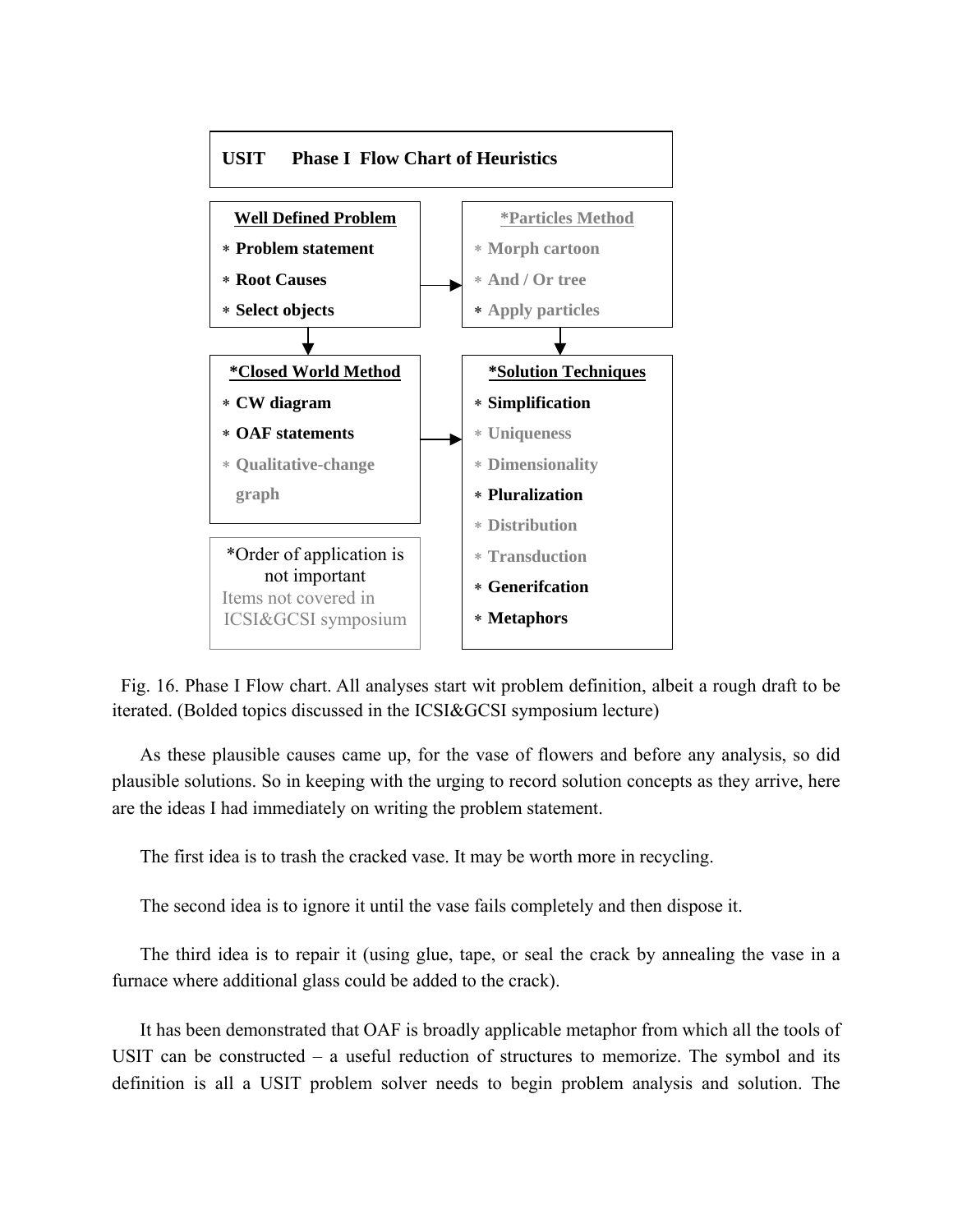definition of OAF: *Objects in contact each has an active attribute, which supports a function that maintains or modifies an attribute of an object*.

**2.23 Solution Strategies.** Solution strategies also are evident upon blowing up an OAF triad, as shown in Fig. 17.



Fig. 17 Graphic representations of solution strategies. Broken-line circles mark points of focus.

Solution strategies represented in Fig. 17 all concern the grayed **F**, which is an unwanted effect, a problem. The following list shows ways to break this definition of a problem, which then represents where to search solutions.

- **1.** Grey **O** represents to eliminate or change an object, any object in the diagram.
- **2.** Gray **A** represents to eliminate, change, or alter the metric of any attribute.
- 3. Gray **F** represents to eliminate it or change it to a desirable function.
- 4. Gray bar represents to eliminate or alter the metric of any graph connector.

Elimination of an object, in a closed world, suggests causing one of the other objects to take on its function. Activating an attribute in the new object can do this. Eliminating an object might be done by replacing its attribute with that of one of the other objects. Altering a metric of an attribute refers to changing its magnitude, intensity, duration, etc. Changing an unwanted function means to make it work for you. Note that these are solution strategies not solutions. They show where to focus your efforts and they offer multiple opportunities of solving a problem. For more on graphic-solution strategies see (Sickafus, 2006).

The flower/vase problem was developed using 2 sketches and 4 structures, an O-O-function diagram, root-cause diagram, a C/E tree and an OAF problem statement. These structures also gradually become etched in to one's unconscious memory and are easily omitted from conscious thought. I still find the sketches worth the effort to construct.

### **2.24 That's It! A Brief Tutorial That Has Shown All Details of the Example Problems**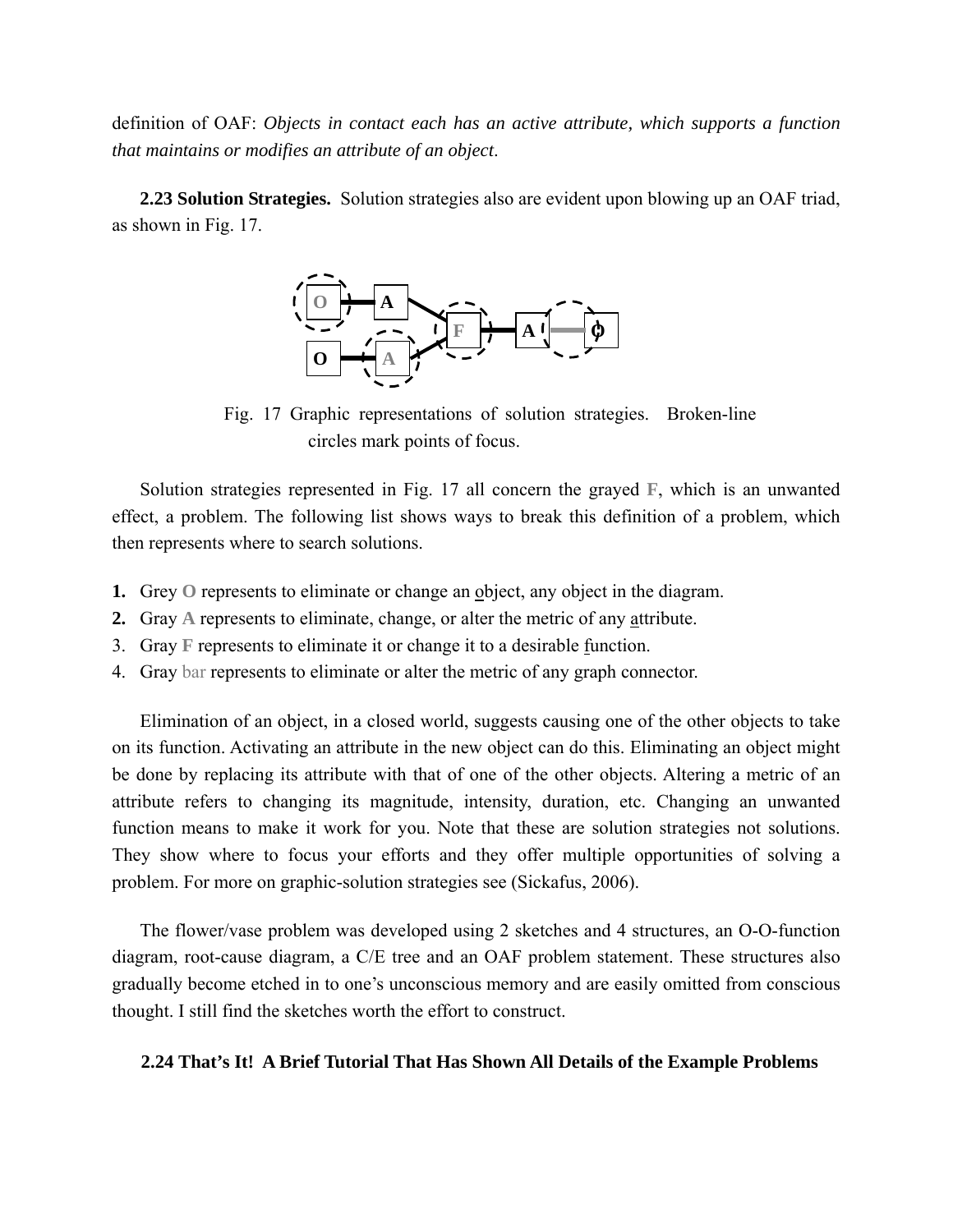W hile the text of this manuscript has been written and edited in iterations the examples of applying heuristics are the original notes as the problems and their analyses were executed. Text was typed and edited in a word processor up to an example problem. At that point editing ceased as the problem was solved, for the first time. Sketches were drawn with some editing. Then writing and editing of the main body of text continued. This is my customary way of solving USIT problems. It keeps my aging brain in practice.

Bu t what are you to get out of that paragraph? I had hoped to demonstrate how little SPS methodology is needed in a formal, or logical, sense once the methodology has been ingrained in one's memory. However, as I think about it, I have no idea how much or what part of formal USIT was exercised unconsciously. My understanding of the two level brain model is that most thinking is done in the unconscious and the conscious does the logical organization for communication purposes. I have no access to my non-communicative unconscious to pose the question. So, I'm back to the realization that my introspection convinced me of the utility of the two-level model of the thinking brain. Now I can only look for feedback from fellow problem solvers who have tested the model with their own introspection.

### **3.0 USIT Phase II**

Development of structured problem-solving methodologies, in the past and up to around 2000, has based all heuristics on logic of the technical mind. This includes all of USIT Phase I verbal and graphic heuristics. The rationale for this, at least since the 1950's, has been the lateralization of the brain into left-brain preference for language and logic and right-brain preference for intuition and metaphor. Rational thinking, as a basis of SPS, was not a consciously agreed upon decision. It arose, and still arises, automatically as a result of the indoctrination of science. Logical thinking and science are mutual metaphors. I suspect that all technologists are conscious and proud of their personal abilities in logical thinking – the grail of technology.

Now, in the past ten years, comes a new model of thinking from research in cognitive psychology. A two-level model of brain function, conscious and unconscious (or subconscious), is being used in which conscious processing plays second fiddle to unconscious processing.

One fascinating aspect of this research is the discovery of the time scale of these two types of mental processing. On receipt of a signal the unconscious is already at work within one millisecond while conscious processing may not begin until 300 milliseconds later (Dehaene, Stanislas, 2014).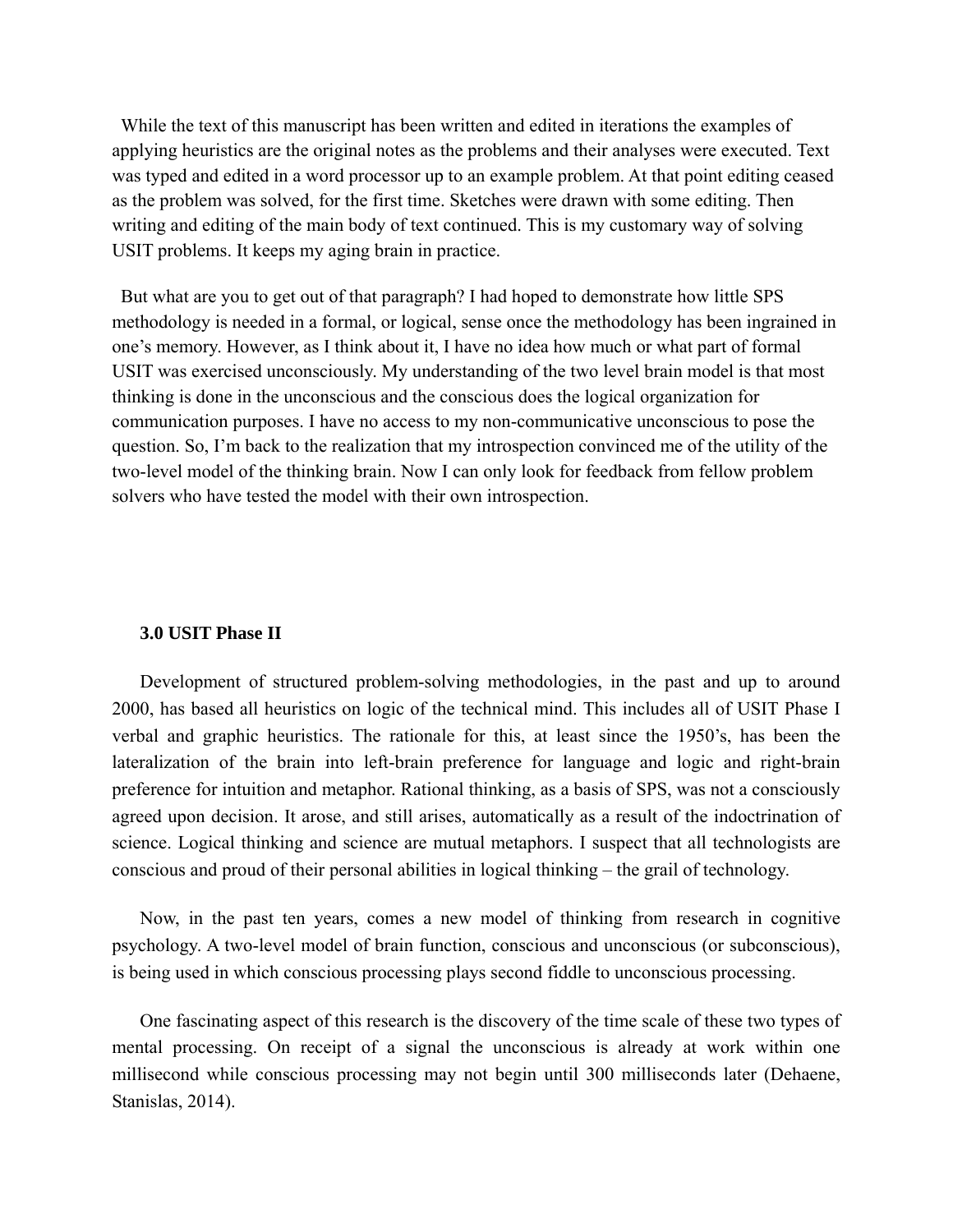These are the first quantitative measurements of age-old suspicions about brain functions. For example, physician Galen in Roman antiquity recognized unconscious human action (ca. 129-200). The importance of the unconscious is key to recent expansions of USIT. Here is a relevant quote from Dehaene's book, ibid.

"How deep can invisible image travel into the brain? Can it reach our higher cortical centers and influence the decisions we make? Answering these questions is crucial to delineating the unique contours of conscious thought. Recent experiments in psychology and brain imaging have tracked the fate of unconscious pictures in the brain. We recognize and categorize masked images unconsciously, and we even decipher and interpret unseen words. Subliminal pictures trigger motivations and rewards in us-all without our awareness. Even complex operations linking perception to action can unfold covertly, demonstrating how frequently we rely on an unconscious 'automatic pilot'. Oblivious to this boiling hodgepodge of unconscious processes, we constantly overestimate the power of our conscious in making decisions-but in truth, our capacity for conscious control is limited."

 Consequences of the latest cognitive, neurological research have been incorporated in Phase II USIT. This is done through a purposeful shift away from conscious seeding of one's brain to unconscious seeding. Why and how this is done is covered in this section of the manuscript.

## **3.1 The Unconscious/Conscious Bilevel Model of the Brain**

The first aspect of the latest cognitive-psychology research of importance in USIT is the huge time separation between unconscious mental processing and conscious processing, a factor of  $\sim$ 100. It takes only a little introspection to recognize how quickly ideas pop up in our conscious with no apparent reason. Lying beneath the conscious threshold (CT), this is clear evidence of the work of the unconscious. It also takes little effort to recognize how long it takes a logical seed to cause awareness of its result; e.g., recall of a name using a pneumonic like stepping through the alphabet. Lying above the CT, this shows an inherent delay of conscious vetting of unconscious thoughts.

Unconscious, operating below the CT, gathers many ideas without the aid of the conscious vetting. Hence, it is expected that these early ideas will be a mix of logic and intuition. These unvetted, first fruits of seeding should be valued for their potentially broader scope of solution space.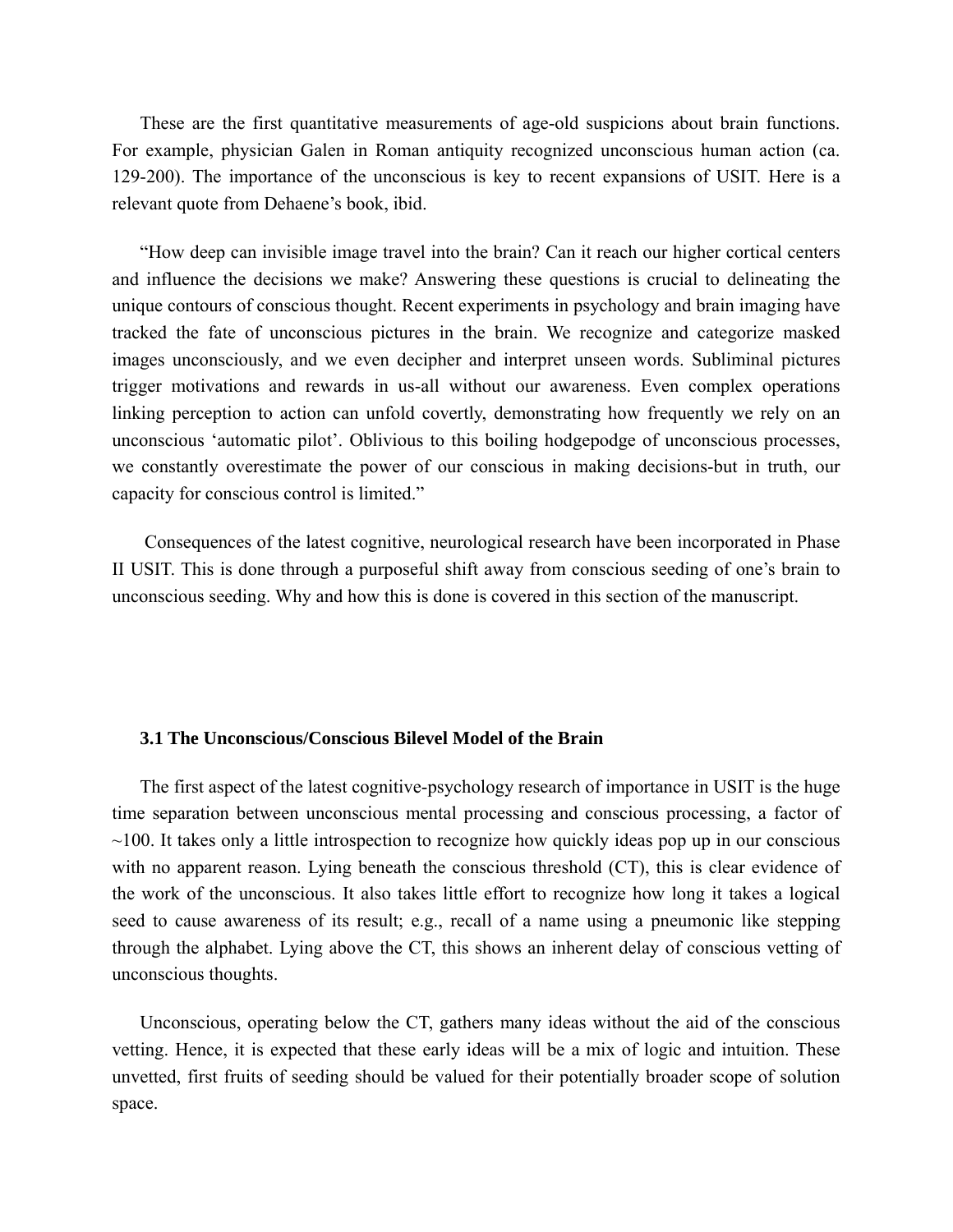While the unconscious is rapidly recognizing and categorizing ideas, deciphering and interpreting words, the conscious is tediously vetting its suggestions so that logic prevails. I use this result of research to pose that *no delayed vetting* be in USIT and to capture the first ideas that come to mind. This is a personal ability we can develop to some degree with introspection. Personal no delayed-vetting is analogous to no conscious filtering of solution concepts commonly practiced in team-type problem solving, though the two operate on different time scales.

The concept of "…*conscious access* – *why some of our sensations turn into conscious perceptions, while other remain unconscious"* (Dehaene, 2014) – is explained in part by the existence of threshold conditions separating unconscious and conscious perceptions. Threshold is defined as when the same image is perceived consciously only half the time. This time gap – time to access – opens with a minimal time to awareness. I think this is where faint, first ideas occur (missed access opportunities) that may be accessed after an intervening distraction, possibly of extended duration.

Perhaps the most significant deduction from realizing that the unconscious is already busy finding concepts before the logical conscious starts working, is that creative thinking is not logical. The logic arises only after conscious access. In the intervening period the unconscious is rapidly finding potential bits of information that the conscious gets fleeting glimpses of and occasionally accesses its preferences. Until access occurs, which is a logical process, unconscious is making random associations without the control of logic. Ergo, unvetted, random associations of internal knowledge are the earliest character of innovative thinking.

It is tempting to refer to this as illogical thinking. But it is conscious thinking that vets and assembles the relevant ideas coming into the conscious. From this effort comes two levels of communication; the first being the internal rationalization of thought and the second being external communication.

#### **3.2 A New Model of Bilevel Thinking**.

To begin adopting the two level model of U/C thinking we need to understand seeding of the brain. Phase one's logical concept of seeding is that the specific assignment of problem-situation words for object, attribute, and function sparks metaphorical associations. These associations with knowledge stored in memory can lead to solution concepts. That they are narrowly tied to a point of focus in the problem assures their relevance. Justification for this view was given in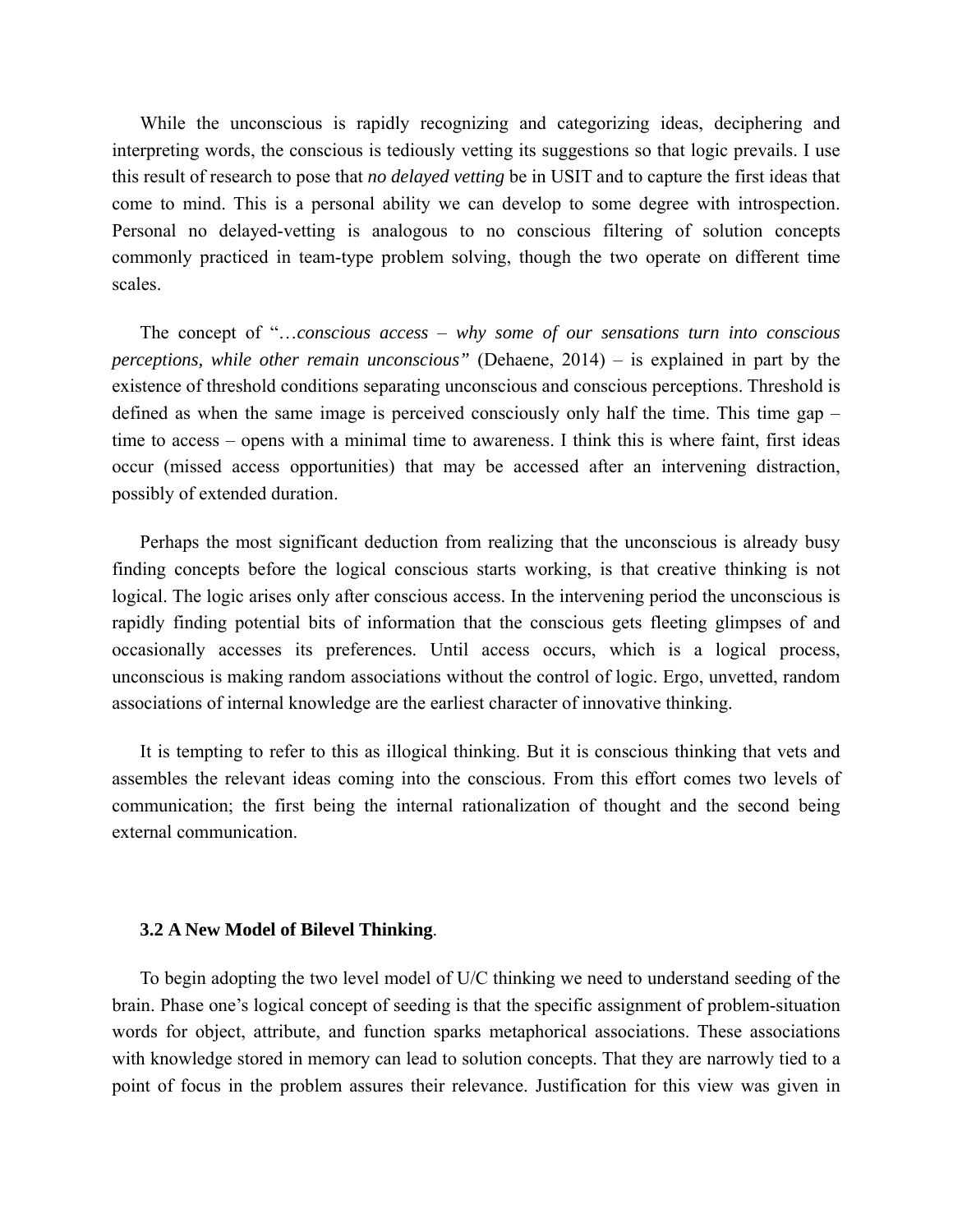cited research in cognitive psychology (Finke, et all 1996). A somewhat weak side of the Ph. I model is its assumption that the product of a seed is right-brain intuitive association with memory that relies on left-brain vetting and editing for logic. That is, logic comes late. We now need a new model, one that doesn't stress logical metaphors.

I note that there is no *a priori* reason to require logical concepts from a seeding of the brain. The first requirement is to spark concepts without such filters. Later processing can decide how to deal with them.

Several characteristics of U/C processing are noted (§**3.0**):

- Recognize and characterize masked images unconsciously.
- Decipher and interpret unseen words.
- Subliminal pictures trigger motivations and rewards without our awareness.
- Complex operations linking perception to action unfold covertly.
- We overestimate the power of conscious in making decisions capacity for conscious control is limited.

The time constant to conscious access is  $\sim$ 100 times longer than unconscious processing.

These characteristics of U/C processing bring to mind useful modifications of seeding for Ph. II USIT.

Unconscious, logical processing of seeds is initiated, essentially, instantaneously including the interpretation and recognition of words and images. Furthermore, it is not delayed by access threshold time. This is an invitation for broadening searches of solution space by not emphasizing logic.

While logic in problem solving is an assumed requirement by technologists, what that means in innovative thinking has not been defined. One assumed useful aspect of logic is to filter ideas with respect to relevance. But, ideas spark other ideas and even seemingly bad or whimsical ideas can be edited into useful concepts. This perspective on problem solving favors squelching logic in favor of finding many more ideas, which can be edited later in engineering.

# **3.3 Concepts Seed New Concepts**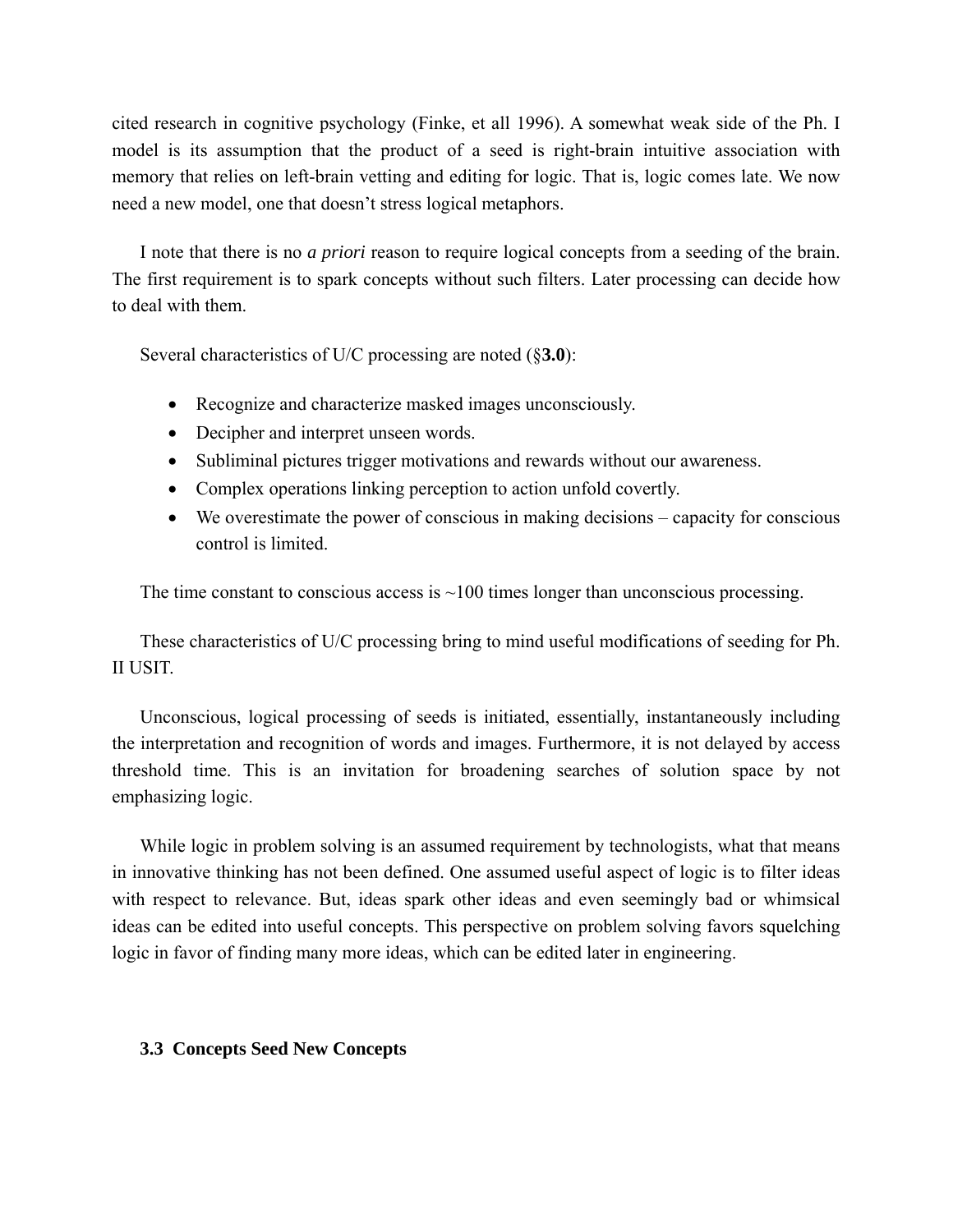Ex. 4:Problem Situation: New hand-cream dispenser design is needed. Sales are lagging and management wants new product design. Attractiveness is the main issue; internal mechanical pump and plumbing work fine.

Problem statement: Design an attractive liquid dispenser. (This is a non-logically structured problem statement. It has no complete OAF language.)

A lot of freedom is available to the problem solver in this statement, like a clean sheet of paper problem. Two criteria are mentioned, 'attractive' and 'no new plumbing'. Attractive has several definitive handles; image, shape, heft, color, pattern, scent, grasp, taste, size, and others …

Assumption: I'll assume that shape must be an important first impression, and all other handles can be treated as secondary modifications.

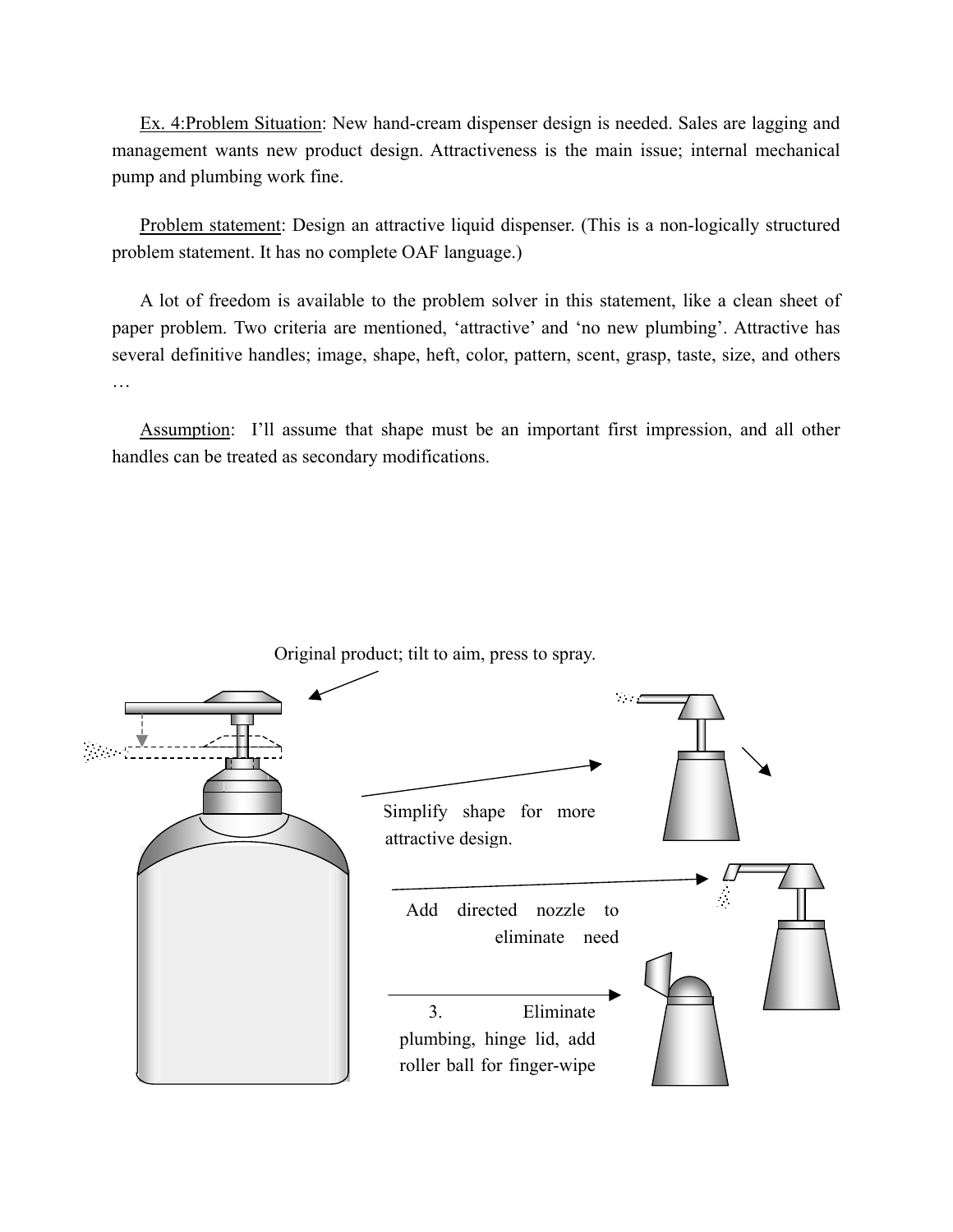Fig. 18. Example of stepping-stones: concepts seeding new concepts. These ideas flowed readily as each new drawing was being made.

Consider an example of how seeding can be made less logical.

Non-logical seeding. Paper cups of water are too often knocked over spilling their contents and making a mess. This simple statement contains both defined and implied OAFs. It is ready for Ph. I type analysis. Suppose we eliminate the words paper, cup, water, spilling, and mess and now take a much more metaphorical examination of the inherent problem including metaphorical graphics.

Problem: A resting container, [], of fluid, ▒, becomes unstable when met by a lateral force. (Resting implies balanced reaction to gravity.)

Sketch: Lateral force,  $\rightarrow$ , encounters balanced gravity.



Strategy: Since gravity is already balanced, counter  $\rightarrow$ [ $\equiv$ ] with co linier  $\leftarrow$  producing  $\rightarrow$ 

Solution concepts:

**SC10**. Stiffen container to provide adequate reaction: change material, thicken walls, add a container liner. (4 ideas)

**SC11.** Add a lip on top of container to raise minimum tilt angle for spillage (increases CG).

**SC12.** Add lid to prevent spillage.

**SC13.** Solidify fluid contents to minimize spillage.

If  $\leftarrow$  causes a torque due to friction between container and support surface,

**SC14.** Lower its center of gravity by changing shape of container.

**SC15.** Add weight to container: thicken base, add balls, chips, etc. of material denser than fluid contents and chemically benign.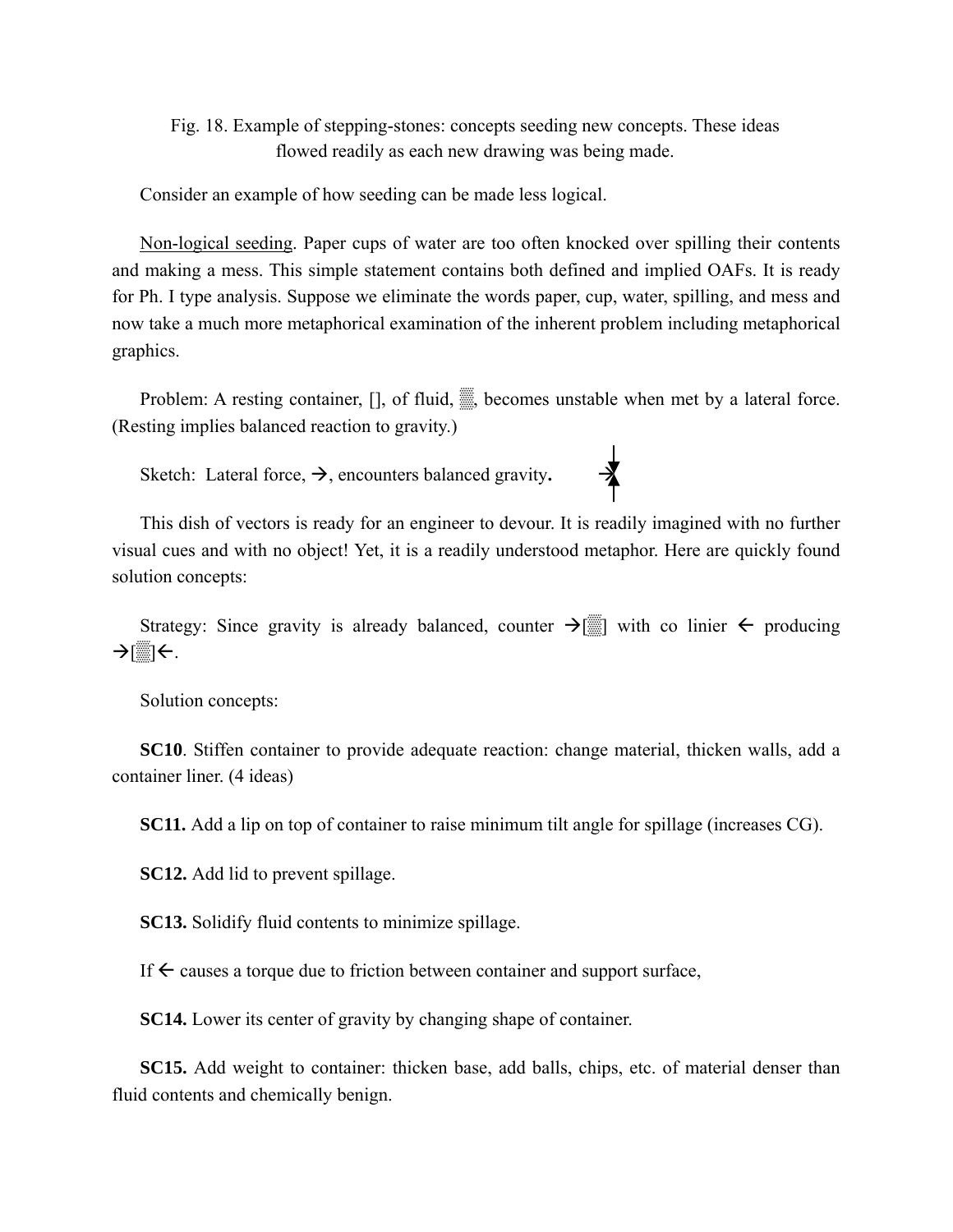Yes, that would displace some of the contents and might require larger containers. O.K. But that's an engineering concern. Isn't it? Hence, it's a filter at this stage of problem solving and is to be ignored.

**SC16.** Increase coefficient of static friction of container support.

**SC17.** Reduce sliding friction so container slides before tipping.

**SC18.** Use a spherical container, with an off-center CG, so it can return automatically from large angle displacement to rest without spillage.

**SC19.** Set container in a recess in its supporting surface.

**SC20.** Use  $\rightarrow$  to close a lid.

**SC21.** Use a gimbal. Change support point to two points on an axis through the object's CG. This allows one degree of angular rotational motion for body shapes that can allow the lateral force to change the body's angle.

Obviously, these solution concepts were strongly affected by the full problem statement preceding the removal of the words paper, cup, water, spilling, and mess. Yet they produced ideas applicable to undefined containers – a larger solution space.

It is interesting that no particular object shape was needed. Its CG was the focus of vertical forces, which need a point designation. The lateral force, the horizontal arrow, can be moved mentally to different vertical positions as other reactive forces are contemplated.

By introspection we see that we have invented a new heuristic for Ph. II USIT.

Heuristic: Create a well-defined problem statement by changing the components of an OAF statement into unclear, or drastically generic metaphors.

### **3.4 Comments on access of images.**

One example, of a missed access opportunity occurred when I was quickly grabbing several stacks of papers from my desk and tossing them into a wastebasket. A brief thought occurred that a sketch of a bird I had published may have been in one of the stacks. I proceeded without giving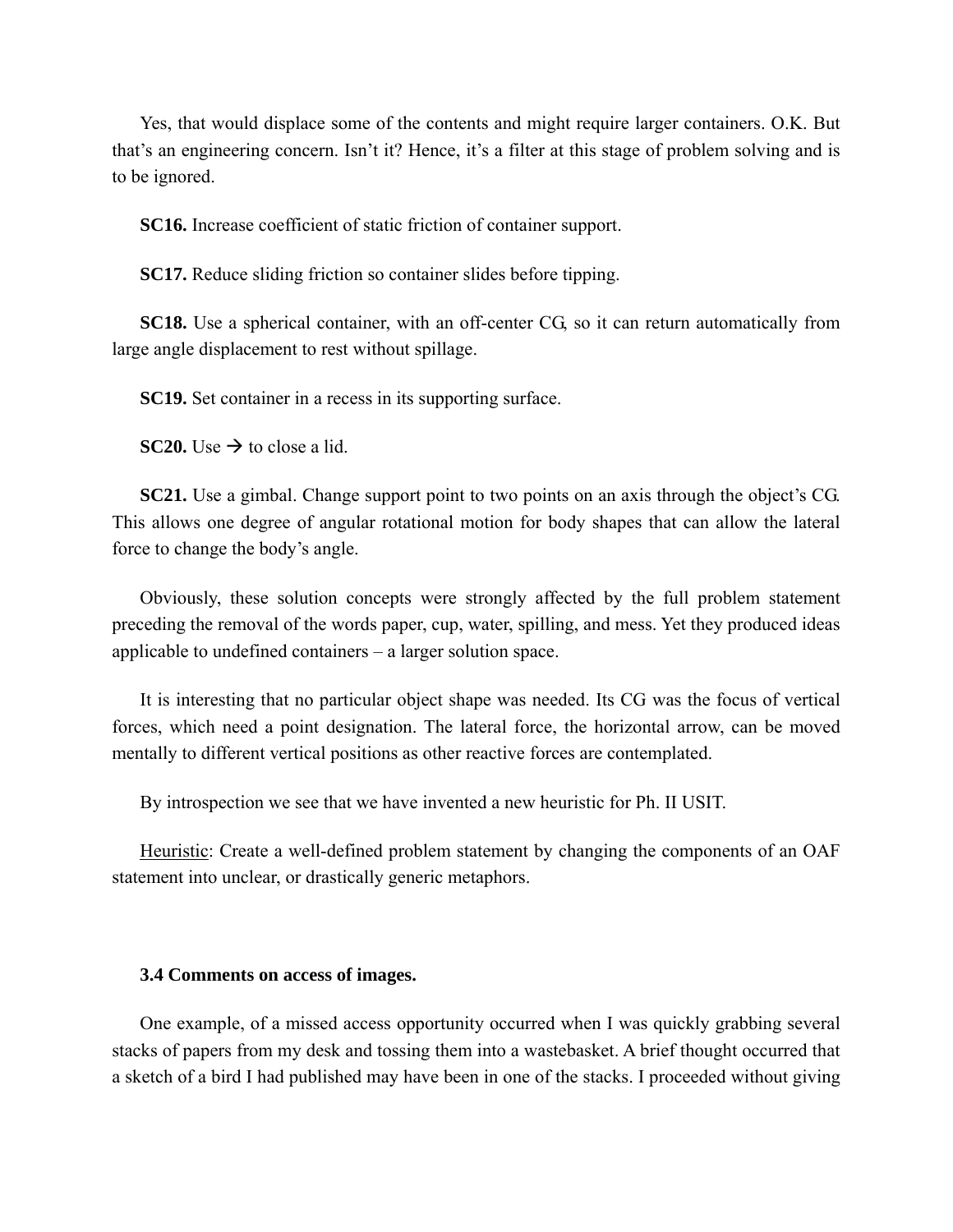it a second thought. But I did recall that brief idea a week later when I needed to find the sketch. It was long gone.

I wonder if this seemingly instantaneous recall of a week old brief thought suggests timedelayed successful access? This time the formerly brief thought had time to turn into conscious perception.

A second example, of a faint, first idea, happened when driving to breakfast one morning. As I approached an intersection, where I may turn one way as often as the other, I began rotating the steering wheel to the left; a quick thought occurred that this was wrong. Yet, I ignored it and continued the left turn. A few blocks later, I discovered that I had made the wrong decision. And with that thought I recalled the missed access of the correct thought.

Such missed access experiences are my rationale for making the *recording of first ideas* in problem solving a USIT heuristic. The payoff is the subsequent broadening of solution space. Unvetted first faint thoughts, if we can capture them, offer expansion of our working solution space. Since, 'capture' implies a level of consciousness, 'first faint' must occur in the threshold region of time. Hence, there is a need to sharpen introspection threshold by capturing first thoughts.

Missed accesses seem to be more common for me when I am driving a car. Today, as my wife and I were driving across a small bridge on our street my wife asked, as we drove off of the bridge, "Did you see the flowers?" "Yes I did." I replied. Then, instantly I had the realization that I had responded to, "Did you see …", without having heard the last two words. Actually it did not register in my mind until she asked the question. Then a faint image of a pot of red flowers became visible in my mind. The image was in the extreme right-hand side of my peripheral vision. It took less than three seconds to cross the bridge and I kept my head facing straight ahead to attend to children and bicycles. This fleeting faint image did not become accessed until my wife spoke.

On review, I think I understand how the sudden recall happened before I heard the words, "… the flowers?" A reference already existed in memory. A year ago today, Memorial Day, we crossed this bridge, saw pots of flowers and discussed them. It was an unusual sight because the rest of the year flowers are never on the bridge. Consequently, we discussed it and wondered which neighbors living around the bridge put them there.

Access of images was a new concept to me that caused some pause to reflect on my own identification with the concept. Apparently my bent for logic fought this concept until I found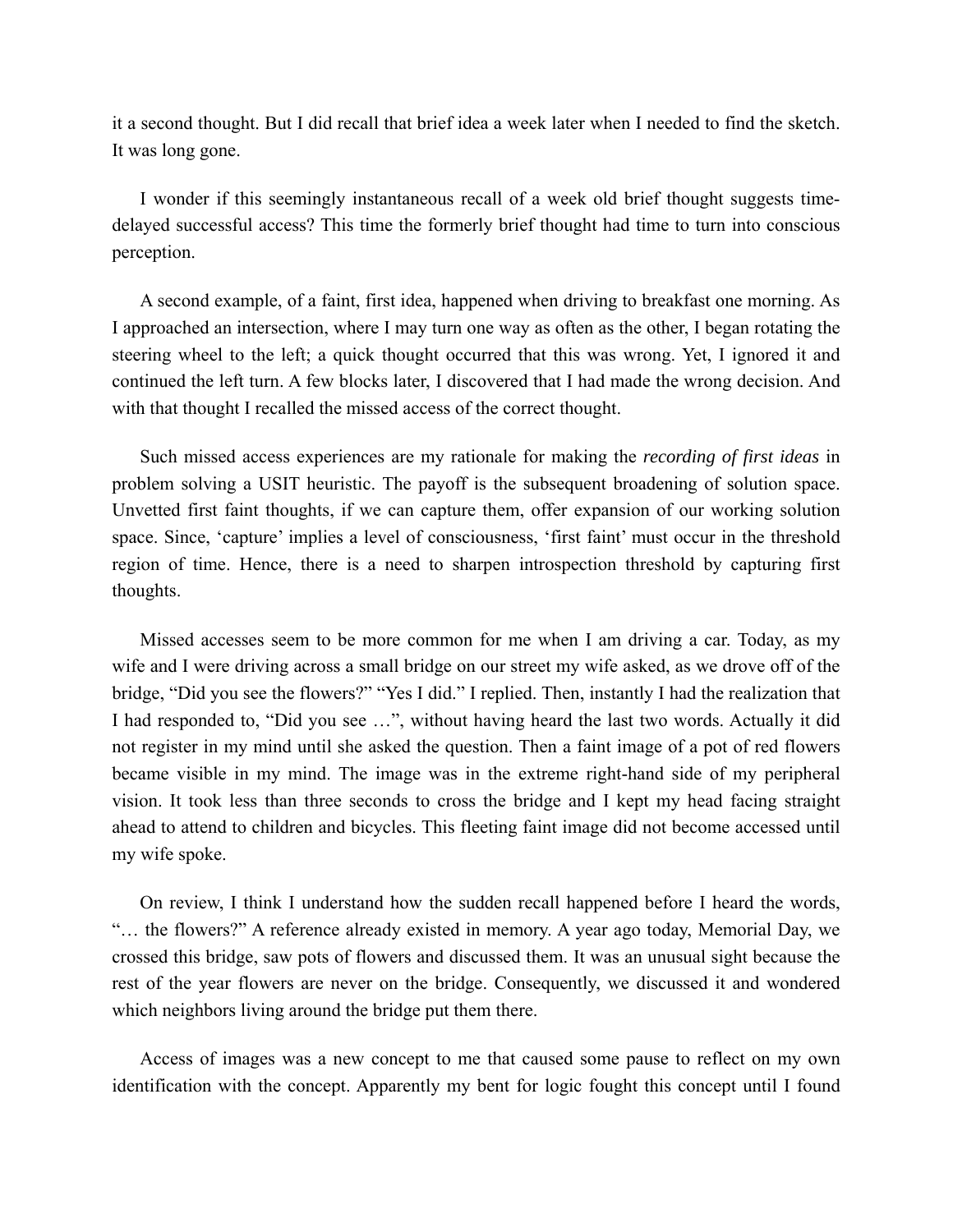examples in my own experience. Once that happened I quickly adopted it to USIT. From my missed access opportunities I have become convinced of the validity of access of information and all of its trimmings.

### **3.5 Where Logic Stands in Innovative Problem Solving.**

If on reading this publication it seems that logic has been downgraded and is being denigrated as a valid factor in problem solving. The former is true to some degree the latter is not true. What has happened is that from cognitive psychology research it has been learned that conscious vetting of ideas for logic has been overrated and misplaced. A new bilevel model of thinking credits the unconscious with rapidly discovering metaphorical associations of queries with memory. Some of these may be logical and some may not. They are found and proffered to the conscious, which is far slower in recognizing and responding than the unconscious.

Logic follows with conscious vetting of unconscious discoveries. Consequently, conscious perception becomes the source of logical entries in the folio of solution concepts. Its contents for a particular problem-solving exercise may contain only part of the original collection found by the unconscious but subsequently culled by the conscious. What conscious perception does get cataloged is the realm of logical solution concepts we have always dealt with.

Fleetingly processed ideas, and rejected ideas, never accessed may be missed. The may be missed concepts are, so to speak, the realm of the unconscious. It is in this realm we wish to gain access to the unseen, unvetted concepts with new heuristics that eschew logic. I am assuming that this is at least one proper place to eschew logic. It can be accomplished by bypassing much of the structural heuristics of SPS methodologies. If successful, unvetted concepts become new entrees into solution space. These unvetted concepts can the be used as stepping stones to yet other concepts with the expectation that pay dirt of bright ideas still exists.

In summary, logic is still used in USIT with the same heuristics and focus on logic as in the past. However, the unconscious/conscious bilevel of thinking model is adopted also. In Ph.II USIT logic is suppressed and most of the logic tools of Ph.I USIT are omitted. With these two phases of USIT we are improving the quality of the seeds we use to inspire innovative thinking. I have introduced several heuristics designed for the purpose just described.

## **3.6 USIT Phase II heuristics:**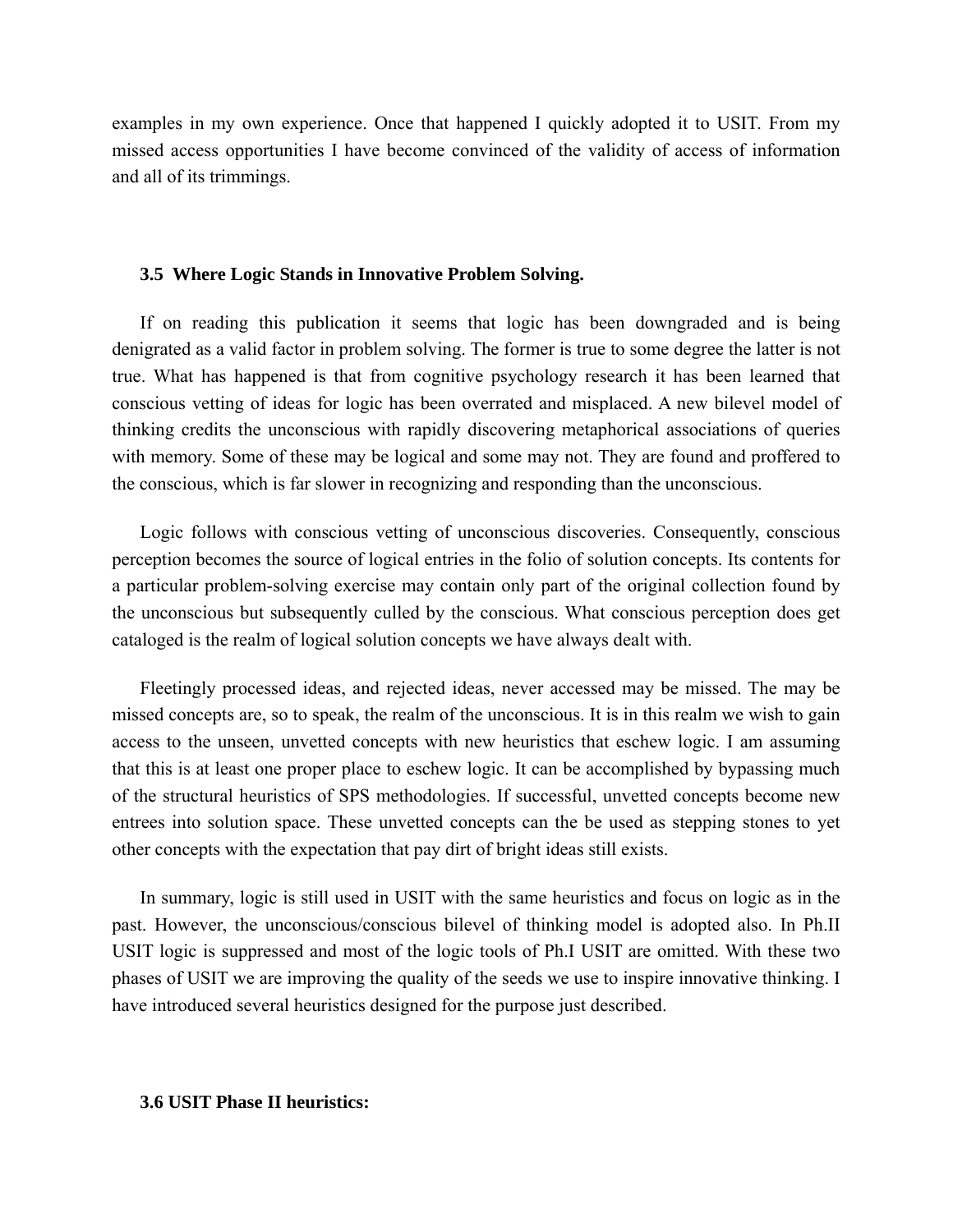As in Ph. I, all problems begin with a problem situation followed by a problem statement that is, by iteration, developed into a well-defined problem. While in Ph. II, we begin with a problem situation and develop it into a problem statement, but we do not work toward a well-defined problem. Rather much time is spent gathering relevant information (feeding our memory) and developing solution concepts in the process.



Fig. 19. USIT Ph. II flow chart of heuristics. Solution techniques of Ph. I are also applicable in Ph. II.

I developed four heuristics to characterize the USIT process in Ph. II.

1. Gather problem-situation information at some length while simultaneously developing solution concepts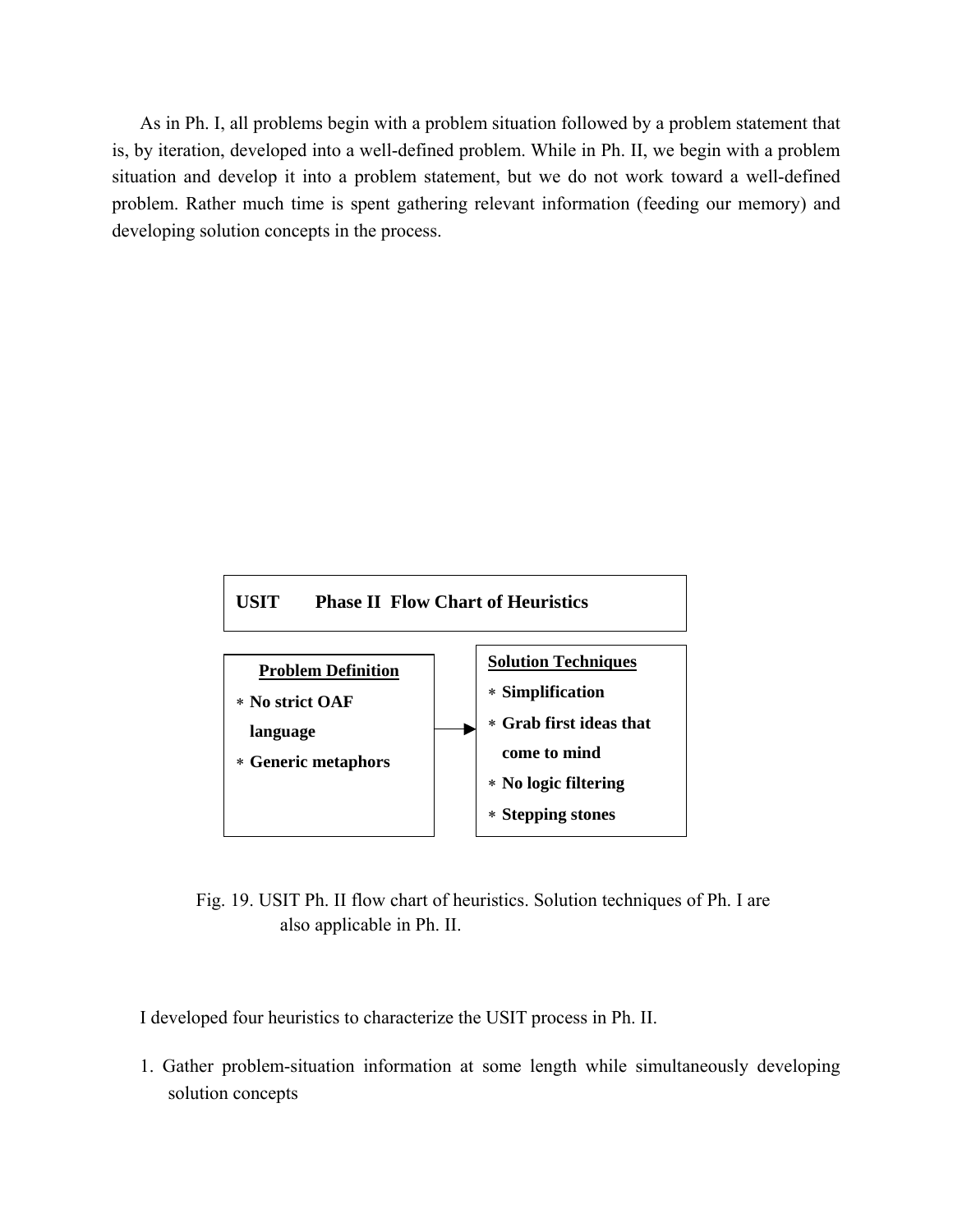- 2. Omit as many OAF references as possible; e.g., use no formal OAF problem statement.
- 3. Develop a well-defined problem statement then change the OAF components to unclear or drastically generic metaphors.
- 4. Use each idea as a stepping-stone to new ideas

## **3.7 Comments on Pre-Engineering Solution Concepts**

There are several reasons why simplification of SPS methodologies using USIT is so efficient. The burden of structural heuristics and the time spent in analysis is greatly shortened using USIT. Another reason is that solution concepts are just that – meaning that they are not fleshed out engineering concepts. They take less time to record.

This simplification resulted from my experience at Ford Motor Company in leading 'fresheyes' teams in off-site problem-solving tasks. It was quickly recognized that the participating technologists were all capable engineers and scientists. They had no need for more technical training. What they needed and appreciated was learning new methods for innovative thinking. Two issues stood out. How to quickly organize and start solving a problem, and how to invent new concepts.

# **3.8 How Can We Know Our Unconscious is Solving Problems?**

Suppose a policeman pulls you over and asks, "Do you know why I stopped you?" I imagine a number of responses arise quickly in one's mind for the 'why'; some may be too smart for the occasion, and others you are mentally shuffling through to find the best one. But what about the word 'know'? My sheepish reply is, "Well, I guess I can't say I know but I suppose I was ... (your answer is as good as mine)".

This question of knowing comes to mind when, in the process of successfully finding solution concepts, the thought occurs, 'How do I know USIT solved or aided in solving the problem?' The reason this issue arises is, as I have just gone through, unconscious solutions concepts are just that – they are *unconscious!* Knowing, i.e., having made conscious access, takes ~100 times longer to establish. And the answer is? I don't know!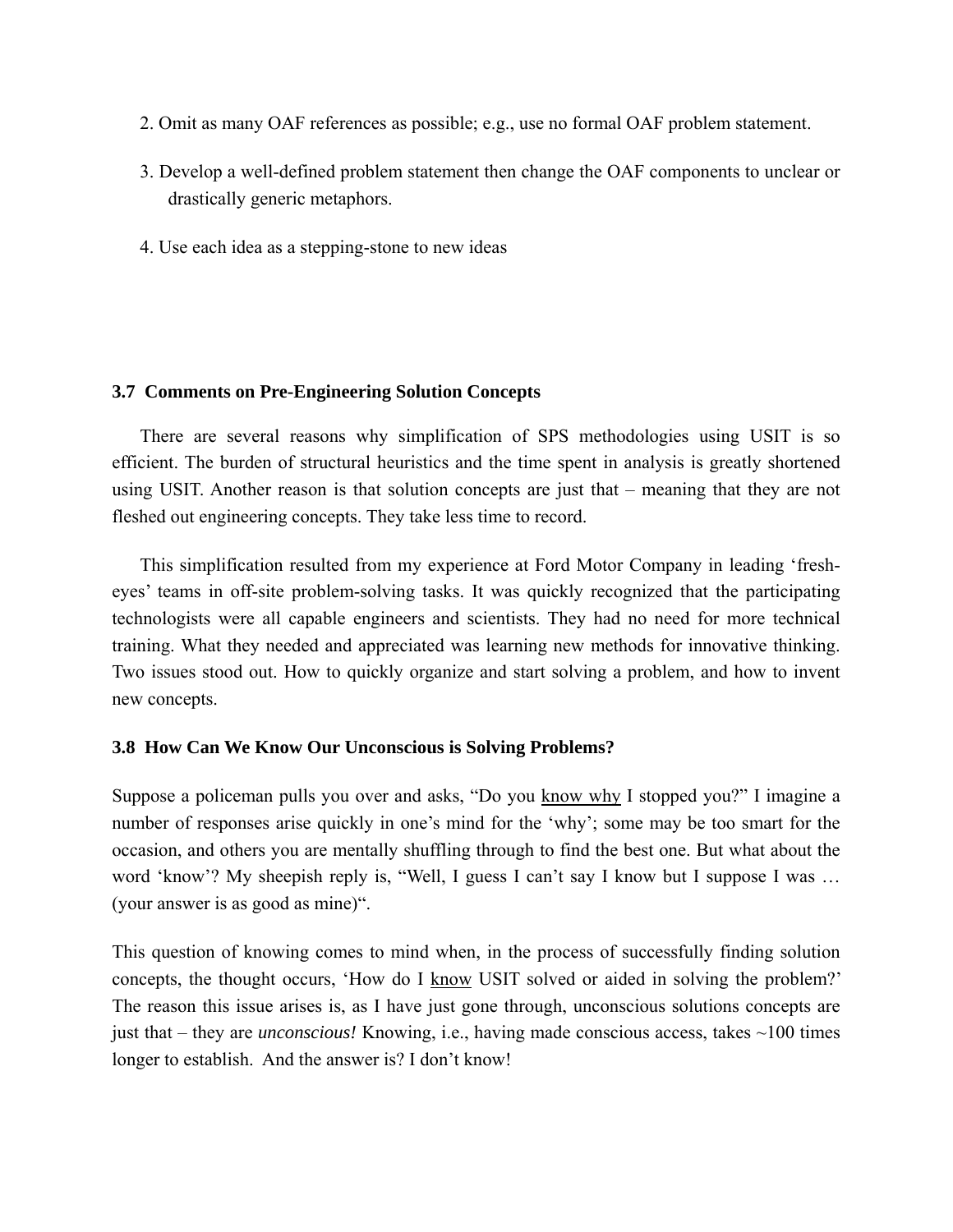Without knowing the next resort is to be convinced, first through introspection and then by the metric of results. While self-satisfying, especially through multiple instantiations, it lacks independent corroboration. Such corroboration is not to be expected from discerning problem solvers. Think about it. All unconscious solution results are the jurisdiction of the noncommunicative unconscious. We are left with introspection. Thus, I conclude that the best corroboration is the results of introspection shared within the community of experienced structured problem-solvers.

### **4.0 Addenda**

Two addenda are placed here to speed the access of experienced SPS practitioners to the main body of this tutorial. This section is introductory to USIT. Addendum 4.1 is an introduction to the OAF language of USIT through a real-time example of applying USIT. This addendum constitutes the main core of the invited lecture by the same title.

### **4.1 Introductory Example of a Real-World Problem for those not Familiar with SPS**

For those not familiar with SPS methodologies a brief overview may quickly become too brief and too abstract. I suggest that before going into theory it might be helpful to jump in and solve a simple, real-world problem. To this problem we will apply a sample of USIT's heuristics.

#### **4.1.1 The Problem**

**Ex. 5**: Problem statement: Here's the first problem to come to my mind; *develop an orange peeler*. I consciously thought of this example while writing this section. It's intended to display a real-time problem-solving process, with warts and all. Please make note of your own ideas as we proceed. Note the minimal use of structured heuristics in this exercise. Compare that with your experiences using SPS methodologies.

#### Problem analysis

Problem analysis begins with developing a well-defined problem statement. The process is an informal, conscious analysis involving unconscious inspirations.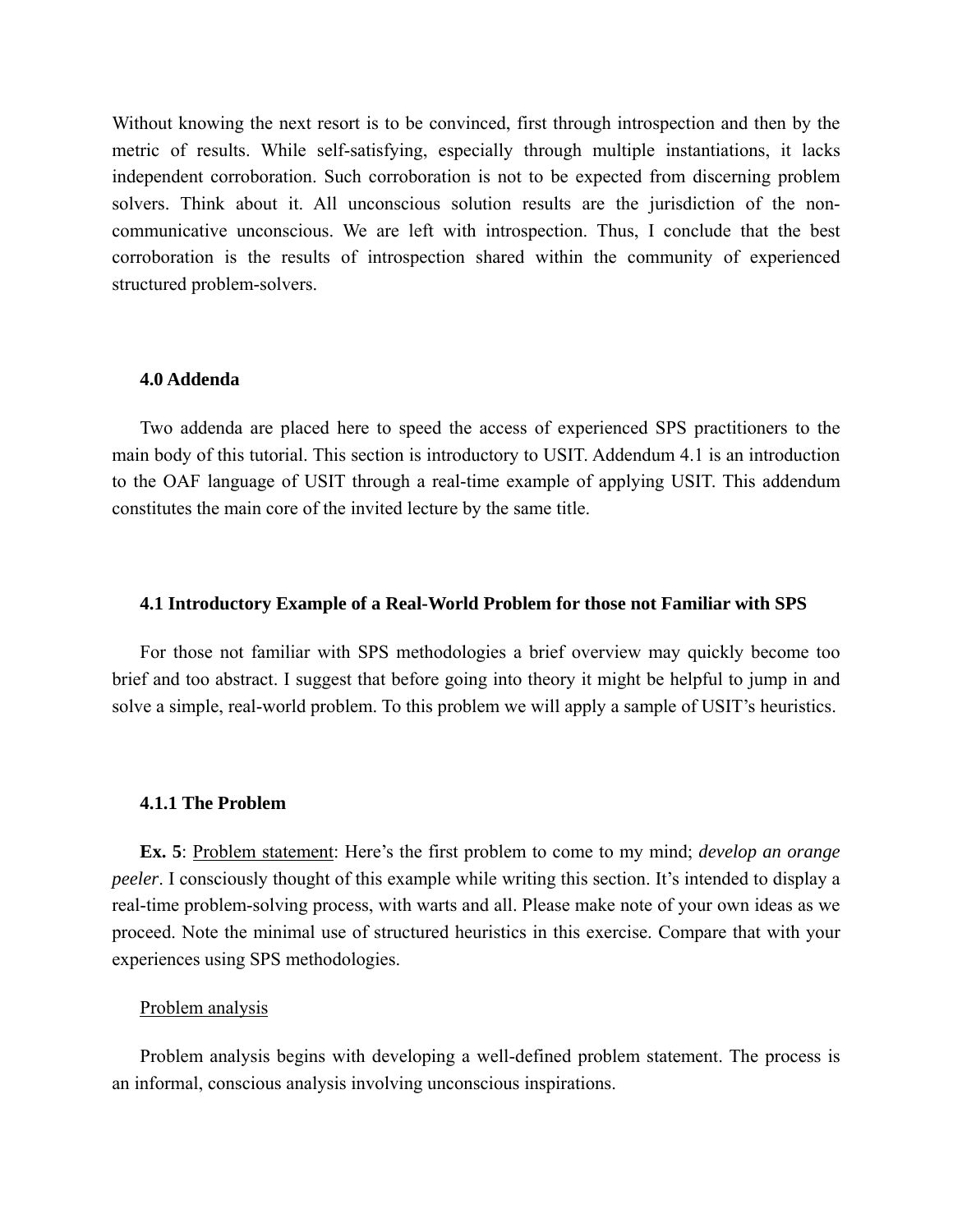Where and how to start a problem has been a stymie for many individual and team problem solvers. Obviously, we need to start with a problem statement that adequately contains the problem. As the orange peeler idea came to mind it was accompanied with an image that contained the problem in detail. It was an image of my hands holding an orange and a paring knife with a ragged peeling that contained patches of orange pith still attached to the rind. It was not a clean peeling of the rind. Consequently, juice was oozing from the places on the orange where the knife had cut too deeply into the orange pith. Here's a first try at a problem statement. Iterations may follow later.

Problem statement: Paring a hand-held orange with a hand-held knife produces a nonuniform peeling with messy juice oozing from cuts made too deep into the pith.

This seems to be an adequate statement and even captures a root cause; namely, cutting too deep. A simple sketch is shown in Fig. 20.



Fig. 20. Orange, orange rind, knife, dripping juice and fingers (black lines) are shown. One set of fingers is holding the knife and the other set is holding the orange.

That sketch is a bit confusing. So now that you've seen those black-line fingers, I can eliminate them. None of us will forget them. That, by the way, is a bit of information about bimodel thinking. The conscious may soon forget the fingers, but the unconscious will recall them when needed.

Here's a simpler sketch to work with.

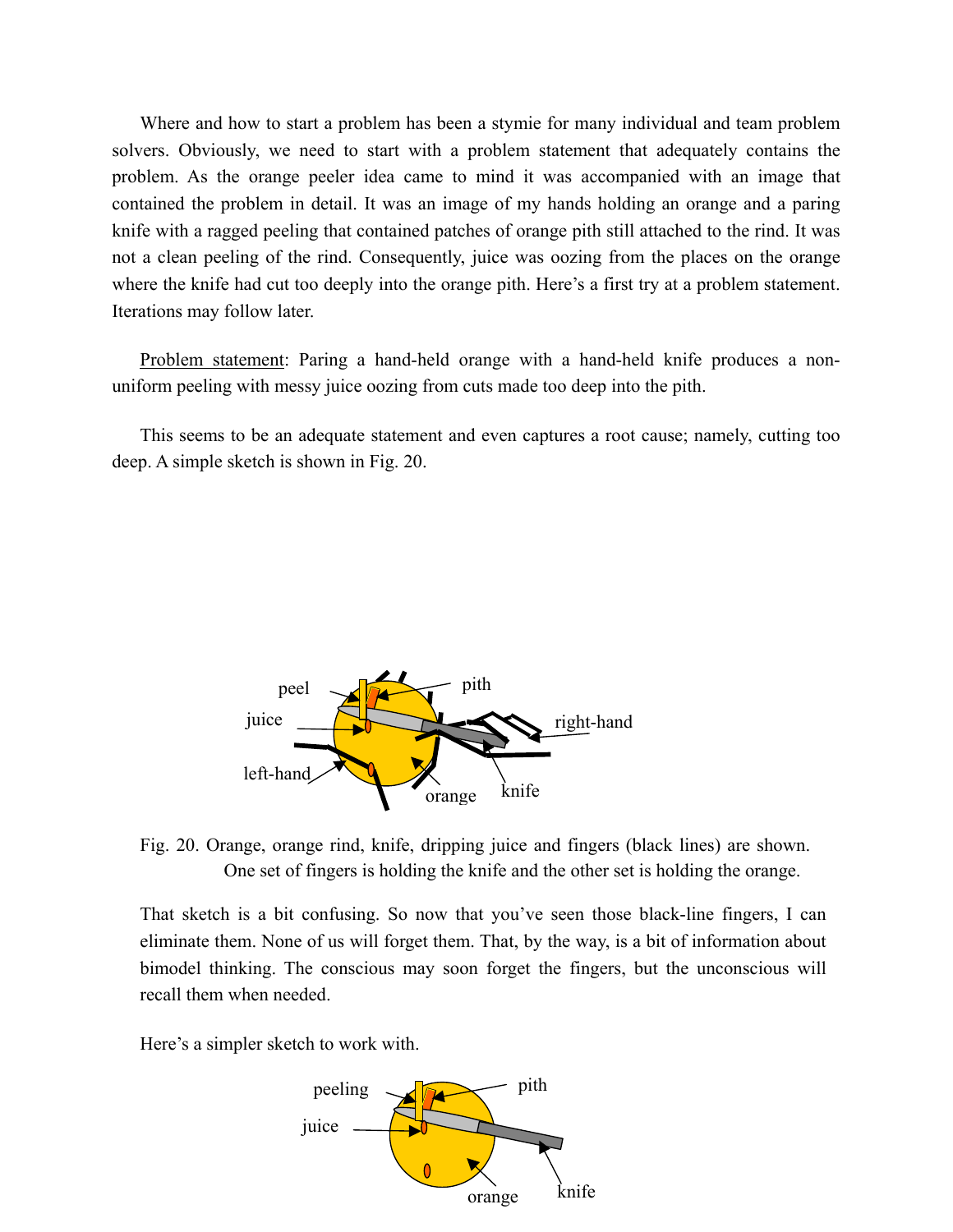F ig. 21. Simplification of Fig. 20 with fingers of hands removed.

My first solution concept came to mind as I was making the sketch:

**SC1**: <sup>[3](#page-36-0)</sup> Use a small scoop-shaped cutting blade to pare more easily smaller thickness peelings. (It looks like my unconscious quickly thought of an ice cream scoop.)



Fig. 22. Scoop having a sharp edge and fixed handle allowing peeling with scooping motions, rock-and-cut motions, to remove pieces rather than strips of rind.

Further expansions on this solution concept came quickly to mind as strategic ideas.

**SI1**: Use a rim-like guide on the scoop to control the depth of cutting by adjusting the angle of the handle. This involves hand-held tilting with visual feedback to control cutting. The scoop is circular in cross-section so its depth at the point of contact with the rind is adjustable (an elliptical shape would also work). The edge of the scoop is sharp. This may require a cover over the scoop to protect user fingers.

<span id="page-36-0"></span><sup>&</sup>lt;sup>3</sup> SC refers to solution concept. SI refers to strategic idea.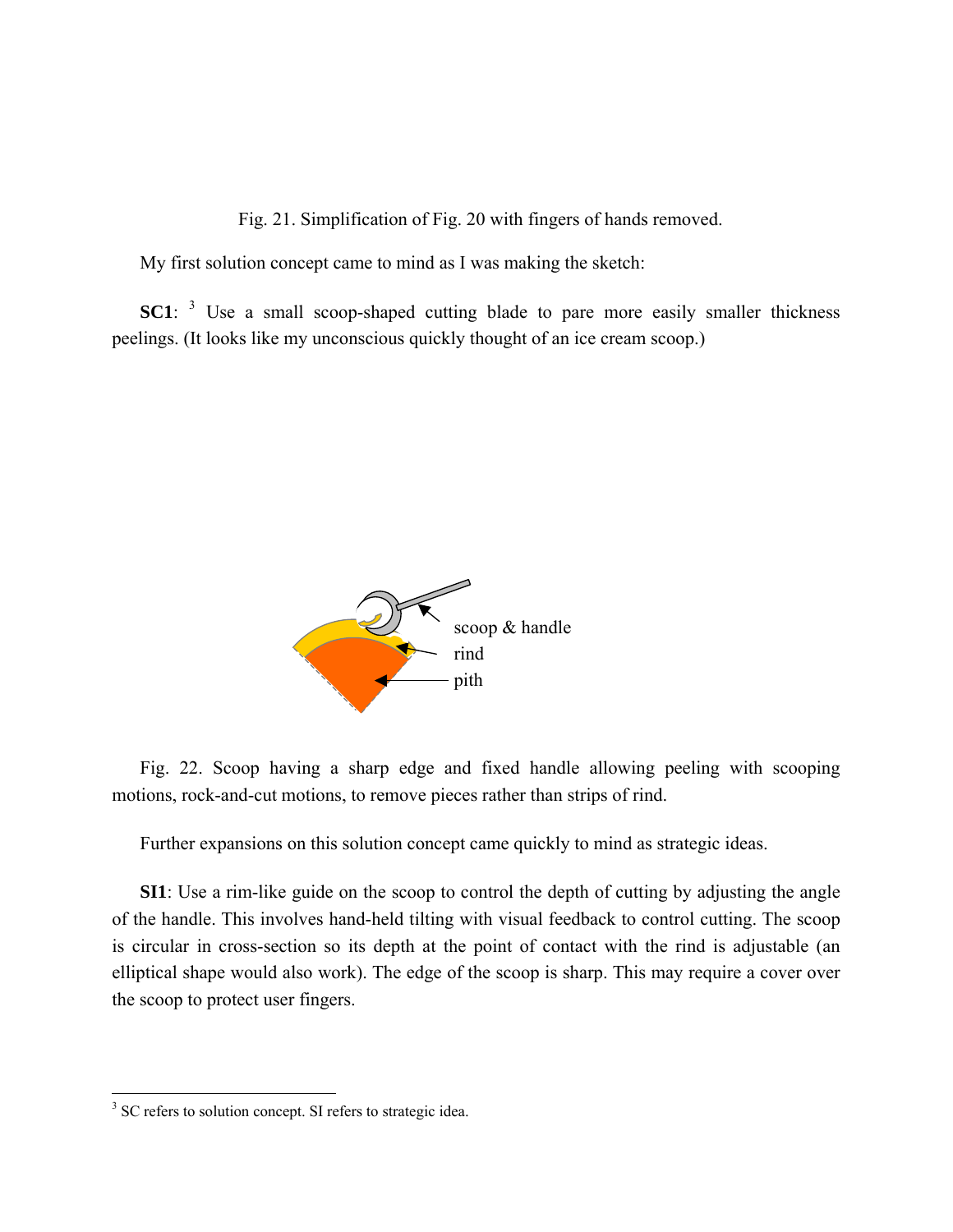I realize that this is not a fully developed solution concept, so I'll call it a strategic idea.<sup>[3](#page-37-0)</sup> Rim is too generic of a word to represent a solution concept. Will it be a separate piece, a ramp-like shape lip, or something else? I'll mark that in my mind as another problem to be dealt with (using USIT). This can be done later. It clearly is a plausible start. However, this is a brief tutorial. So I'll move on to touch on more USIT structures to see if more ideas pop up.

But, in passing note that, any engineer can run with this strategic idea and produce multiple variations of it. Since engineering of solution concepts is not the goal of USIT, it makes more sense to move on in search of more concepts of wider variations. (You might find it interesting to flesh out in more detail.)

On writing the above comments, I noted that the original sketch (Fig. 20) has the knife blade placed flat on the orange with just enough tilt (not evident in sketch) to allow slicing. In this sketch the cutting edge of the scoop could be linear, curved, or a sharp point. That thought led to a roller cutter.

**SC2**: Use a roller blade with thick washers on each side of the blade but smaller in diameter than the blade in order to limit blade penetration. (Like a pizza pie cutter but with washer depthguides added. A pizza cutter is designed to cut through to a hard surface.)

The cutting edge had gone from the edge of a nearly flat blade to the edge of a vertical disc in one step. It was an unconscious event that I didn't notice until later. This allows the user to cut strips, triangles, and random shapes. Small pieces could be removed for making areas in the rind for engaging fingernails. I became aware of this change in blade shape only on second reading - evidence of unconscious thinking.

Now that two cutter angles have been recognized what about other in-between angles? Is that another degree of freedom to be explored? I'll leave the answer to the reader to look into.

Team problem analysis. When students sign up for a USIT class they are asked to bring two real-world problems to the first class. One should be a problem having a solution but in need of a better one. The other should be a problem having no solution – a clean sheet of paper opportunity. These problems are then used as exercises in three-person teams.

<span id="page-37-0"></span> $\overline{a}$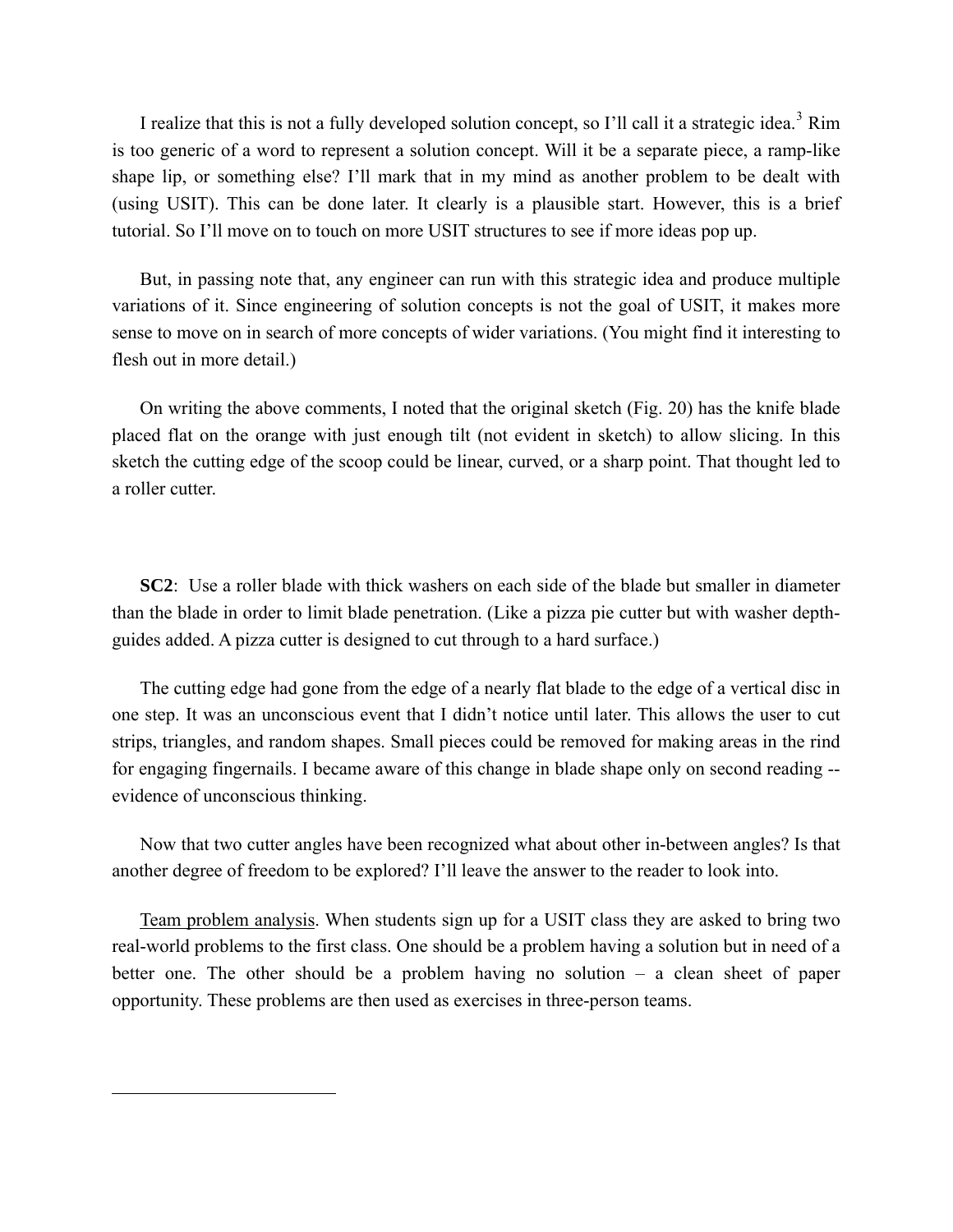The first problem can represent a technologist's situation in a manufacturing company. The company gets word that a competitor is going to introduce a less expensive version of one of its valued products. What is it to do? It has investment in equipment and trained people to produce this product. Hence, it would like to compete without loss of its investment. Such problems can be thought of as 'closed-world opportunities'. That means that the problem should be solved with existing investments, or as nearly so as possible. That condition is a filter already hanging over our heads. Nonetheless, it will be ignored as a filter but approached by starting with the current product. One way to do this is to make the product more desirable by adding a new function (or effect). This often is an up-front opportunity for inventions.

Some formal analysis may be useful at this point. I'll try characterizing an artifact in order to analyze it. In our example, we are dealing with a paring knife. A neat heuristic for such analysis is a graphic statement using objects, attributes, and functions in a triad of OAFs.

Heuristic Describe a point of contact using OAF language.



Fig. 23. OAF-heuristic template abbreviated (left) and populated with generic definitions (right). The broken line encloses a metaphorical point of contact of the objects. Eliminate spatial issues and think of the whole group as existing at a point.

Using the problem statement, we can fill in this graphic for its designed function as shown in the following figure. The point of contact is where the function (or effect) takes place and results from two attributes which cause the affected one to remain the same or change.

Heuristic Populate an OAF point of contact in stages with intervening analysis.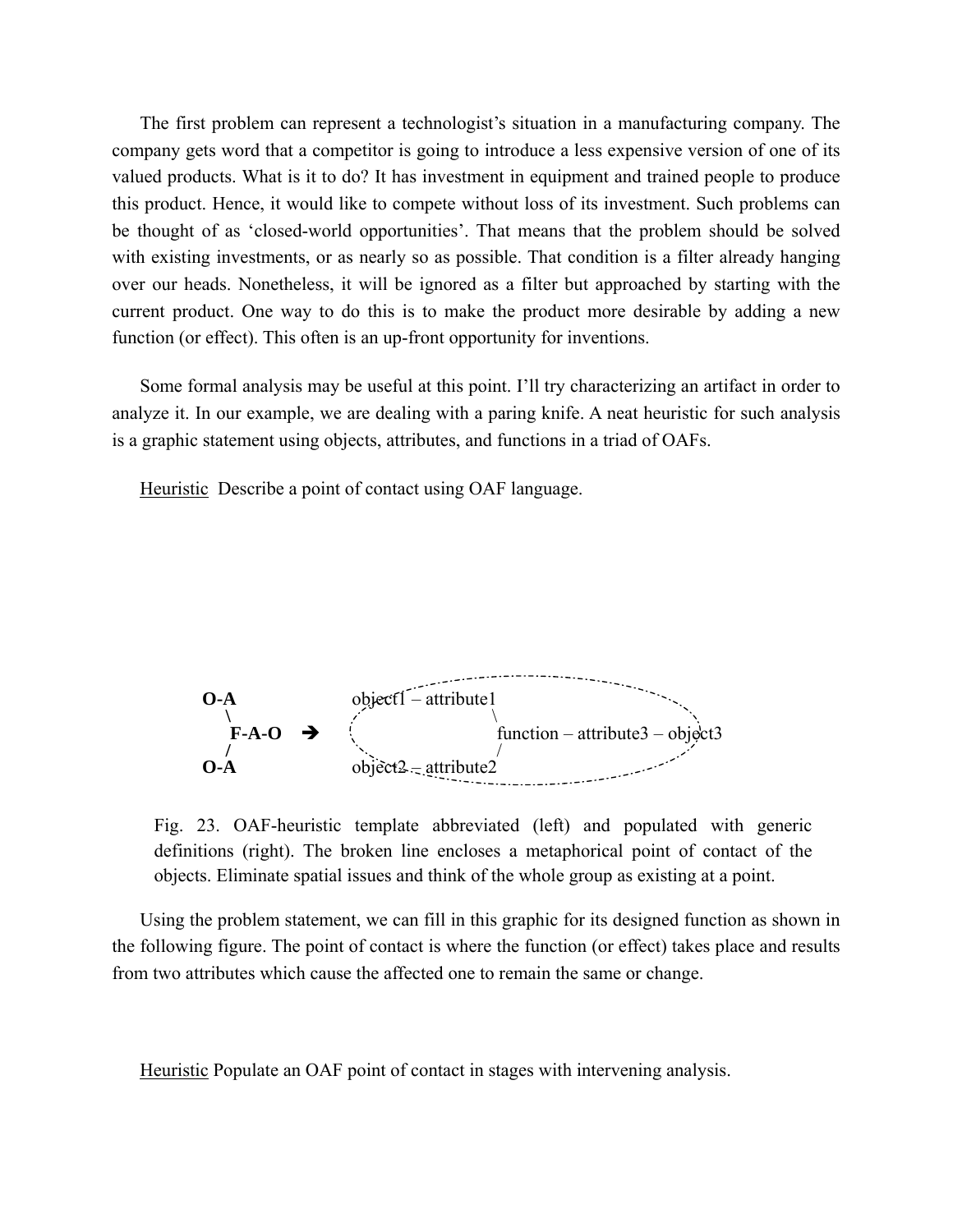

Fig. 24. An OAF triad with filled-in objects and desired function, which is to pare. Three objects, knife, orange, and peeling, have a common point of contact.

Note that this OAF focuses on a point of contact, the knife touching the orange, and the peeling. The desired function is to produce peeling by cutting the rind of the orange. We could just as well have selected the peeled and undamaged orange as object<sub>3</sub>; i.e., the problem or its solution can be analyzed for inspiration. The graphic captures the essence of the designed situation without specifying attributes. Now we can perform an analysis that brings out the features that makes this system work properly.

Since we were not the designers we have to create plausible object attributes. Most effective is to focus on a contact point of two objects and select their attributes in pairs. These are not any attributes but the ones you consider to be active in supporting the design function. They are your choice according to your rational. Attributes can be written on the graph or elsewhere. Here it is convenient to make a table. I'll start by examining the point of contact between knife and orange.

| Table 3.1 Active attribute pairs selected to support the functions in column $\mathbf{F}$ . |  |  |
|---------------------------------------------------------------------------------------------|--|--|
|                                                                                             |  |  |

| Active attribute pairs at the contact between knife, orange and peeling |                                                |                         |  |  |  |  |
|-------------------------------------------------------------------------|------------------------------------------------|-------------------------|--|--|--|--|
| O knife-blade*                                                          | orange-rind**<br>o                             | function<br>F           |  |  |  |  |
| sharpness                                                               | $\mathbf{A}$ cutability**                      | to separate rind        |  |  |  |  |
| stiffness                                                               | resistance                                     | to react force of blade |  |  |  |  |
|                                                                         | A soft-to-hard transition layer <sup>SC3</sup> |                         |  |  |  |  |
|                                                                         |                                                |                         |  |  |  |  |

\* At this point it occurred to me that knife has two independent functions and an object for each. One is a handle the other is a blade.

\*\* The word cutability may not be most appropriate here, but it came to mind and serves my purpose even if others don't understand it. They can pick another word; "To each his own!"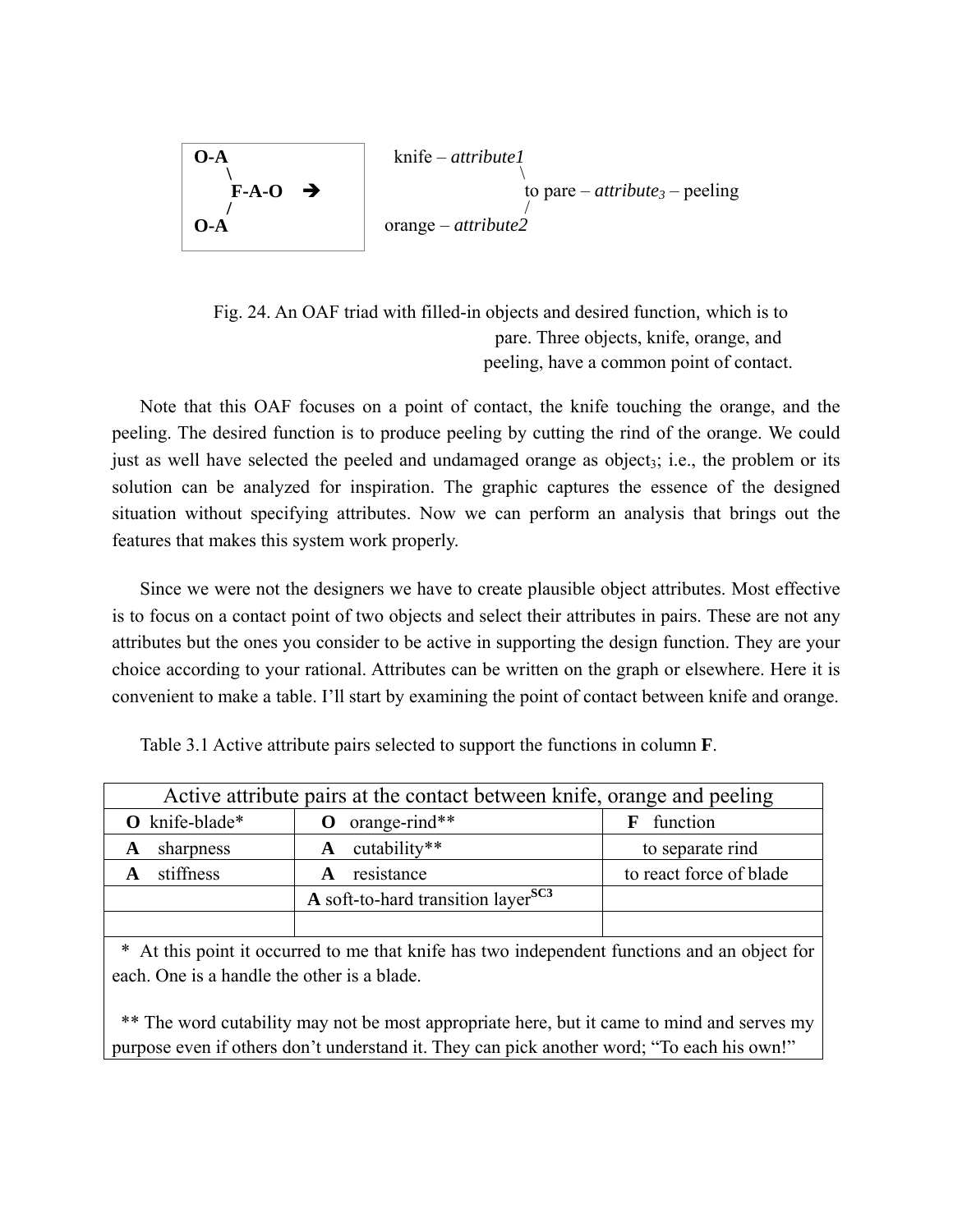**4. SI2**: An interesting strategy; find attributes of blade and rind that enables blade to cut rind but not pulp. Therein is a conflict. Blade needs to distinguish rind from pulp while cutting

**5: SC3**: Give pith a hard but thin coat that resists blade on exiting rind. This is an opportunity for invention in bioengineering. Find a gene that determines the toughness of the membrane separating pith from rind. To be discussed with a bioengineer.

We could treat the bioengineering problem using USIT. It could be based on molecular analysis of DNA to find genes that control the interface cell tissue between rind and pith of an orange, which might turn out to be similar in other fruits. Several useful attributes of modified connecting tissue might be available. We could talk with a chemist as well. Having fundamental research in surface physics as my background, I like concepts like this that offer new ideas for research.

Note that we have found several ideas without finishing the OAF heuristic. And we haven't used the hands or juice in the problem sketch. We have found a more generic term for paring, namely separation, and for the sketch, removal of confusing fingers. This is an opportunity to make a simple iteration in the problem statement/sketch.

Problem statement: 1<sup>st</sup> iteration.

Separating orange rind from orange pith using a blade produces a non-uniform thickness peeling resulting from cuts made too deep into the pith.



Fig. 25. Sketch of orange, pith, peeling, and blade for the  $1<sup>st</sup>$  problem statement iteration.

Making the simple change in problem statement, from paring to separation, brought a strategic idea to mind. Without some research, I can't evaluate the plausibility of this idea, but I'll record it for future thought.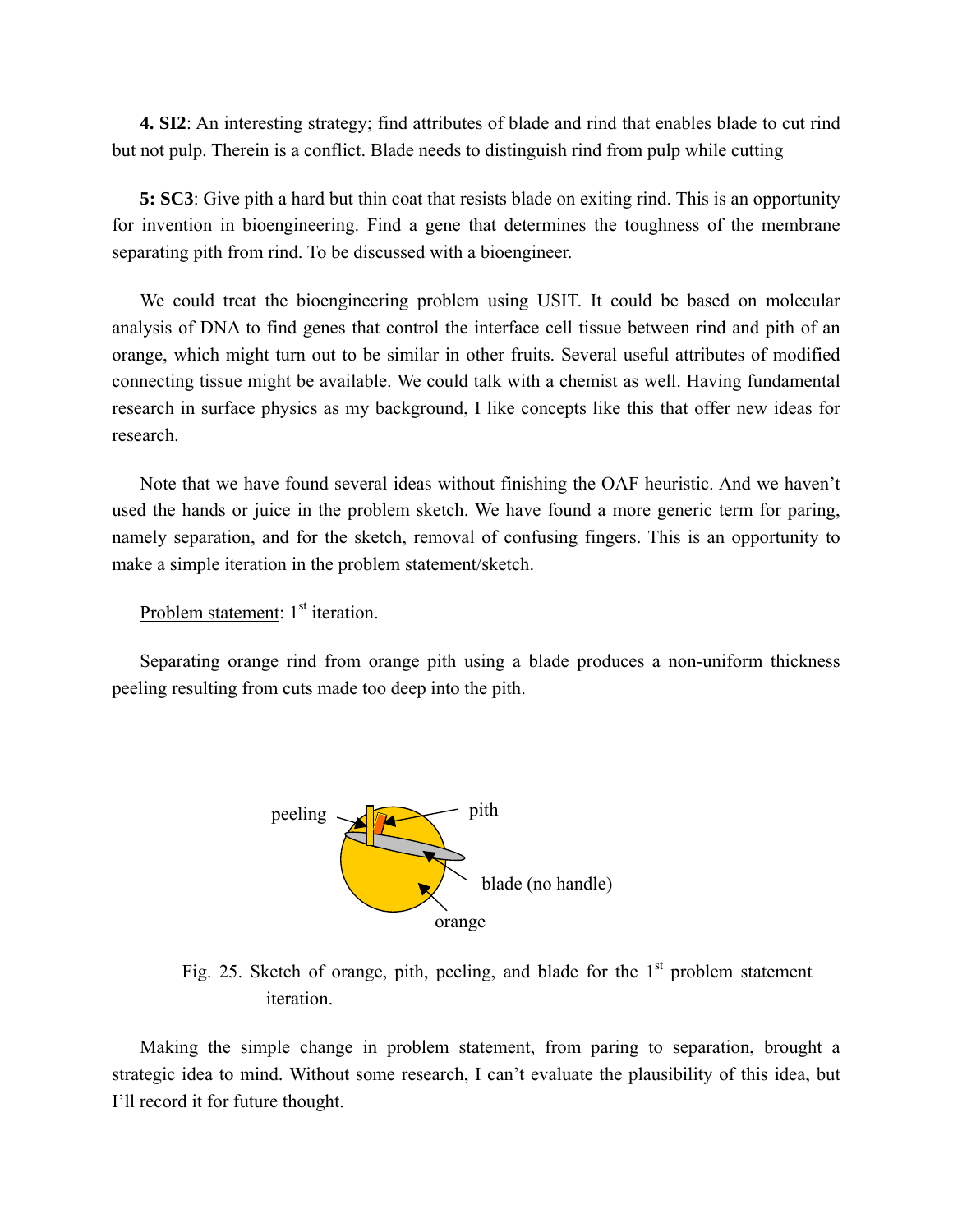**SI2** Inject something between the rind and the pith that would separate them or loosen a local region.

Whoops! I think I've gone astray of the original problem. Our company doesn't make oranges, it needs to improve its knife product. Perhaps it might help to analyze the blade's edge specifically by using a simplified sketch of its point of contact.



Fig. 26. Point of contact between blade and rind.

This simplified sketch brought my attention the narrow region of rind separating the edge of the blade from the pulp.

**SC4**: Widen the upper part of the blade with an adjustable-height shoulder that limits the penetration of the blade (double arrow in Fig. 27). Design its penetration to be slightly smaller than the average rind thickness of oranges. Then make spiral cuts on the rind, or crisscrossing circles, or spirals. The resulting strips or tiles can then be picked and pulled loose using fingernails.



F ig. 27. Extension of Fig. 26 with a shoulder added to the blade

**SC5**: Mount one end of the blade on a pivot in a handle. Mount a spring between the blade and its handle with adjustable tensile or compressive reaction, depending on the direction of force to be reacted. Specific details are to be determined in engineering.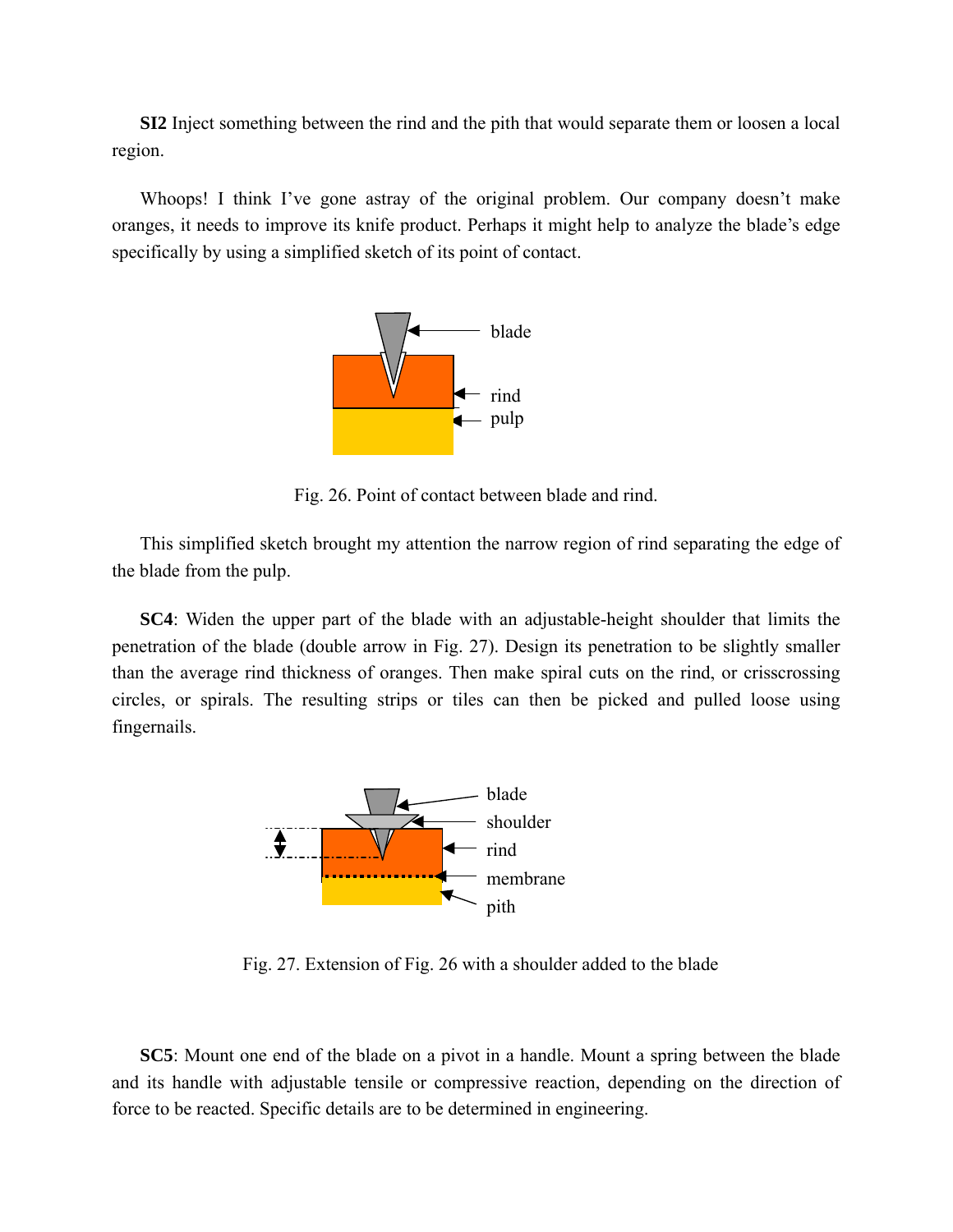

Fig. 28. Knife with rotatable blade that is spring-loaded to lock/unlock.

As knife blade penetrates deeper into the rind, the rind becomes less rigid because the bounding region of the cut becomes softer in the underlying pith. A sensor in the blade senses the weakening force of reaction created by the decreasing stress in the rind. A display in the knife handle displays a warning signal of depth of cut. Visual feedback then takes over and the muscle reaction makes appropriate change in pressure on the knife.

**SC6.** Mount a stress sensor and display in the knife.

**SC7**. This idea leads to the obvious option of using feedback control for an electronic, automatic peeler.

**Filters** Note that the problem could have been stated in a form like this: 'Develop (fill in blank) orange peeler', where the blank might be filled in with 'a better', 'a more efficient', 'a cheaper', etc. Those examples, and others of their ilk, are filters – to be applied after innovative thinking is completed. I suspect that my unconscious steered my conscious around that diversion.

This four-word problem statement is simple and easy to understand. Simplicity is the best beginning to a real USIT problem statement. However, we could have put more information into it including unwanted symptoms, root causes, graphics, examples of known solutions, and even some desired behavior of a more desirable peeler. I recommend selecting the simpler statement. Whatever we start with will be modified several times as we proceed.

Heuristic: Minimize the number of objects in a problem statement by addressing a single problem. The brain cannot solve two problems at the same time.

Having solved the first problem, writing a problem statement, we now face what is often the most difficult step in problem solving; i.e., where to begin? USIT offers a powerful graphic heuristic based on objects, attributes, and the functions they support. As we adapt this heuristic to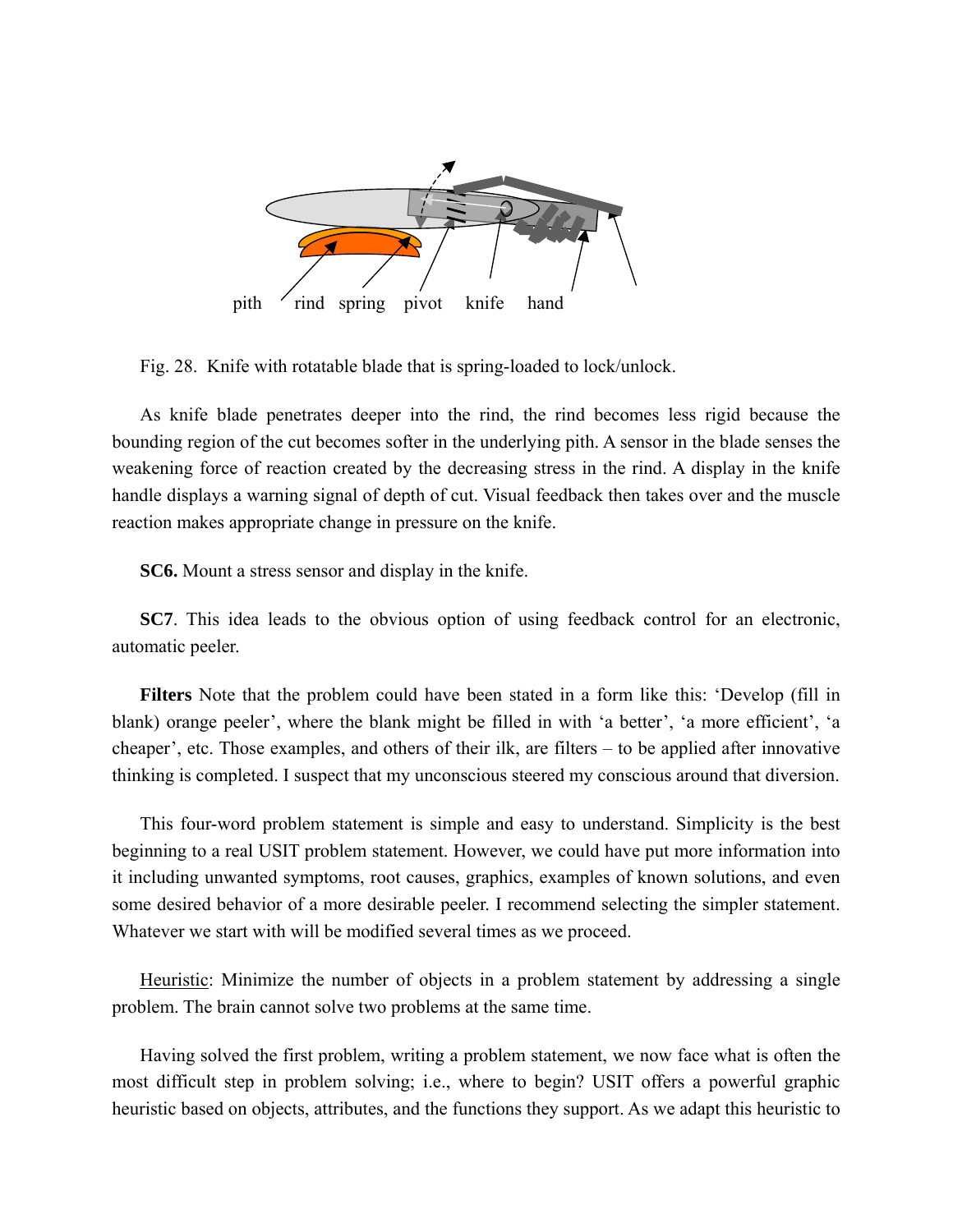the peeler problem we immediately begin an analysis of the problem. The heuristic is illustrated in the following graphic.

On the left-hand side are two interacting objects. Metaphorically speaking they are in *contact* via one active attribute of each object. This contact causes an unwanted effect that is evinced through an active attribute of another object (a third object or one or both of the original two).

Here we start down another thought path where solution concepts can occur at any time. It begins as we try to fill in concrete examples of the OAFs in the peeler problem.

Heuristic

 blade – sharpness \ to cut – separation– rind / rind – toughness

Fig. 29. A sharp blade contacts a tough rind cutting a separation in the rind.

Clearly, we can start with orange and peeler as two interacting objects. Furthermore we can build the rest of this diagram using a known solution as a model. I'm thinking of a hand-held knife as the peeler.



Fig. 30. Sharp blade in contact with rind causes a separation in rind when orange is rotated or blade dragged across rind in a slicing motion.

Understand that this diagram is a tool for trying any variety of OAFs that come to mind in formulating the problem and searching solution concepts. Follow the first ideas to come to mind.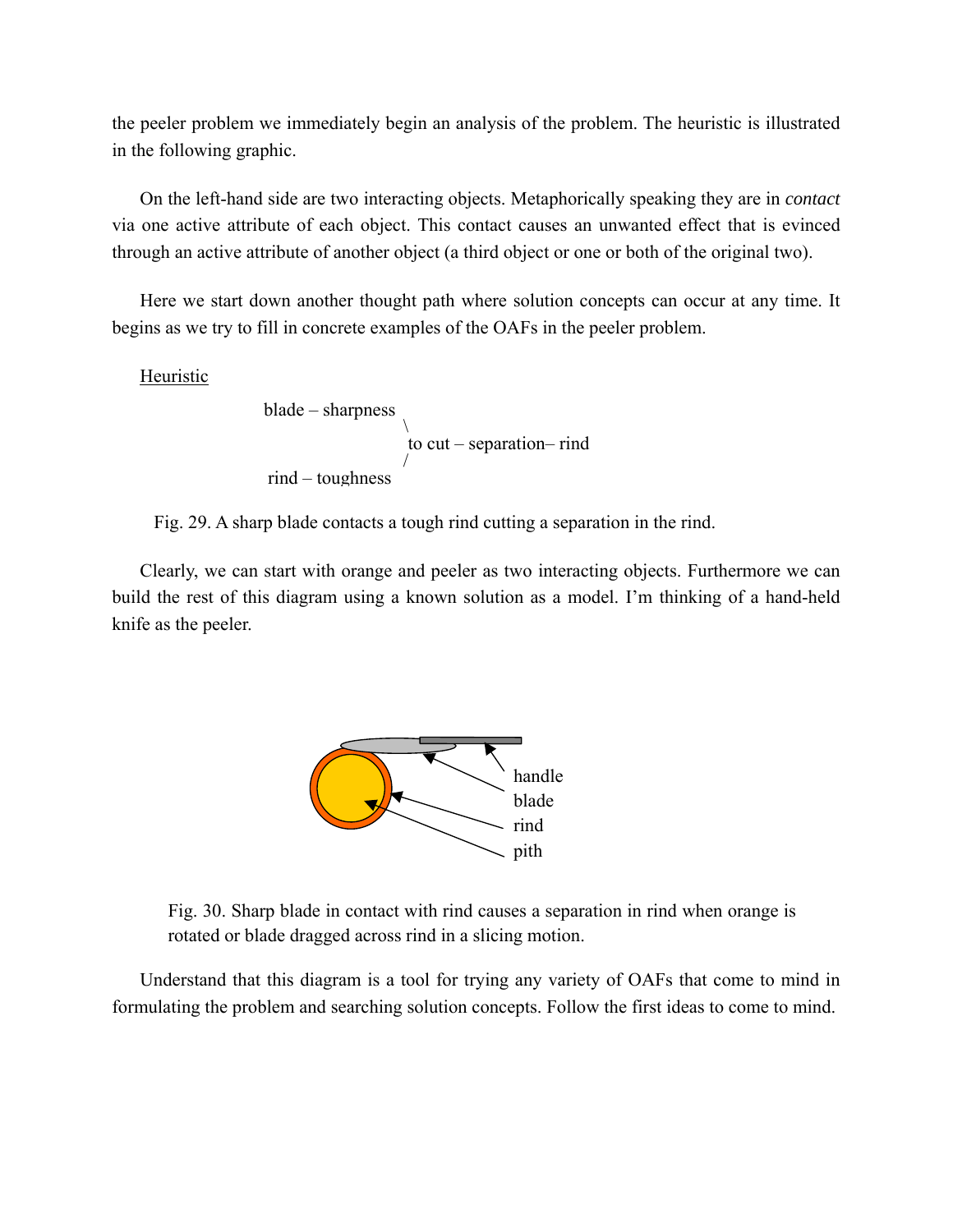

Fig. 31. Cutting wheel with smaller diameter hub that limits the depth of cut.



Fig. 32 Wheel cutter with cam hub that allows adjustable hub-offset from the axis of rotation. With detents (not shown) incremental offsets can be held in place. This sketch appears a little oblique, but it is the same planar view as in Fig. 31 with the circular hub now drawn as an ellipse.

At this point the diagram looks like …

```
orange – (attribute) 
       \mathcal{L} to shave – oval shape – cam
        / 
 knife – sharp edge
```
Fig. 33. Attributes of two objects that touch the orange, but not physically at the same point, cam and knife. This illustrates the simplification of using a metaphorical point of contact.

In a more detailed procedure we would list other options for the OAFs in order to force us to make a rational decision of *where to place them and why* (provocative thinking). This process gradually unfolds a plausible understanding of the original system design and plausible understanding of cause and effect of our problem. Furthermore, it gives us focus on one point of contact.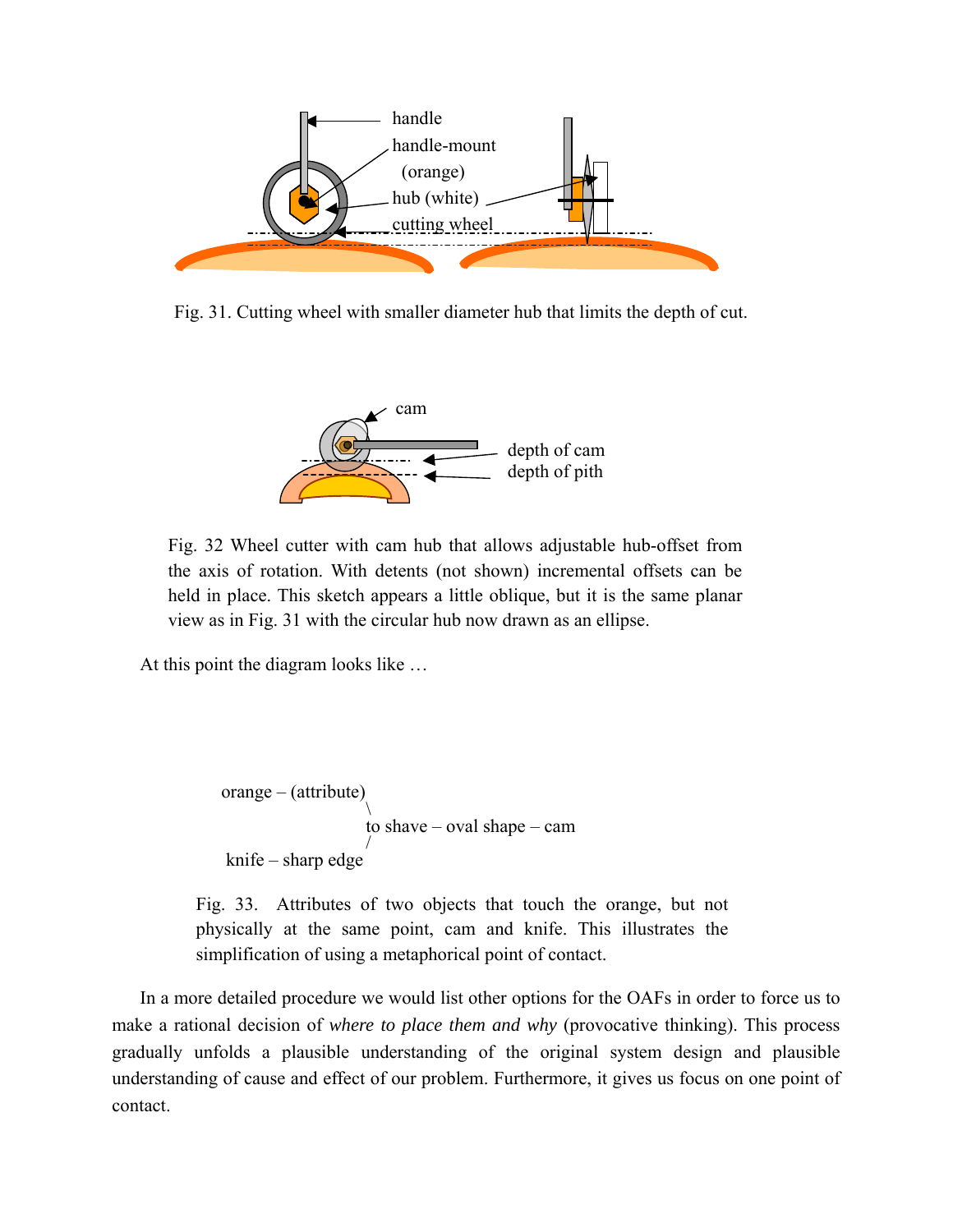Continuing our OAF diagram, I see the orange's attributes, in this situation, as a hard spherical object having a protective layer. The sphere and layer have different consistencies of strength, shape, resistance to cutting, and others. Here's a next stage of the OAF:

```
 orange – cuttable layer
\sim \sim \sim \sim \sim \sim to shave – imperfect – peel 
 / 
    knife – sharp edge
```
Fi g. 34. Repeat of Fig. 33 with filled in attributes, cuttable layer, sharp edge, and imperfect.

I decided to put the unwanted effect in the attribute of the third object, the orange peel. (This is my analysis. You can put your own unwanted effect where you please. What follows may differ. No two minds think the same way.) By imperfect peel I mean an unclean shaving having chunks of orange stuck to it.

Once we have our ideas we are ready for filtering them vis-à-vis practicality, cost, fabrication, interest, business plan, and on and on. At this junction we are finished with USIT. We are ready for engineering scale up, proof of concept, etc. Hence, USIT is the pre-engineering stage of problem solving. We don't need equations or specifications in this stage. Of course we invoke USIT strategies again and again as new problems are encountered.

In that last sentence we find a motivation for having simple and effective problem solving methodologies. We face the tedium of drawing tree-like structures and various graphs in problem solving until we master them. Gradually they seem to be absorbed into our unconscious. There they perform sight unseen, so to speak. Now we are prepared to combine all of structure into one simple three-element diagram.

The three-element diagram is simply  $O^*A^*F$ , and its combinations – as one's imagination discovers. Into O•A•F is packed a single problem. Out of it we discover multiple solution concepts with the aid of an endless variety of heuristics (tricks for sparking innovative thinking). Heuristics are the techniques we use to solve problems. We learn them in school, we invent them, and we encounter them on the job – a never-ending growth process.

There is one more idea to add to our list. This one came to mind when discussing a second degree of freedom for the blade; namely, the range of tilt angle.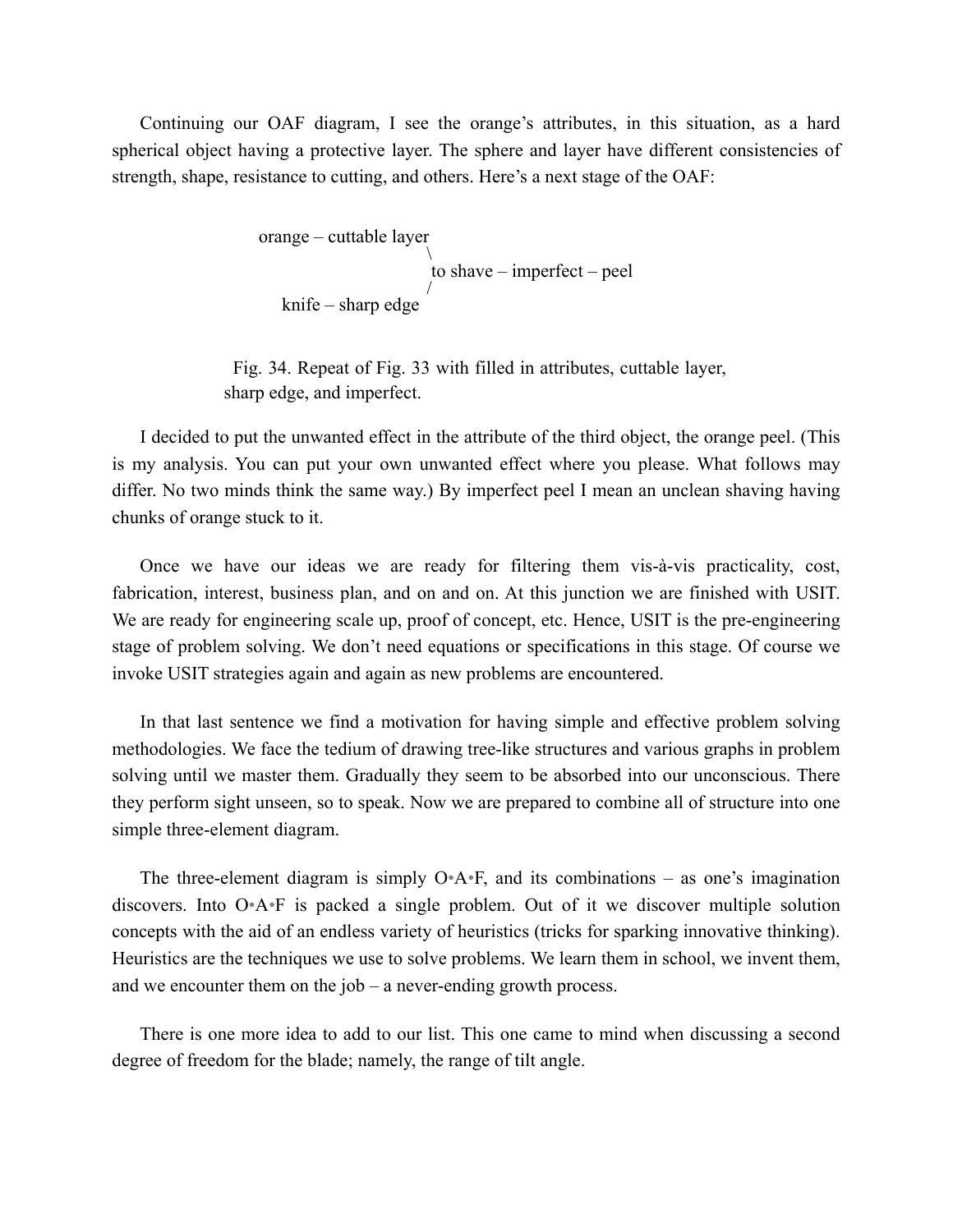- **SC8**. Hold the blade roughly perpendicular to the orange and, using a motor, have it vibrate. This would produce an abrasive scrubbing action and provide more control on cutting rate.
- We found 8 solution concepts (and several ideas not numbered) using 10 sketches (graphic heuristics), and 6 verbal heuristics, 5 as variations on the OAF diagram and 1 being the problem statement. The most productive heuristic, in this brief example was to make sketches. Not bad for a few minutes of work.